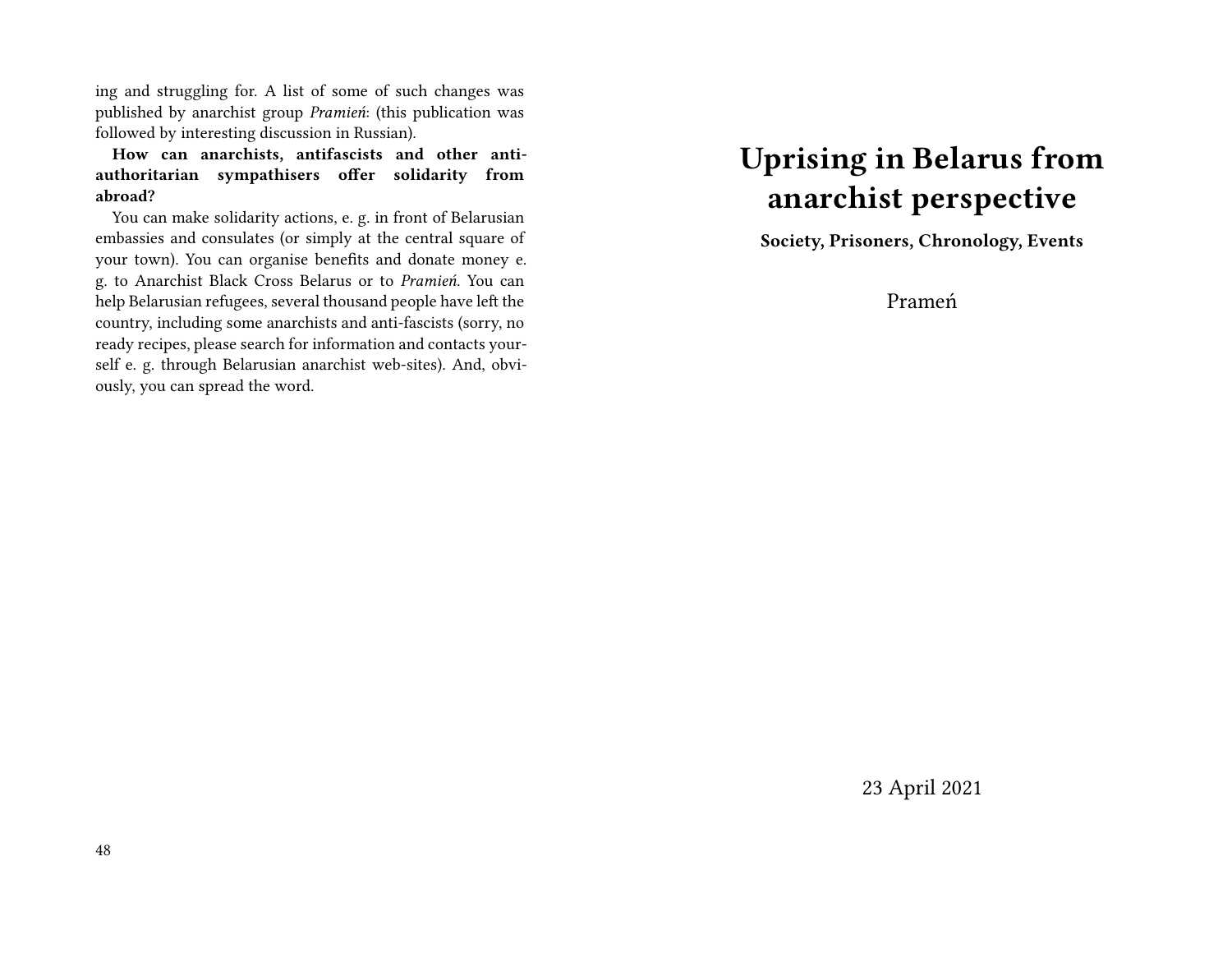Information is gathered and published on police officers who practiced violence, sometimes with their phone numbers and home addresses.

Some time ago three or four private cars of local police officers were burned down in a small provincial town of Drahichyn.

*Has there been attempts by opposition political parties or forces to take control over the movement and co-opt it for their own political objectives? If so, what has been the response from the protestors?*

Again, it is electoral protest. Most protesters want oppositional political parties or forces to take control of the country. The movement (or at least its largest part) wants to be co-opted.

**What opportunities do the current protests present for anarchists and anti-fascists in Belarus and what would it mean for them the fall of the current regime?**

The protest give anarchists a forum to speak and a space to practice ideas. In the last three years, almost all web-sites of Belarusian anarchist were declared 'extremist' by the Belarusian state, and all internet providers block them (it is possible to access these sites through proxy, VPN or Tor Browser). Almost all printed anarchist propaganda was declared "extremist" as soon as it was found and confiscated. It is punishable by law to share articles from anarchist web-sites or anarchist leaflets e. g. at one's facebook page (big fines are applied). So it is hard to underestimate possibilities for propaganda which current protests have opened. However, one has to spread propaganda with caution. Some weeks ago, two anarchists had been detained in the centre of Minsk and subsequently were arrested for spreading leaflets.

The fall of current regime most probably will bring some liberalisation of the legislation. First, anarchists would like to depenalise expression of anarchist ideas (to abolish "antiextremist" legislation). Second, there is whole range of social, environmental, legal changes which anarchists are anticipat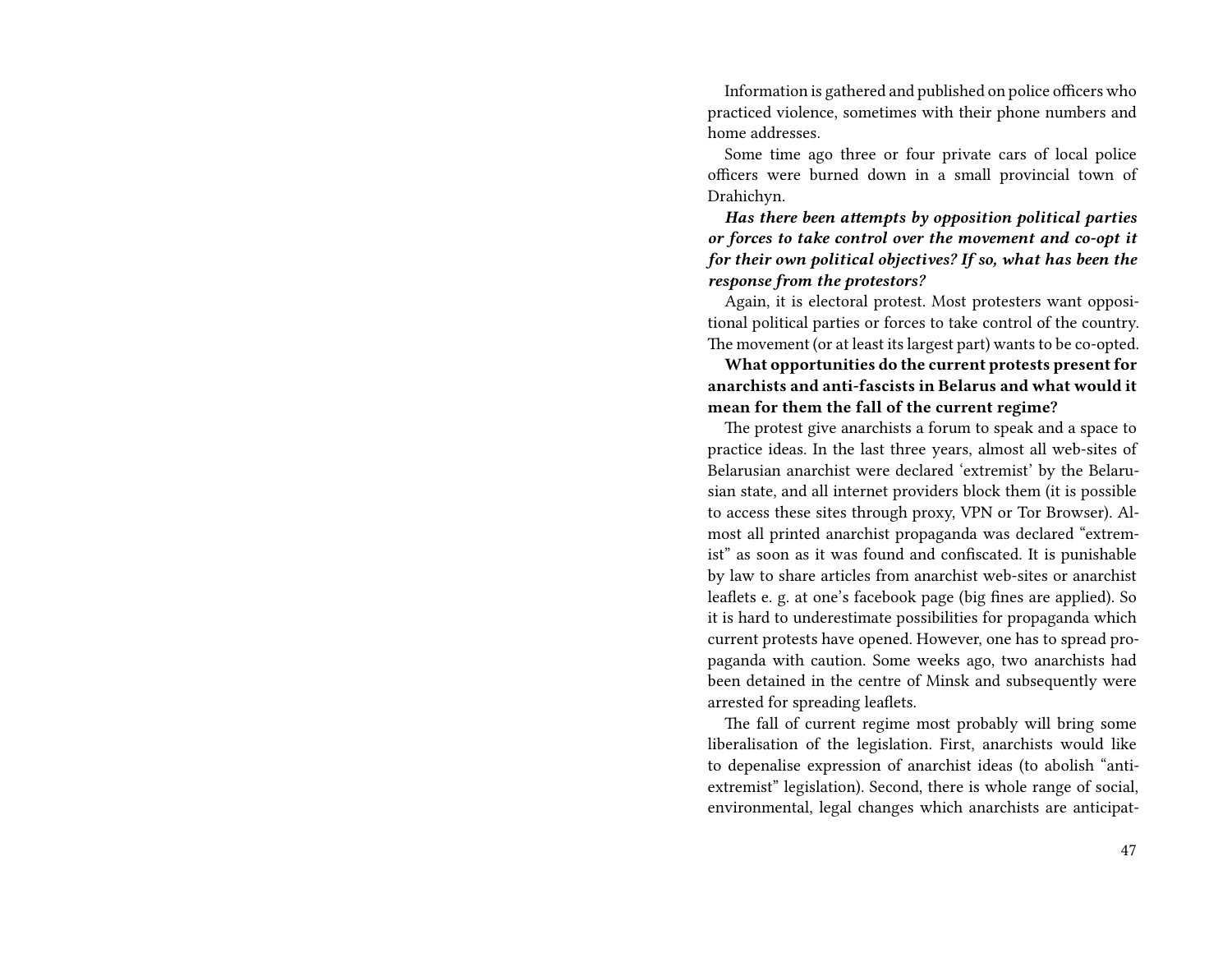marches or for their involvement in human rights organisations. But in these cases, not anarchists, but feminists and human rights defenders were targeted by police.

In Hrodna and Baranavichy, anarchists were arrested when they formed anarchist blocks during demonstrations.

Three anarchists are under arrest and face criminal charges, two of them because already before the elections they were on the police list of 'especially dangerous' anarchists.

**In the recent uprising in USA, sectors within the very own protest movement played a role in quenching the insurrections by calling for peace, civility and reform. Is something similar happening in Belarus or are militant tactics widely supported?**

In Belarus, the whole protest started from the unfair elections. It was further propelled by extreme police violence in the early August. Protesters demand, inter alia, to hold "fair" elections and to punish police officers who killed and tortured. It is strange to assume that these same people who demand legality would call for an insurrection.

The protest is largely bourgeois (not totally, but largely), well-paid specialists and owners of small and medium-sized businesses march on the streets. They are demanding exactly peace, civility and reform. Why would they change their demands?

Militant tactics do not enjoy wide support, but militant slogans do. Protesters shout outward abuse at Lukashenka and his police, same slogans are repeated in graffiti, and the whole protest is very much carnivalesque (in all senses, including e. g. subversion of hierarchies).

Many people are ready to fight back the police to prevent arrests. This is not seen as violence. Most police officers are masked to hide their identity, and it became highly popular to demask them, to tear masks off.

### **Contents**

| Dear Comrades,                                                          | 5. |
|-------------------------------------------------------------------------|----|
| Belarusian society builds muscles - comments on<br>the protests 14 July | 6  |
| Bankruptcy of the Belarusian statehood                                  | 9  |
| How did the Belarusians come to rebellion against                       |    |
| the dictatorship                                                        | 13 |
| Economic and political crisis                                           | 14 |
| Fighting coronavirus with tractors                                      | 15 |
| Elections during the virus                                              | 16 |
| Terrorist organization "Anarchists"                                     | 19 |
|                                                                         | 20 |
| "We will not forget, we will not forgive"                               | 23 |
| Protest in more than 50 cities all around Belarus                       | 23 |
| National strike is growing $\dots \dots \dots \dots$                    | 24 |
| Repression                                                              | 24 |
| The more people get out of prison the more sto-                         |    |
| ries of torture are told                                                | 24 |
| Crimethinc: Belarus. Anarchists in the Uprising                         |    |
| against the Dictatorship                                                | 25 |
|                                                                         | 28 |
| Interview with anarchist in Minsk about the Be-                         |    |
| larus protests                                                          | 41 |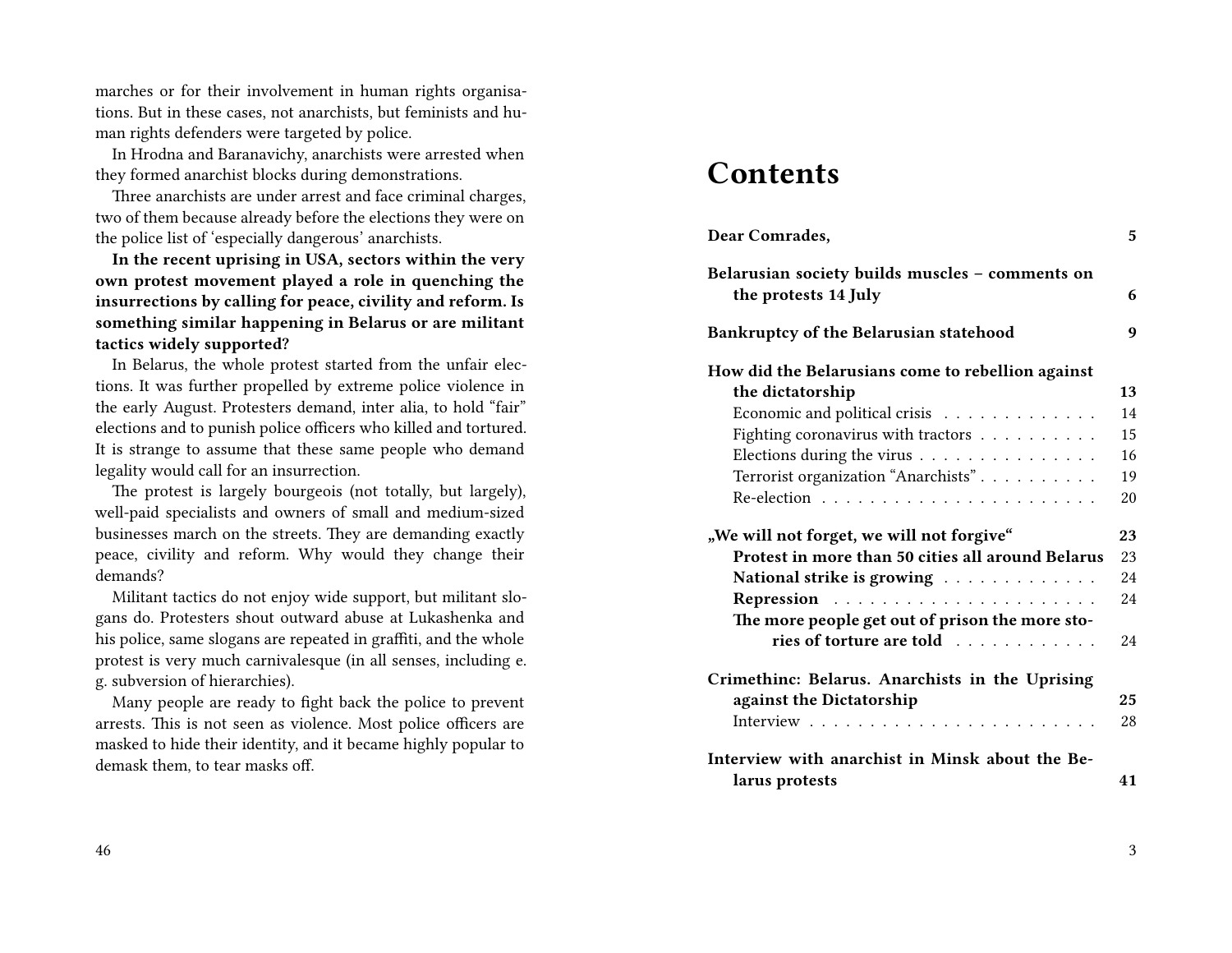| Open letter in support of Belarus anarchist revolu-                                                          |          |
|--------------------------------------------------------------------------------------------------------------|----------|
| tionaries                                                                                                    | 49       |
| What's happened?                                                                                             | 49       |
| Anarchist Revolutionaries                                                                                    | 49       |
| Why do we support them?                                                                                      | 51       |
| Critical review of protests in Belarus in last 2 month                                                       | 54       |
| Working movement                                                                                             | 54       |
| Protests in the regions                                                                                      | 55       |
| Drivers and the Armenian scenario $\dots \dots$                                                              | 55       |
|                                                                                                              | 56       |
| Anarchists, anti-fascists and soccer fans                                                                    | 57       |
| Self-defense groups                                                                                          | 57       |
|                                                                                                              | 58       |
| Neighborhoods/districts                                                                                      | 58       |
|                                                                                                              | 59       |
| arrest<br>Interview "Update on the situation in Belarus"<br>from November 20 <sup>th</sup> by A-Radio Berlin | 61<br>69 |
| Belarus: against capitalism and dictatorship, for<br>internationalist solidarity                             | 79       |
| Overview of repressions against anarchists and                                                               |          |
| anti-fascists in Belarus in 2020                                                                             | 81       |
|                                                                                                              | 81       |
|                                                                                                              | 82       |
|                                                                                                              | 83       |
|                                                                                                              | 87       |
| Buy books to support Belarusian anarchists                                                                   | 93       |
| <b>Prisoners list</b>                                                                                        | 95       |

tions with banners and posters and spread leaflets to pursue anarchist agenda (e. g. anti-police, feminist, anti-nuclear).

Tactics of protesters in Belarus is hardly influenced by other uprisings. Belarusians are very provincial, participants of the protests rarely have an idea that in Hong Kong anything happens at all, not to speak about Chile.

So far the protests are largely peaceful. But when police attacks protesters, sometimes protesters fight back and e. g. do not let to bust fellow protesters. In early August, there were several occasions of symbolic improvised barricades made from garbage bins and construction fences.

**What tactics of counter-insurgency are being used by the state to stop the protests? Are anarchist and antifascists being targeted in a particular way? How are they defending themselves?**

On 9–12 August police used everything: tear gas, flash-bang grenades, rubber, plastic and steel bullets, water cannons, armoured vehicles to break barricades, tortures (including beating some protesters to death). There are several people dead (some shot, some tortured to death), couple of dozen missing, several hundred were severely wounded by grenades and bullets and several thousand were tortured in police stations these days. From 13–14 August, police violence was reduced. Police continues to beat and detain people, but there is only one report of a murder which happened in the second half of August.

Since 14 August, couple of thousand protesters faced arrests or fines. There are more than 70 political prisoners who face criminal charges, several thousand more protesters face criminal charges (in the status of defendant or suspect), but are not under arrest. Many of them have left the country. The most widespread accusation is "organisation of mass disorder and/ or participation in it".

In Minsk, anarchists are rarely targeted in a particular way, due to our invisibility. Otherwise, we expect arrests. Some anarchists were arrested for their active participation in women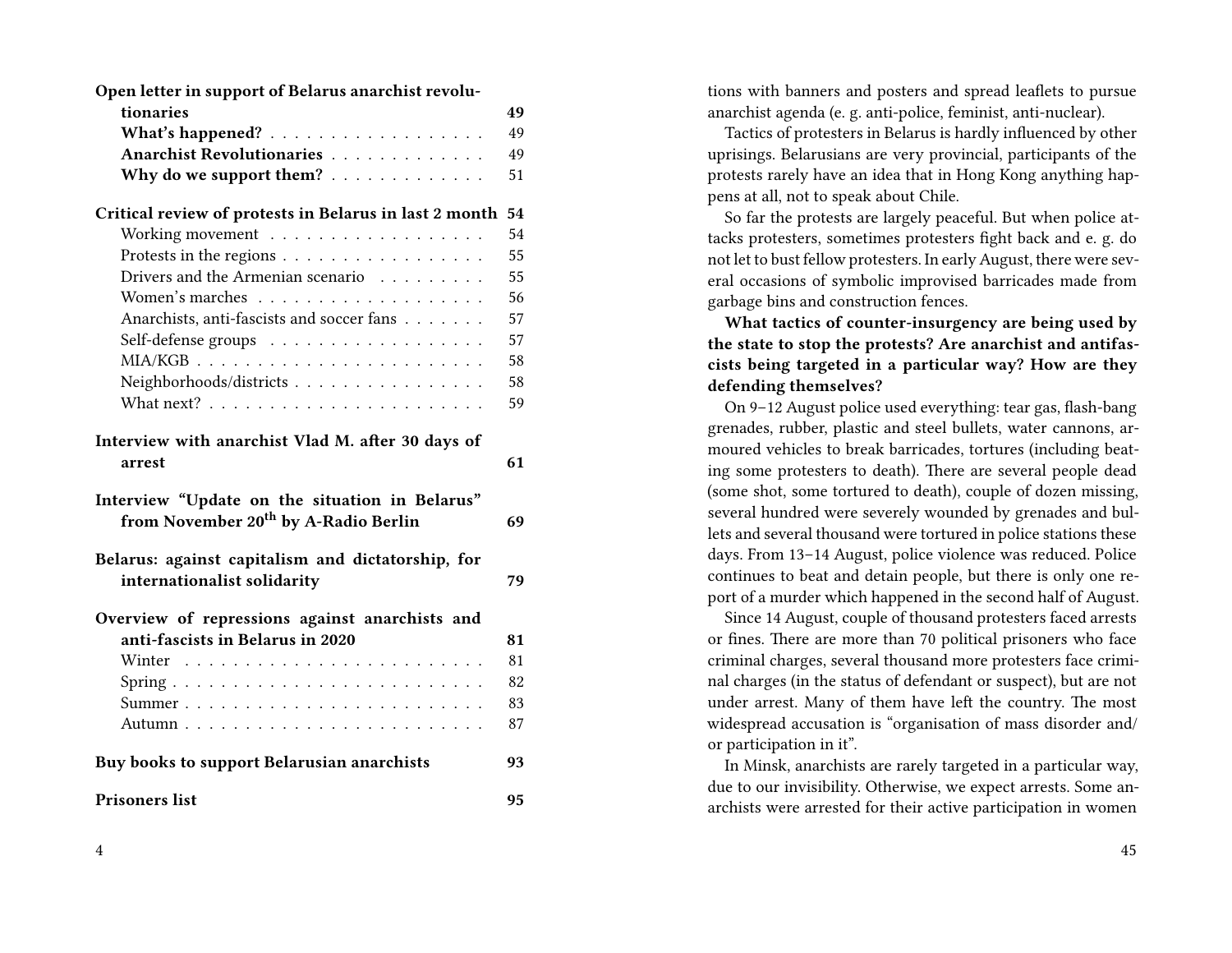the demand declined). Fourth, many medics who had worked overtime under stressful and risky conditions, were not paid properly.

As a result, when presidential campaign was announced late spring, people immediately lined to give their signature to all oppositional candidates, but not to Lukashenka. The authorities answered with repressions: several candidates and some of their supporters were jailed. This tactics only enraged even more people, and already in July there were protest rallies during which some protesters fought back riot police (I have to underline, protesters did not attack riot police). However, authorities allowed one oppositional candidate, Sviatlana Cikhanouskaja, to run in the elections. Cikhanouskaja substituted her jailed husband, Siarhiej Cikhanouski. Election campaign rallies of Cikhanouskaja gathered crowds of supporters, even in tiny and deeply provincial towns. The authorities started to be so afraid that they banned all Cikhanouskaja's rallies in the last week before elections.

The election results were falsified, as it happens always since 1996, but there is general feeling that in reality Cikhanouskaja overwhelmingly won. Her campaign mobilised those people who usually do not participate in elections, and Lukashenka's ratings are close to historic minimum (24% in Minsk in March-April 2020, with obvious later decline).

**What role are anarchists and anti-fascists taking in the protests? What are their main objectives when intervening in the protests? How are they seen by the rest of protestors? – What tactics are being used by protestors when confronting the state forces in Belarus? Have they been influenced by recent uprisings around the world, such as Hong Kong, Chile, Lebanon or Portland?**

Anarchists are on the streets, however, anarchists rarely mark themselves specifically as anarchists to avoid being busted (or worse). Therefore, the general public has little idea that anarchists are present. Anarchists come to demonstra-

## **Dear Comrades,**

Many months have passed since the beginning of the uprising in Belarus. The euphoria of August 2020 gradually turned into depression for some, but for many it became the basis for political organization against the dictatorship. And although the protests in the streets have so far disappeared and the dictator thinks he has won, daily resistance against the regime continues in Belarus. Neighborhood activists continue to hold one-off actions and organize themselves into small resistance cells. Telegram channels continue to push the revolutionary agenda.

Even though for the anarchists this repression is the most serious in all the years of the movement's existence since its restoration in 1991, we continue to fight the regime and organize in the streets and neighborhoods!

For comrades from abroad, we have translated a number of texts that should help us understand what is happening in the country.

The brochure includes articles by various anarchist collectives on the background of the revolution and its development. On the pages you can also find interviews with various activists of the anarchist movement who took an active part in the protests and were repressed for it. We hope this selection will help you better understand the situation in the rebellious Belarus!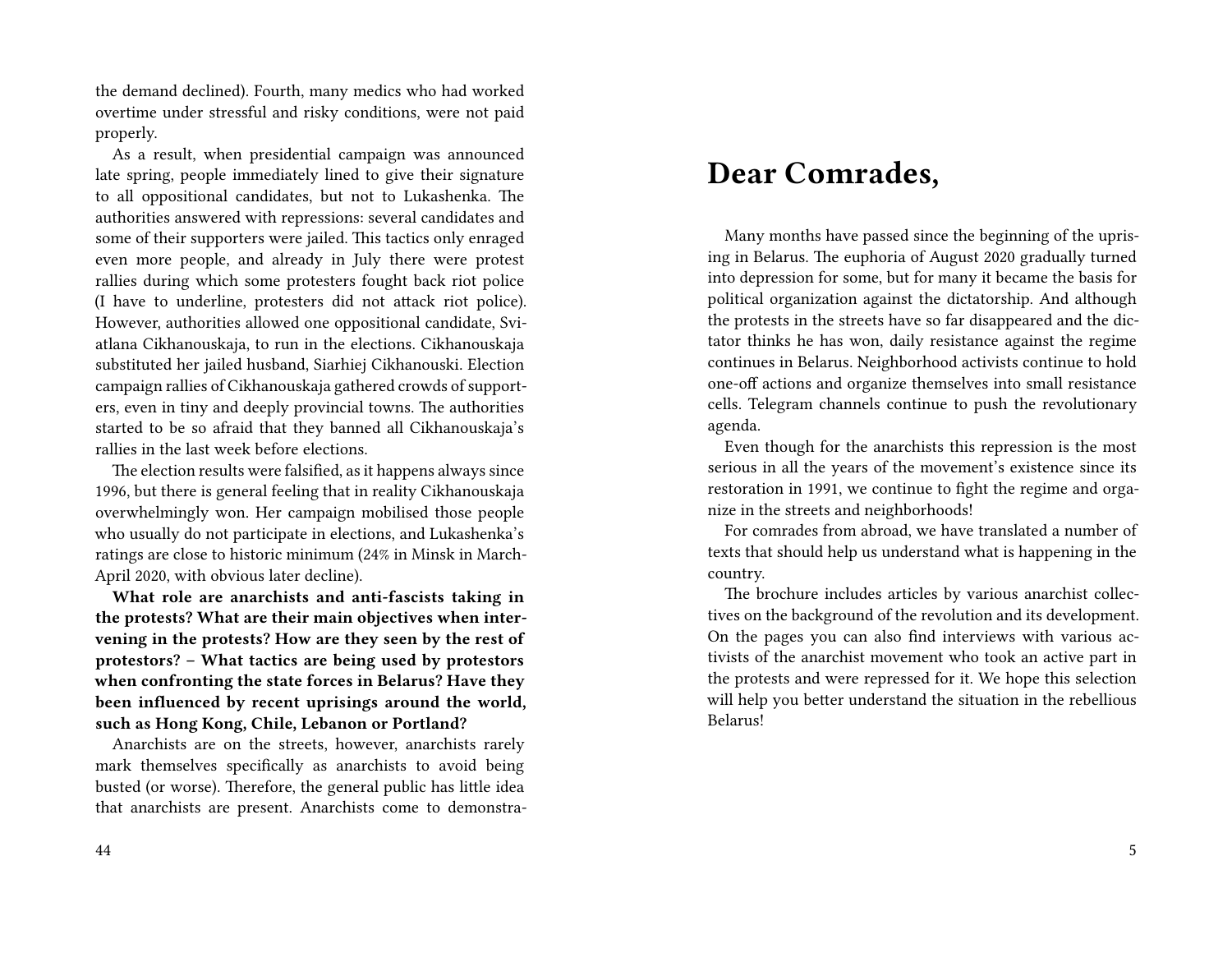# **Belarusian society builds muscles – comments on the protests 14 July**

Thousands of Belarusians protested after the authorities prevented several politicians from fighting for presidency. Video and photo from the Internet shows dozens of cases in which protesters attack OMON and release their previously detained comrades. The "valiant" OMON riot police have not seen this attitude of the people for a long time. This can explain their bravery when they break into a crowd of protesters in a small group and are dumbfounded by the pressure. That's how the cops were last seen in the 90s. Those who served then are now retired or working in offices. Cheeky young men from OMON, who live on the shoulders of the working population, have until recently felt powerful in the country.

A few days ago I read another news in support of the myth of a "peaceful" Belarusian, who is always reasonable and calm, and somewhere coward. This myth is spread not only by the authorities, in whose interests the culture of "peaceful" Belarusians, but also by their opponents. Amazingly, over the last 20 years the opposition has been fixated on peaceful protest, and the most radical method of fighting the dictatorship is still the legendary "Square". Contrary to all expectations, the dictatorship survived both 2006 and 2010, and in 2015 everything went relatively peacefully under the tacit slogan "no war" (sic!).

The absence of leaders on the streets can play a positive role in this situation. No more politicians are calling for peaceful miss labour activist (e. g. unionists), but political activists (e. g. activist of political parties or social movements) as well.

There are almost no social guarantees for jobless people. Unemployment payments are as low as an equivalent to 10 euro per month, and conditions are applied (e. g. an obligation to perform public works couple of days per month), so most unemployed simply do not lose their time to fill papers in an unemployment office. Moreover, in 2017 Lukashenka tried to introduce something similar to general poll tax. Even unemployed had to pay a fixed minimal tax per year. Due to massive tide of protests, the presidential decree was rolled back. But this attempt was seen by the people as a serious breach of an unspoken social contract, and influenced current protests.

For a long time, political opposition was relatively unpopular, as some of its most vocal speakers are either economic liberals and advocate privatisation, or political conservatives who advocate e. g. ban of abortion (so far abortion is legal and free of charge in Belarus). At the same time, there are many currents within the opposition, including social democrats, left party (former communists) and greens who do not advocate neither privatisation, nor ban of abortion.

But this year the situation changed profoundly. During the first wave of coronavirus, authorities made many political mistakes and outraged citizens. First, they did not provide adequate information and in many times resorted to outward lies (e. g. statistics of deaths related to epidemics was falsified from the very start). Second, Lukashenka scorned and ridiculed ill and dead people, blaming them (not the policy of his government) in their illness. Such behaviour caused massive outrage even in-between former supporters of Lukashenka. Third, no social support was offered to people who lost their jobs or significant part of salaries. In Belarus, no services or industries were closed by governmental decree, but many industries suffered from the crisis anyway, e. g. tourism, transport, restaurants, export-oriented industries (as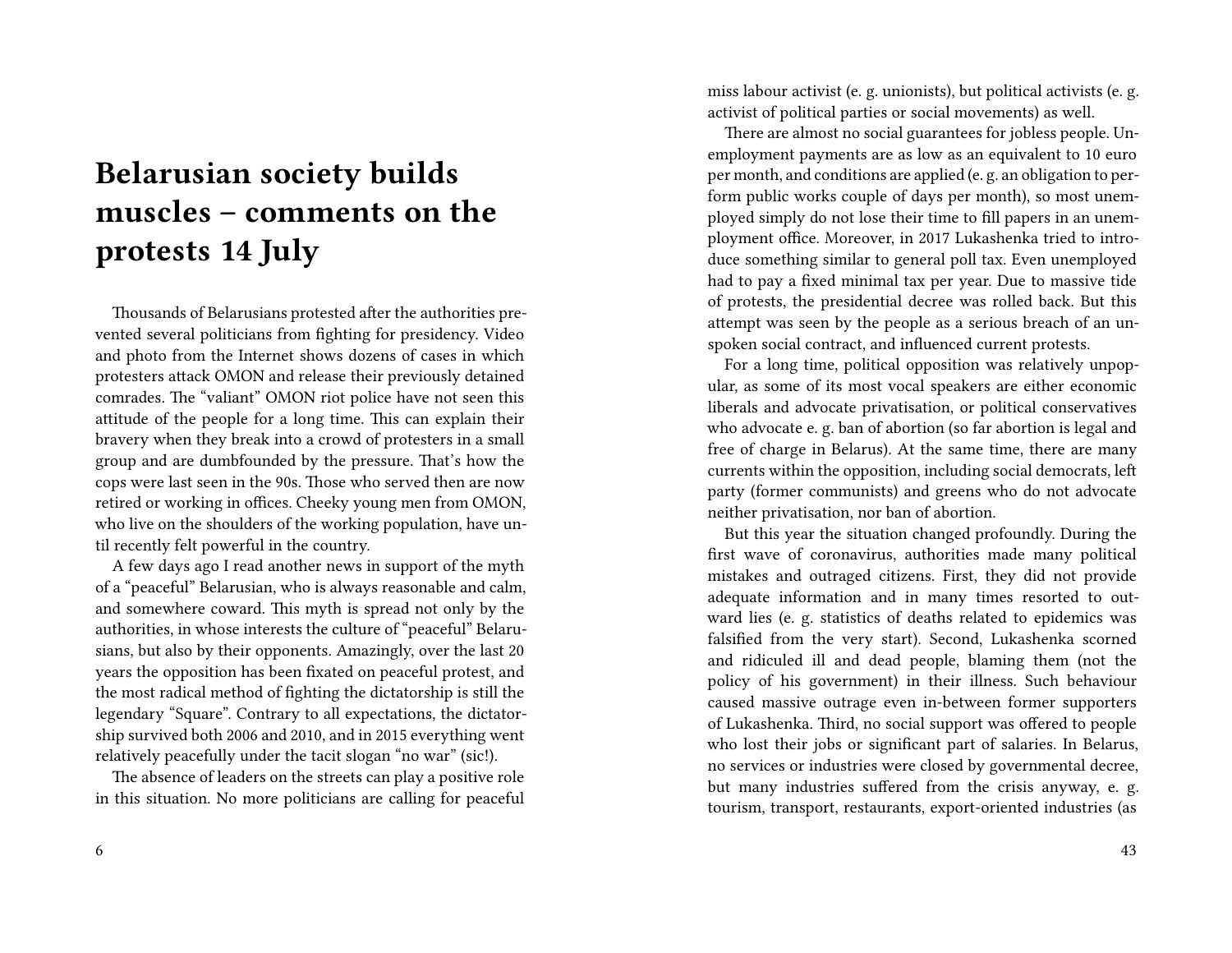erendum with falsified results), and since then the country is a dictatorship with more and more repressive legislation and less and less space for political movement. Nevertheless, at the start of his rule, Lukashenka enjoyed some support from portions of the population. His assumption of an office coincided with relative economic stability after stark economic crisis of the early 1990s (and some people tended to falsely attribute this relative stability to Lukashenka's rule).

Lukashenka in many ways continued to pursue the policy of his predecessor, prime minister Viachaslau Kebich (there was no presidential chair in Belarus before 1994). For instance, economic and political ties with Russia continued to be very strong. Another political bet of both Kebich and Lukashenka was to proceed with privatisation extremely slowly and cautiously. In contrast with neighbouring Russia, Poland and Lithuania, Belarus have not privatised many of its biggest industrial enterprises until now. It was made in order to reduce number of working places in industry slowly and hence to avoid social explosion. In case of fast privatisation, massive dismissals would be unavoidable. Social support for families with children continued to exist (especially with three, four and more children). Public health system is still free of charge for all Belarusian citizens (but not for citizens of other countries, even if they live in Belarus many years and pay all their taxes here).

But at the same time dismantling of social guarantees took place. For instance, in late 1990s short-term labour contracts (usually one year long) started to be introduced universally instead of previous system of contracts not limited in time. At the end of a contract year, an employer can dismiss an employee without a need to provide any justification. This measure was highly unpopular. But the regime managed to keep salaries rising, and the working population slowly accepted the new system. The short-term contracts are widely used not only to disprotest and dialogue with the authorities. The landing of the candidates, profitable at first sight, turned out to be a mistake for Lukashenka – he has no partners for a dialogue, and it is not politicians who stand against him, but the self-organization of the people who cannot and do not plan a dialogue with "Batka" (nickname for Lukashenko, that means "father").

Belarusian society, like any other society, is capable of changes only when it has confidence in its own forces. That is why authoritarian regimes try to destroy social connections within society and thus to prevent some radical transformations. In Belarus, this process continued throughout the whole existence of the dictatorship. A short pause after the Soviet Union managed to give enough energy for protests and revolts in the 90s, but then it went into decline. Large spontaneous post-election protests in 2010 were mainly against economic problems and led to the first retreat of the Belarusian dictatorship from its own plans in 2017. Let us leave behind the fact that the law on "social parasites" was signed, but the very fact of Lukashenka's retreat deserves respect.

It is hard to say what served as the main catalyst for protests in the country today. Of course, the absolute failure of the authorities in the fight against the coronavirus and the economic problems of recent months (which will only grow) played their role. The political crisis with Russia has also had a negative impact on the stability of the regime.

In this regard, weakening the state's position may become one of the catalysts for the formation of a social force. People are beginning to believe not only in their own strength, but also in the success of collective action, which is one of the key factors in radical transformation. Success in clashes with OMON shows that state is not defended by superheroes, who can break you in half at first desire. This state is defended by people like you and I, who have fear and the desire to preserve their own health. Each video and photo of a man ripped out of the hands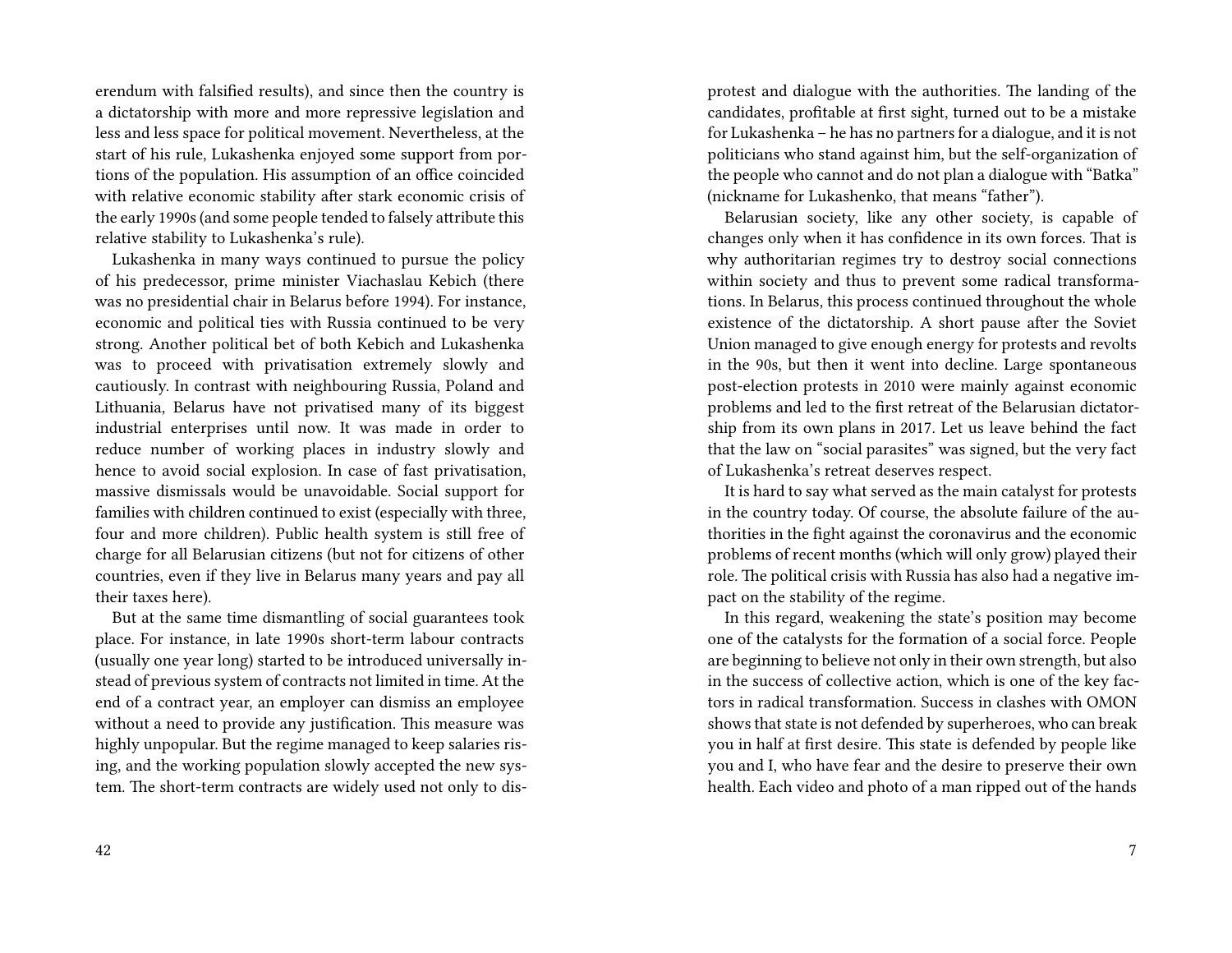of the authorities is a symbol of the power of the Belarusian people in the struggle against Lukashenko's dictatorship.

# **Interview with anarchist in Minsk about the Belarus protests**

*The fight against the capitalist system and the authoritarian nation states driving the destruction of the planet must be an international one if it has any hope of succeeding. That's why we decided to reach out to anarchists in Belarus to learn about the current wave of protests confronting the regime of Lukashenka. We did it by contacting the Anarchist Black Cross Belarus, but this interview represents the opinion of a single anarchist in Minsk and doesn't reflects the position of any particular organisation or group.*

*From GAF we want to send our solidarity to everyone in Belarus*

*fighting against state oppression. Specially to our anarchist and anti-fascists comrades, we hope all of you stay safe. We are encouraged*

*by the acts of defiance we are seeing every day coming from Belarus and*

*angered by the horrible violence of the state. We hope this interview spreads awareness of the situation in Belarus and inspires acts of solidarity all over the world.*

**What is the historical background that explains the opposition towards the current government? What circumstances precipitated the current wave of protests?**

Aliaksandr Lukashenka occupies the presidential chair since 1994. In 1996 he organised a kind of coup d'etat (through a ref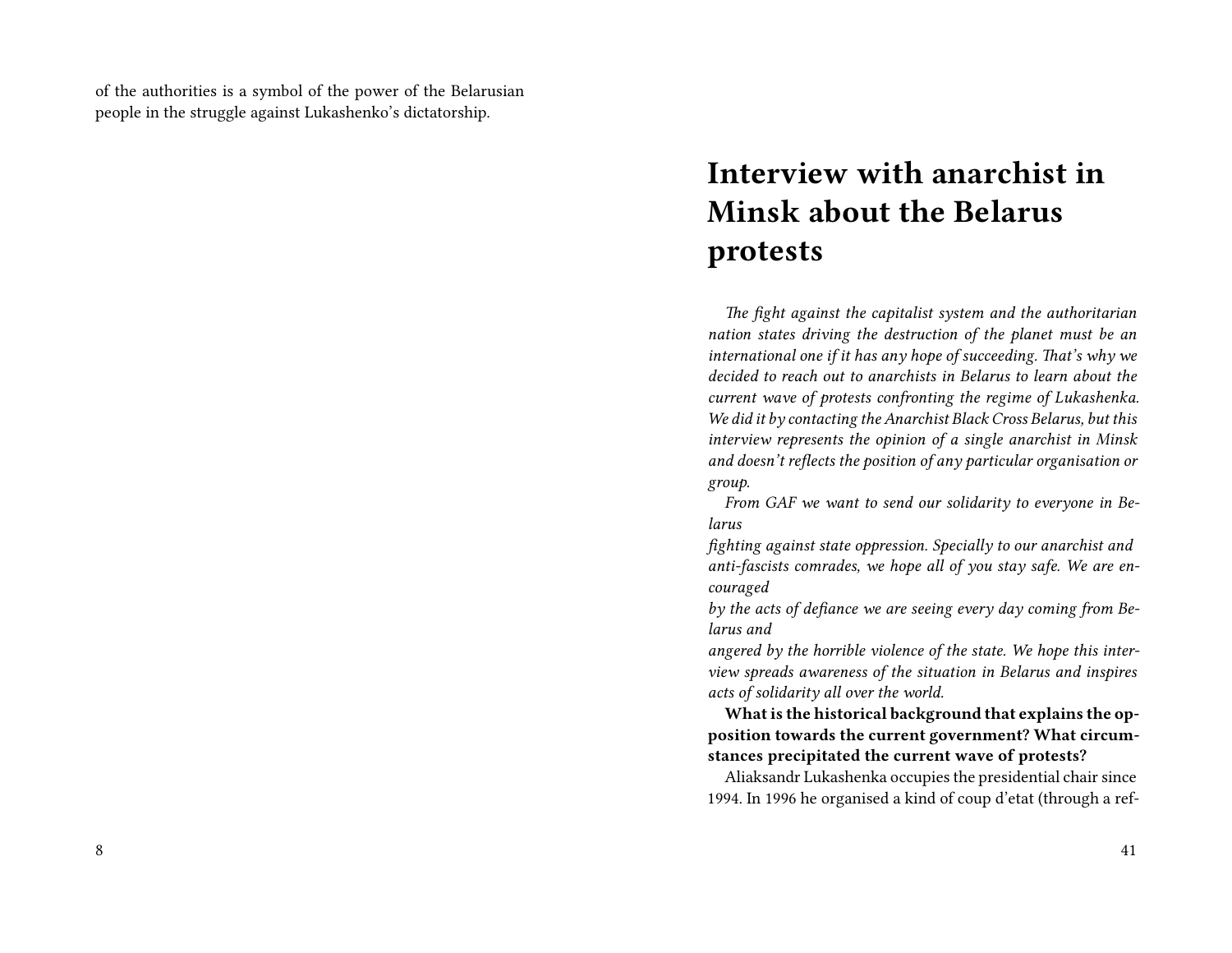pramen.io – Anarchist Media Collective

abc-belarus.org – Anarchist Black Cross Belarus

Both include writing in English; other collectives write only in Russian in social networks. On these websites, you can find links to social network presence. We are doing our best to keep people updated!

As for private individuals, you can follow @bad\_immigrant on twitter or chaos.social mastodon instance. He is tweeting in English on the situation right now.

Follow the hashtag #belarus in your social networks. Plug russian texts into deepl and you should get readable results as well.

Donate to ABC-Belarus because already, over 5000 people have been detained and nobody knows how many more will be soon.

And let's hope that in couple of days Lukashenko will fall and there will be a huge party at which we will remember our dead and celebrate the living!

See you on the barricades, comrades!

**Anonymous:** Right now, there are also a lot of telegram channels where people post videos and photos in real time from the scene of everyday protests. These are not anarchist spaces, but they can help to offer a general picture of what's going on in the streets right now:

- https://t.me/nexta\_live
- https://t.me/belteanews
- https://t.me/belamova

# **Bankruptcy of the Belarusian statehood**

*In the last 3 months, the Belarusian government has shown its failure to solve serious urgent problems. And if the problem with economy is not new for the country, then Lukashenka's inability to overcome the coronavirus destroys the myth that without centralization the society will be plunged into chaos.*

Many Belarusians have long understood that the state is not the guarantor of their security. Back in the Soviet Union people discussed what was happening in the country only when the state wasn't listening. Belarusians dreamed of freedom while the state tried to teach us obedience.

Protection of the population from external and internal threats is the key argument for the existence of the state. Threats can be of different nature: depending on the state, you can be saved not only from a neighbor's invasion, but also from starvation death or illness.

Belarus State, being the heir to the Soviet Union, is trying to present itself as a social apparatus committed to creating a social system for the working population. Promises are transformed into conditionally free medicine, subsidized public transport and social programs for housing construction.

The state as an apparatus is in constant need to justify its existence. If there is an organization in society that imposes taxes, laws and whims on the population, it is the population that should receive something in return. The absence of sufficiently strong arguments for the existence of the state can lead to a revolution that will try either to establish a "social" state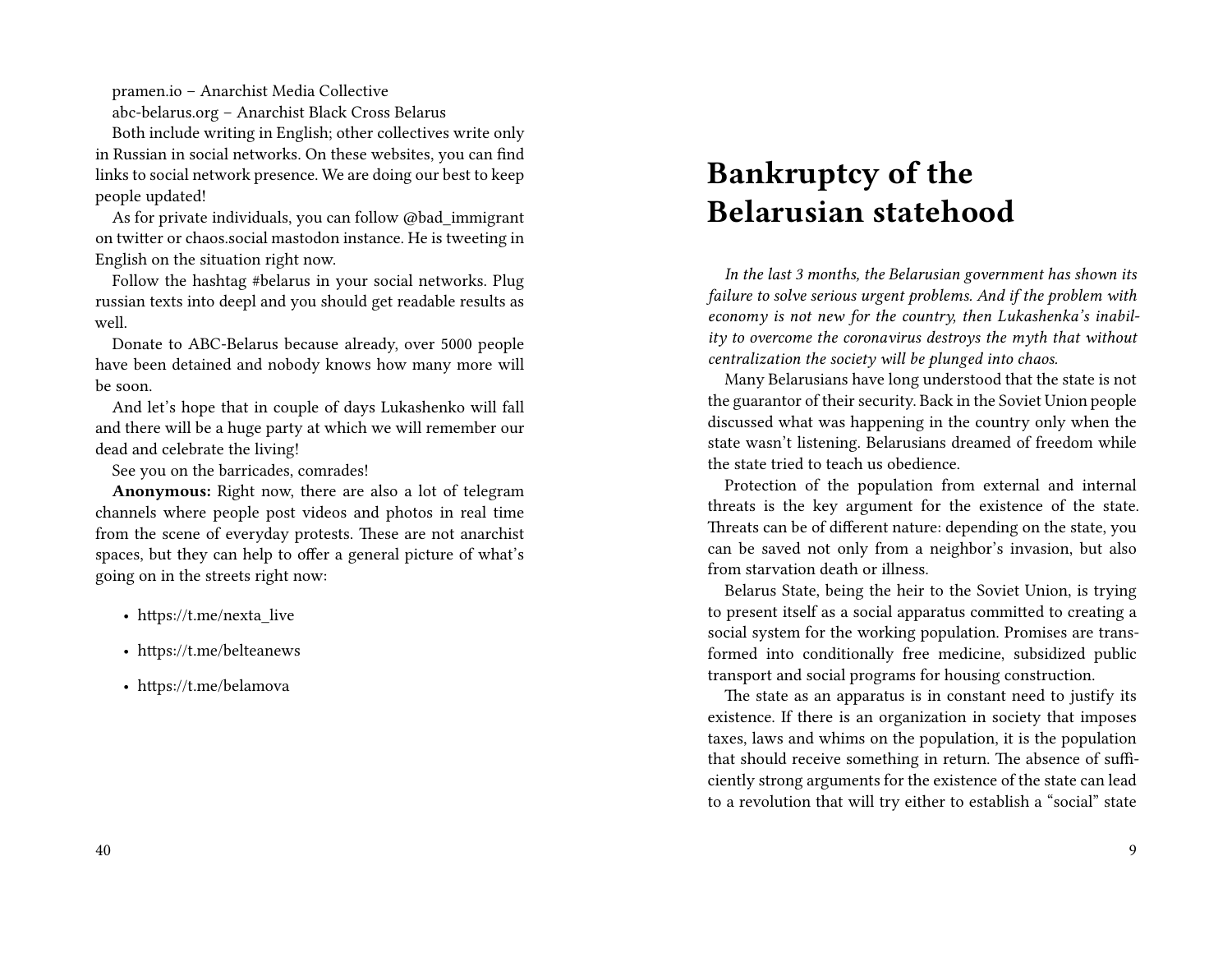or to destroy the state apparatus as a whole and choose a decentralized way of organizing society.

In this case, the Belarusian state is gradually losing its meaning. Belarusians can tolerate Lukashenka on their necks until he becomes so heavy that nobody wants to pull him. The protests in 2017 were against a certain law that should have made the lives of workers harder, but did not threaten their lives. The COVID-19 situation called into question the necessity of the state itself, which continues to let the population down in the fight against the virus.

Neighboring countries are doing much better with the coronavirus. This situation makes us doubt that the Republic of Belarus, which has been a dictatorship for almost the entire period of its existence, is able to somehow respond constructively to the problems of the population. Yes, we have already heard about the need to save the economy at the cost of the lives of physicians and workers, but few will accept such an argument. Economic failures in the country are directly related to Lukashenko and his government, which for many years has been trying to maintain its own power at any cost. Why then should Belarusians give their lives for the mistakes made by the country's famous potato farmer and his friends?

The self-organization of tens of thousands of people inside the country shows that the Belarusian state copes worse with the crisis than people who are not professional managers on state salaries. If one reads social networks and telegram, one unwittingly asks why the Belarusian society needs the state in general, if we can spontaneously organize better than the whole vertical of power?

An additional nail in the coffin of the regime was a scandal with water in the western part of Minsk. Several hundred thousand people lost access to water in the midst of the coronavirus epidemic. What flowed from the tap in the Frunzenski district can only be used by the president and his children.

After reading this text, just go paint a really simple banner, get your mates together, and take a picture. This will take couple of hours tops.

If you have more time and energy—be creative. Belarus is a capitalist state. There are a lot of embassies and other points that represent the Belarusian state. In 2010 in Russia, some daring anarchists occupied the Belarusian embassy. This can be one of the ideas on the table. Be creative—and through your creativity, we will know that you are honest in your solidarity!

And if you are tech savvy, start helping us out with problems with internet. In Belarus these days, people with money can access the internet way more easily than grassroots activists. Free VPN and other solutions are not working and we need a lot of help with this as lack of internet prevents a lot of organizational efforts.

**Anonymous:** Though hardly realistic, the best support would be to come and to support by directly participating in the protests. We need courageous and decisive people at our side. Another way is by sharing experience and ideas with our protesters—we need your imagination and creativity!

We also need informational support—many people don't know much about Belarus and the real situation here. The reality, mentality, and way of thinking are different in the post-Soviet context that shapes the struggle here. Very often, people fail to understand the differences between political life here and in the West.

Last but not the least, you could organize mass protests in your own countries. We are all connected. What we need above all at any moment in time is the world struggle.

You can also support us through the Belarusian Anarchist Black Cross.

*Please list the websites and social media accounts that people should follow for reliable news of events in Belarus, especially from an anti-authoritarian perspective.*

**Pramen:** Websites to follow: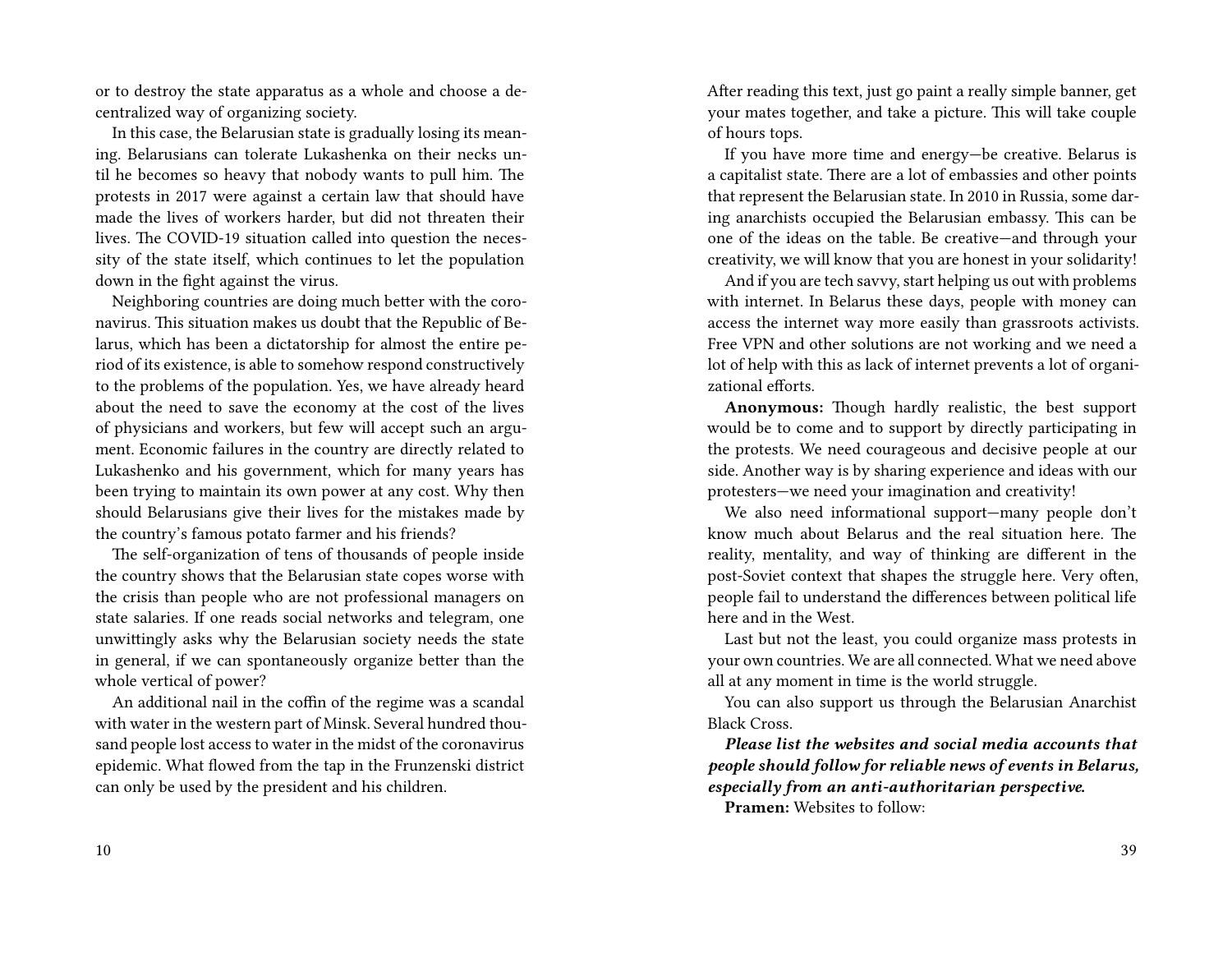though their motives were not to support and welcome the German Nazis but to seize a chance to create a national sovereign entity. The council existed for less than two years. People who use the WRW flag today are often not even aware of these historical events. The WRW flag is a national flag that has been used throughout history during various times of oppression by many revolutionaries and has nothing to do with the German Nazis in the mind of Belarusian people.

I would draw a parallel with Kurdistan. There's the state flag of Syria and the Syrian regime—and there's the flag of Kurdistan. In the same way, we have the statist flag of Lukashenko—which has only been used during his presidency, so people avoid using it, especially in this struggle where everything is about deposing him—and the national and historical flag, which is white-red-white.

For sure, there are people in the demonstrations with a wide range of different political views. Most of them don't define themselves politically at all. When miners go on strike because they don't agree with the corrupt state government and the exploitation that their bosses are engaged in, do we try to determine their exact political identity as communists, anarchists, or liberals? Trying to define this huge crowd of hundreds of thousands of people who have suffered through humiliation, exploitation, and oppression for the last quarter of a century seems ridiculous to me. For me, there's one obvious fascist: Lukashenko.

*What can anarchists in other parts of the world do to support comrades in Belarus? Are there concrete structures to support those facing repression now? Are there pressure points that international solidarity could focus on?*

**Pramen:** Do solidarity actions. A lot of solidarity actions. Send us pictures of your solidarity actions. Support from outside inspires not only anarchist hearts but the hearts of everyone on the streets. People are seeing that they are not alone.

The local authorities initially denied the problem and once again tried to prove to us that the problem is in our heads and not in reality. And even after admitting the problem, the water tanks that were taken out into the street could not seriously affect the situation. Today, not everyone can pull 5 liters of canisters, and those who are under quarantine are isolated from the most basic resource. Residents of the city took the initiative and brought water to the homes and apartments of those who could not get to the nearest clean water tank. Thank you once again to the ordinary people of the country.

And don't tell us stories that the guilt lies on the shoulders of local officials, while the king simply did not know. Throughout his reign, Lukashenko created an apparatus that will always report on the green grass in the street at any time of year under the fear of repression. That's why the poisoning of minsk lies on the shoulders of the entire vertical.

In the coming elections, some believe that the Belarusian state needs liberal reforms. These very reforms will turn the country into the real cradle of European civilization, and we will finally get our "papizzot"<sup>1</sup>. The projects of other Eastern European states show that corruption and indifference of officials remain even after the change of one ruler to another. Scandals in Bulgaria, Poland and many other countries of former Eastern Block confirm a rather simple thesis – power corrupts even the most idealistic fighters. And the only solution that can rid people of greedy and corrupt officials is a world without the state and capitalism.

Today, Belarusians, like many people in other countries, will not be able to defeat the dictatorship of the state by choosing a new president. The destruction of the regime requires a social revolution that will restore the self-confidence of the working

 $1$  papizzot – is a promise from belarusian president that everybody will have salaries at least of 500 euro. This promise comes and goes every year and slowly turned into a meme.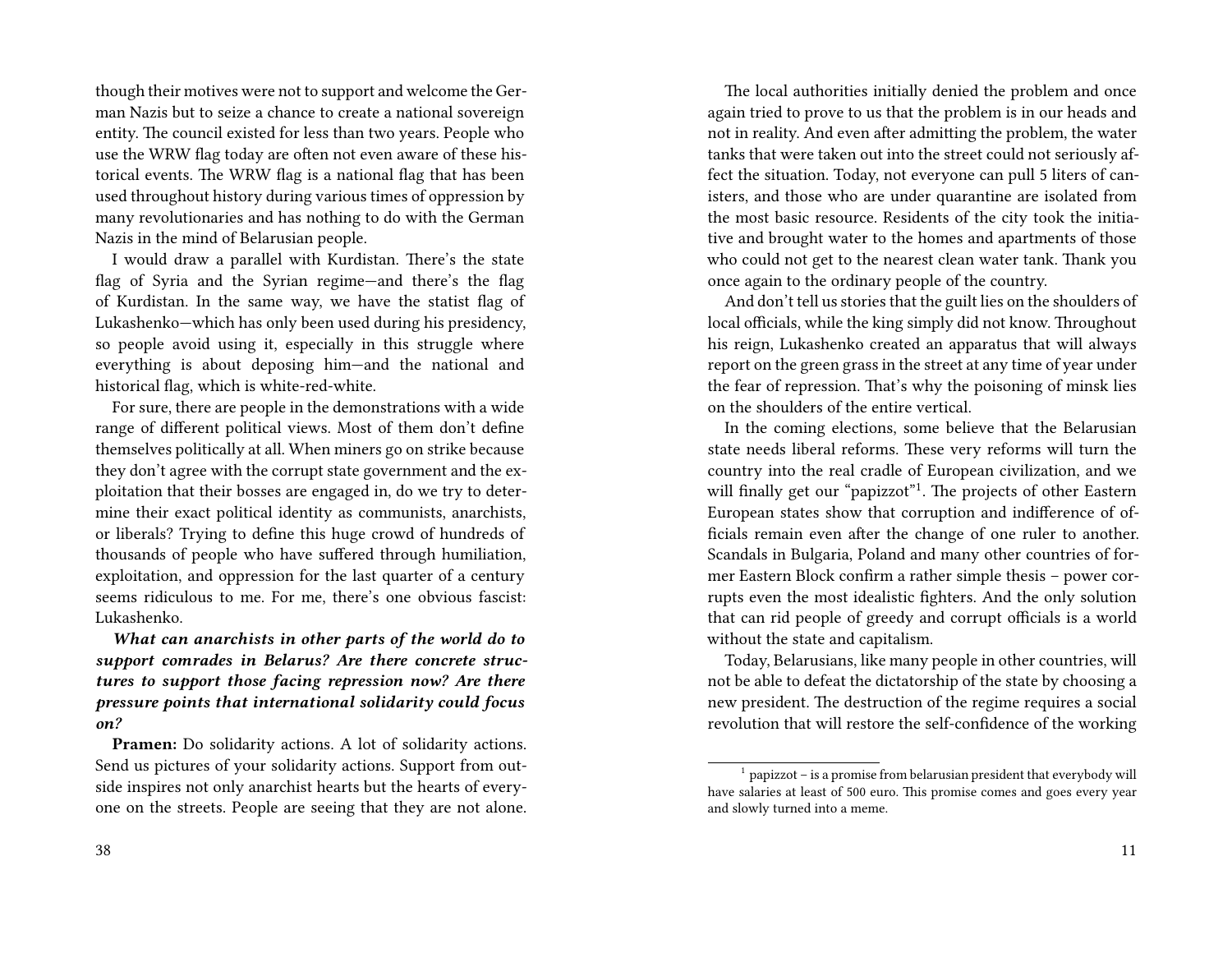population. That is why not voting, but resistance and direct action can bring us freedom.

how many good points you can bring, they will maintain their original position.

So we can shift to the short answer: "Go fuck yourself." But you can still read more constructive things on our website

**Anonymous:** If Lukashenko had the chance, he would build his own empire. If you could understand his speeches, you would realize that he suffers from delusions of grandeur—or "suffers" is probably the wrong word, because he enjoys them. There's nothing anti-imperialist in this political figure in any possible way.

*We have seen some "anti-imperialists" alleging that the movement in Belarus is comprised of fascists. There are allegations that the flag many demonstrators are waving is associated with the Nazi occupation of Belarus, for example.*

**Anonymous:** The first documented usage of the white-redwhite (WRW) flag goes back to the fourteenth century. It's used nowadays as a symbol of Belarusian self-determination in opposition to the modern state flag and in opposition to Lukashenko's Belarus, since Lukashenko was the one who ordered the creation of what is currently the official flag of Belarus.

I understand where the argument associating the flag with Nazis comes from. There was a very complicated situation during the occupation of Belarus by German fascists in the Second World War. Belarus was strongly oppressed by the Soviet government at that time, which was trying to destroy the Belarusian national identity. For example, in 1933, the Soviet government imposed a brutal and unjustified reform on the Belarusian language, in which the alphabet was changed from Latin (an alphabet very similar to the Polish language) into Cyrillic. A lot of people experienced repression. In these conditions, when the German army was approaching and the Soviet government evacuated in a panic, some people tried to created a socalled Belarusian Central Council. They were collaborationists,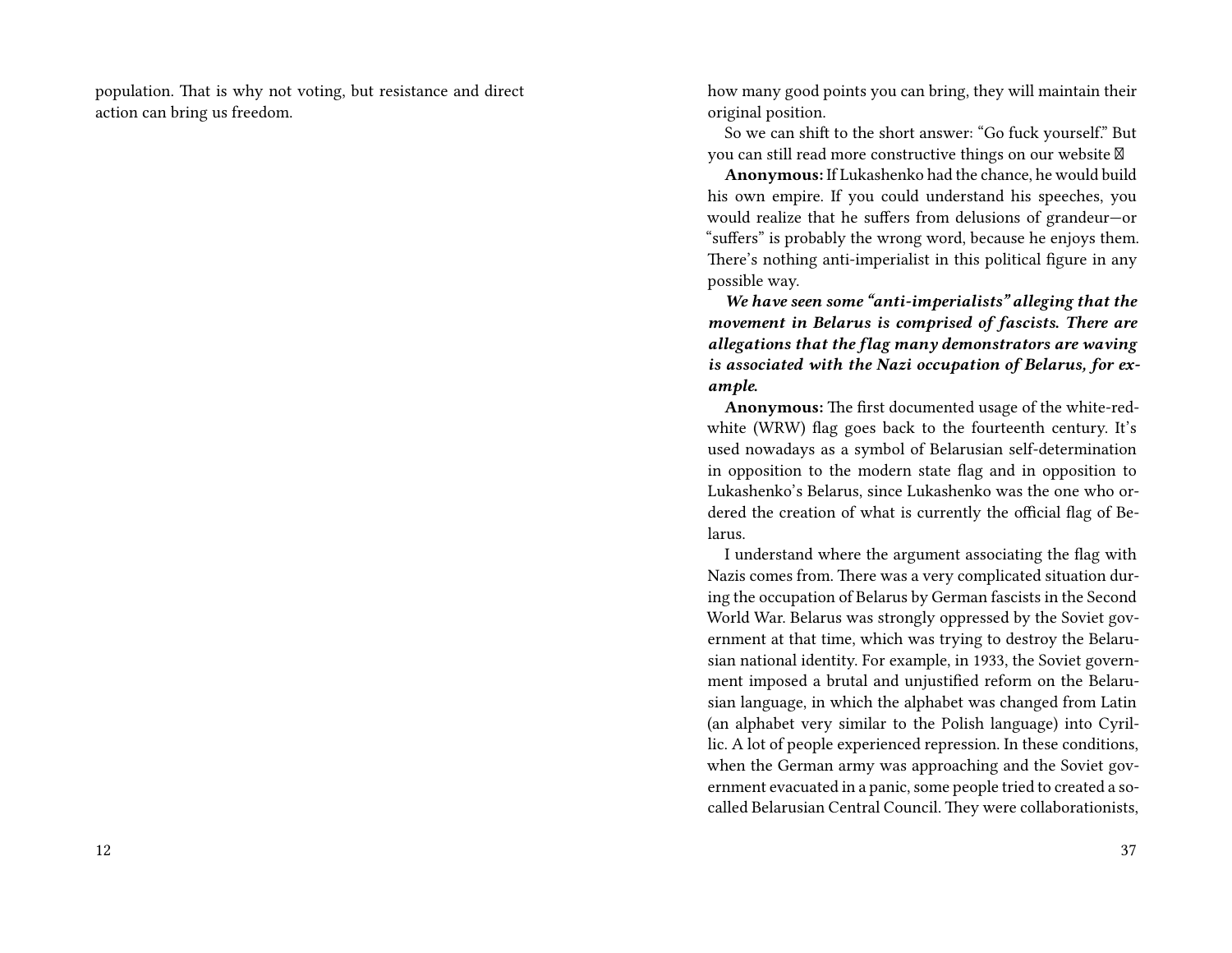**Anonymous:** Putin was one of the first to congratulate Lukashenko on his victory and to affirm the results of the elections. In his message, he called for them to strengthen the collaboration between the two countries. Lukashenko's position is very weak at the moment. With the brutality he used during the elections, he lost any support and diplomatic leverage with the European Union. Now he needs the support of his big eastern brother. This is a very favorable situation for Russia. Without further expense, Russia can spread its influence over Belarus. It seems possible that Putin will do everything possible to keep Lukashenko in power including sending military forces to put down the protests.

At the same time, if the protests force Lukashenko out of power, there are too many factors to take into considerations to make any forecasts. The scenario varies from military intervention and invasion to Russia acknowledging the new situation in Belarus without intervening.

*Is there anything you would like to say to selfproclaimed "anti-imperialists" in the West who support Lukashenko?*

**Pramen:** Well… there could be a long answer. For example, we could explain that Lukashenko is part of the imperialist Russian project in this region. He is supported by Moscow for his loyalty to the Kremlin—and there is nothing "anti-imperialist" in a president who is in power by the will of the empire that holds power in the region. I believe the sort of critics you are describing also love the social benefits that the state allegedly offers in Belarus. However, if you do your research, you will discover that Lukashenko is actually the one who has been destroying social programs in this country for years while preventing people from engaging in any sort of self-organization. We could go on explaining things for hours and hours.

But you know what? Authoritarian leftists don't hear arguments. They are believers. They believe in their "truth" the same way some people believe in a religion. No matter

# **How did the Belarusians come to rebellion against the dictatorship**

If you had asked people in Belarus how long the dictatorship of Lukashenko was left in early 2020, they would have looked at you like a fool. In a respected dictatorship, such questions are not asked, because you know what can happen. And in general, it so happens that the reign of the great leader is timeless. But the situation has changed so radically over the last 8 months that Belarusians took to the streets and for the first time in the new history of Belarus they fought back the police in at least 33 different cities of the country.

Today Belarusians have woken up in a new country. In it, people openly talk about hatred for the government and prepare for a violent confrontation with the police and state. They discuss online and live effective methods of struggle. Several factories went on strike the day after the elections.

And although the electoral commission reports about the victory of the dictator once again, objectively speaking, Lukashenko lost the election. He lost the election not to some certain candidate, but rather to the Belarusian people, who said that 26 years was enough.

How has Belarus turned from a stable dictatorship, where the most peaceful people live, into a protest center in Europe?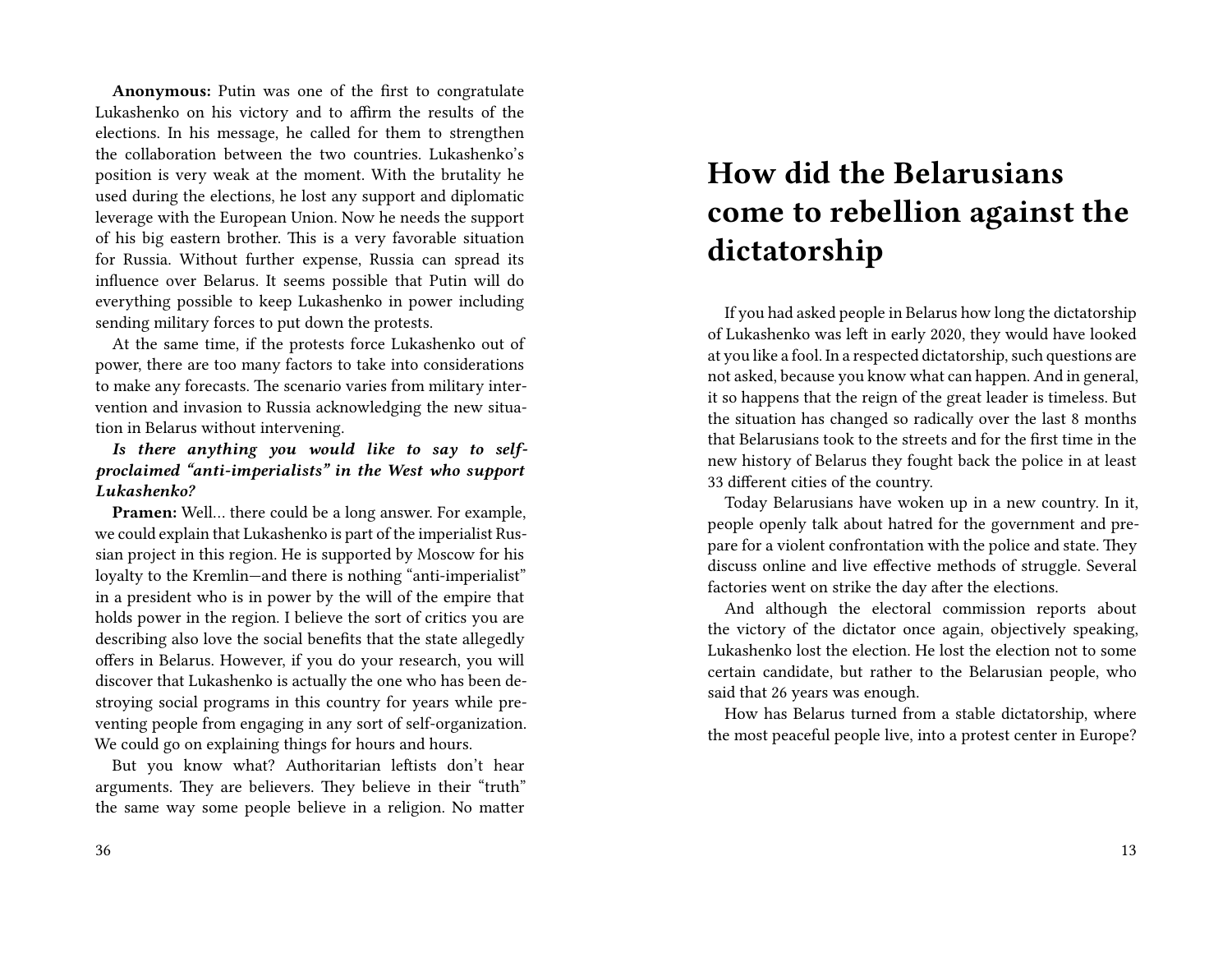### **Economic and political crisis**

Economically, Belarus is not an independent country. For many years, the Belarusian economic miracle has been able to survive only at the expense of cheap oil from Putin and direct money transfers from the Kremlin. Contrary to the fact that Lukashenko and Putin are not friends, this scheme worked relatively long while the Russian government was bathing in oil money.

With black gold prices falling, the Russian government was faced with the question of redistributing resources. Officials began to look at where the money invested was yielding some kind of result. Belarus did not give any special results. Contrary to all investments, Lukashenko extended his hold on power and hindered Belarus' integration into Russia – a process launched back in the 90s during Yeltsin.

The instability of Lukashenko over the past 10 years has shown that the Russian authorities cannot rely on him much. Turn to the West in 2015 added wood to the fire of discord between Moscow and Minsk. By early 2020, Lukashenko found himself in a very difficult situation. New oil and gas contracts have become much more difficult to conclude. The Belarusian authorities wanted at least some minimal concessions, but Russia was ready to give these concessions only when activating the project of the union state, with the joint currency and other points for the absorption of Belarus by Russia.

Political difficulties with Russia traditionally lead to economic problems in the country. During the last 5 years Lukashenko tried to neutralize this dependence by working with the West, but Western grants and loans cannot pull the Belarusian economy alone. In early 2020, the Belarusian ruble started to fall heavily against other currencies. Over the past 20 years, Belarusians have managed to survive several waves of such a fall, the largest being in 2011. The fall of the Belarusian ruble means for many Belarusians, including

But we don't want to think about the worst-case scenario, because we are fighting for the best-case scenario—and we all know that there is no way back.

### *How will the departure of Tikhanouskaya affect the movement?*

**Anonymous:** People are mostly struggling for themselves, for their freedom and life. Some people still regard her as a president in exile. Some never really cared. What everyone cares most about at the moment is the fate of those who are imprisoned and the responsibility for carrying on the struggle for those who sacrificed their life or health. So everything depends on the spirit of people, I believe—on whether they are ready to keep the struggle going despite all the violence and cruelty they are experiencing now.

*We have seen that Russia has not wholeheartedly supported Lukashenko in this situation. How do you see Putin's strategy here? What would be the implications for Russia and elsewhere in the region if protesters force Lukashenko out of power?*

**Pramen:** It is not clear what is happening in Putin's head. It might be that he is just waiting for Lukashenko to weaken in order to strike a deal that would reduce Belarus to some kind of vassal state. At the same time, Putin is really disappointed with what is happening in Ukraine and Syria—the plans of his political analysts are not working out as he expected. At the end of the day, nothing prevents him from marching the Russian army into Belarus and proclaiming that it is part of Russia.

Putin has been playing with Lukashenko for a long time with the goal of integrating Belarus back into the Russian state. This never worked out, so it might be that there is a political decision not to support Lukashenko, to try to navigate the events in a clever way. Right now, if Putin supports Lukashenko with everything he has and Lukashenko still loses, Belarusian society will turn completely against Moscow. So for Putin, it might be a good tactic to maintain distance until things are clearer.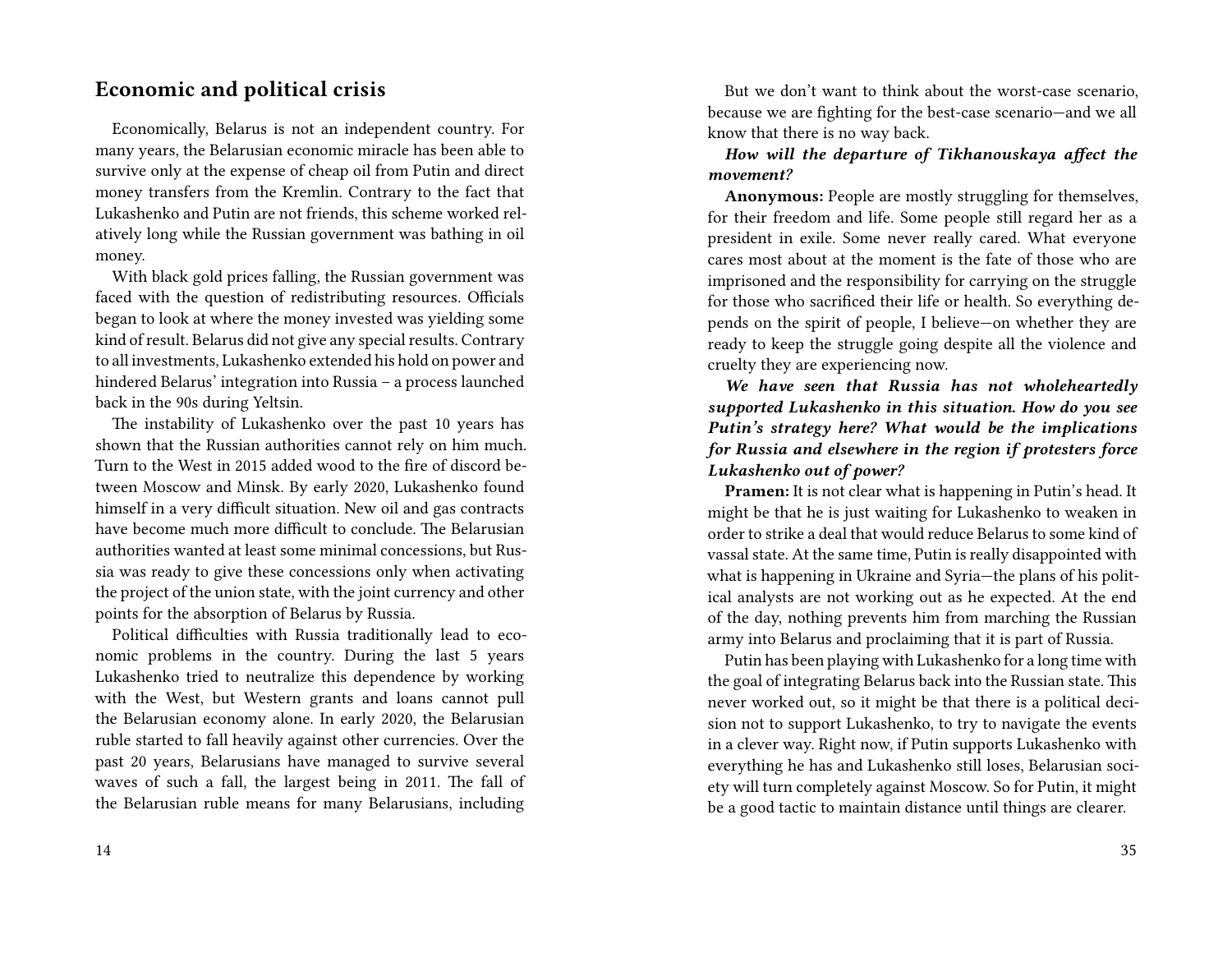during the clashes, people are still spreading the leaflets to protesters at the back of the crowd. There is a belief that if people manage to bring down Lukashenko without politicians and big leaders, that will deal a powerful blow to authoritarian tendencies in the country. It will also give a huge boost to self-organization and solidarity in this society.

Everybody understands that this revolution is not going to be a libertarian one. We are not going to be able to bring the state down. However, as anarchists, we can try to push our ideas as hard as possible to come out on the other side with more momentum towards freedom.<sup>2</sup>

### *What are the different scenarios for how this showdown between Lukashenko and the protesters could turn out?*

**Pramen:** We hope only for one scenario—that Lukashenko is done. Depending on the level of violence, he could be killed, or people might just shave his mustache off. Or he might flee this happened to most of his friends from East Block who were overthrown. This is the scenario that we are all fighting for.

There is another scenario: Lukashenko stays. In that case, there will be massive repression after the protests subside. Hundreds of people will be prosecuted and sentenced to many years in prison. The list of political prisoners will grow very quickly. Anarchists will be on it for sure.

Repression will destroy any political life in the country. Anything that can pose a threat to the government will be destroyed. It's not clear if the anarchist movement will survive this repression, as most of the groups are actually completely in it.

The collapse of the movement will send Belarusian society into decline. Many people will flee the country for sure. In the absence of political and social pressure, the economic crisis will drop people's income and create more challenges for the working population.

the fall in their real earnings. In addition, problems with the payment of salaries at state enterprises began to arise.

### **Fighting coronavirus with tractors**

Lukashenko explained that it is due to economic problems that that Belarus cann't afford any quarantine measures against the coronavirus. If at the beginning of the epidemic the dictator was still shouting that the Belarusians would be able to avoid getting infected by work in the field and visiting the sauna, a month later he had to admit the real reasons for the lack of quarantine.

The coronovirus proved to be one of the most serious challenges for the Belarusian dictatorship, which it failed. Instead of typical populism and care for their people the authorities left the population on self-sufficiency.

Medical care in Belarus is nominally free of charge, but many services have to be paid for, as there is not enough money from the budget for drugs and medical equipment. It was impossible to test for coronavirus in many cases. Many could not afford to stay home and go to work. It is difficult to assess the real scale of the Coronavirus epidemic in Belarus. The state is the only institution that has real figures, and these figures are kept secret. In addition, many cases of coronavirus were labelled as pneumonia, including fatal.

In order to maintain medical care, small businesses and a large number of ordinary people have, in fact, engaged in decentralized support of medical staff. Some restaurants and bars prepared food for the medical staff from the donations made by city dwellers. As in other countries, grass-roots initiatives produced protective masks. Taxi drivers transported medical personnel without payment.

A few months later, many people had the feeling that the state had abandoned them. But, on the other hand, there was

<sup>2</sup> platform.twitter.com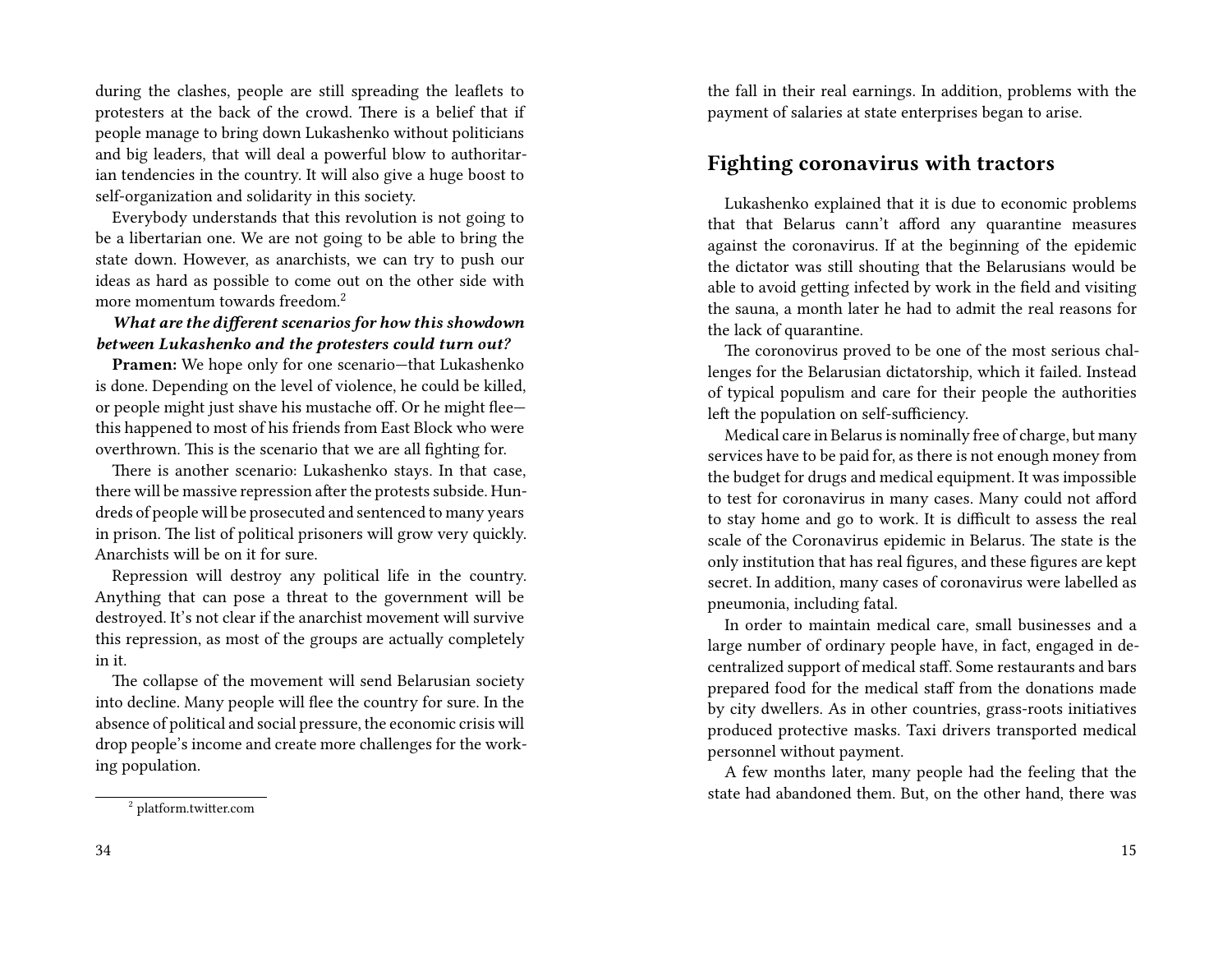a sense of solidarity, the certainty that neighbors, friends and even strangers from the Internet would not leave you in trouble. This feeling has restored to Belarusians the importance of the public as opposed to the state. Solidarity has become not just a word, but a direct practice.

And if in many countries, which were under the impact of coronavirus, with the fall of the number of infected, solidarity began to fall, in Belarus the structures of solidarity continued to work in other spheres as well. For example, in June, half of Minsk lost access to clean water. And while officials insisted that there was no problem with water, residents of the districts with water were organizing and delivering water to the neediest parts of the city.

Thus, one of the most important results of the coronavirus (the epidemic did not end in the country) was the growing awareness of the collective strength and the results that can be achieved through joint actions.

### **Elections during the virus**

It was a mistake for Lukashenko to decide to announce the elections in the midst of the coronavirus: in early May, they announced that the elections would be held in August. The moment of maximum dissatisfaction with the authorities was chosen. Thanks to this, the election campaigns of his opponents literally began to gain a huge amount of support from the very first days. One of the presidential candidates, blogger Sergei Tikhanovsky, began holding rallies with an open microphone at the place of collecting signatures. This format attracted a huge number of people across the country, who were given a platform to express their discontent. A few weeks later, Tikhanovsky himself and many other major opposition politicians were detained and charged in far-fetched criminal cases.

nowhere as a housewife who took over running after her imprisoned husband and whose only political program was to organize fair elections half a year after she becomes president. After 26 years of surviving in a "social state," people don't believe in socialism. After the long Soviet history and continuing pro-communist rhetoric on the TV and in daily life, people are skeptical about communism. What people want is to put an end to the years of oppression—both ideological and economic, but economic first of all. They are not politically engaged at all. There are some political actors in the background of these events, but they are nearly invisible.

Unfortunately, we can say almost the same thing about anarchists—due to the small number of anarchists and the focus on the inside of the movement, anarchists can't really take over and lead this protest. Though by no means do I want to underestimate the anarchist contribution—despite small numbers, anarchists have managed to influence the protests by bringing new approaches and techniques.

*We have heard that, at least according to a reporter from Belsat TV, anarchists played an important role in the August 9 protests in Minsk. Is this true?*

**Pramen:** Anarchists are playing quite an important role in this protests. We see organized affinity groups building barricades, trying to get bigger groups of people to move around the city and fight the police where it is necessary.

But even that is overshadowed by the creativity that the population is showing on the streets. What we call affinity groups in anarchist movement is something that exists naturally in society—friends go together to the protest and quite often they talk about what they should do beforehand. So you can see a lot of young people not affiliated with any political currents on the barricades fighting the cops.

As for the strategy… The main goal is very simple—to bring down the dictator. By participating in the protests, to spread the ideas of horizontal organizing and decentralization. Even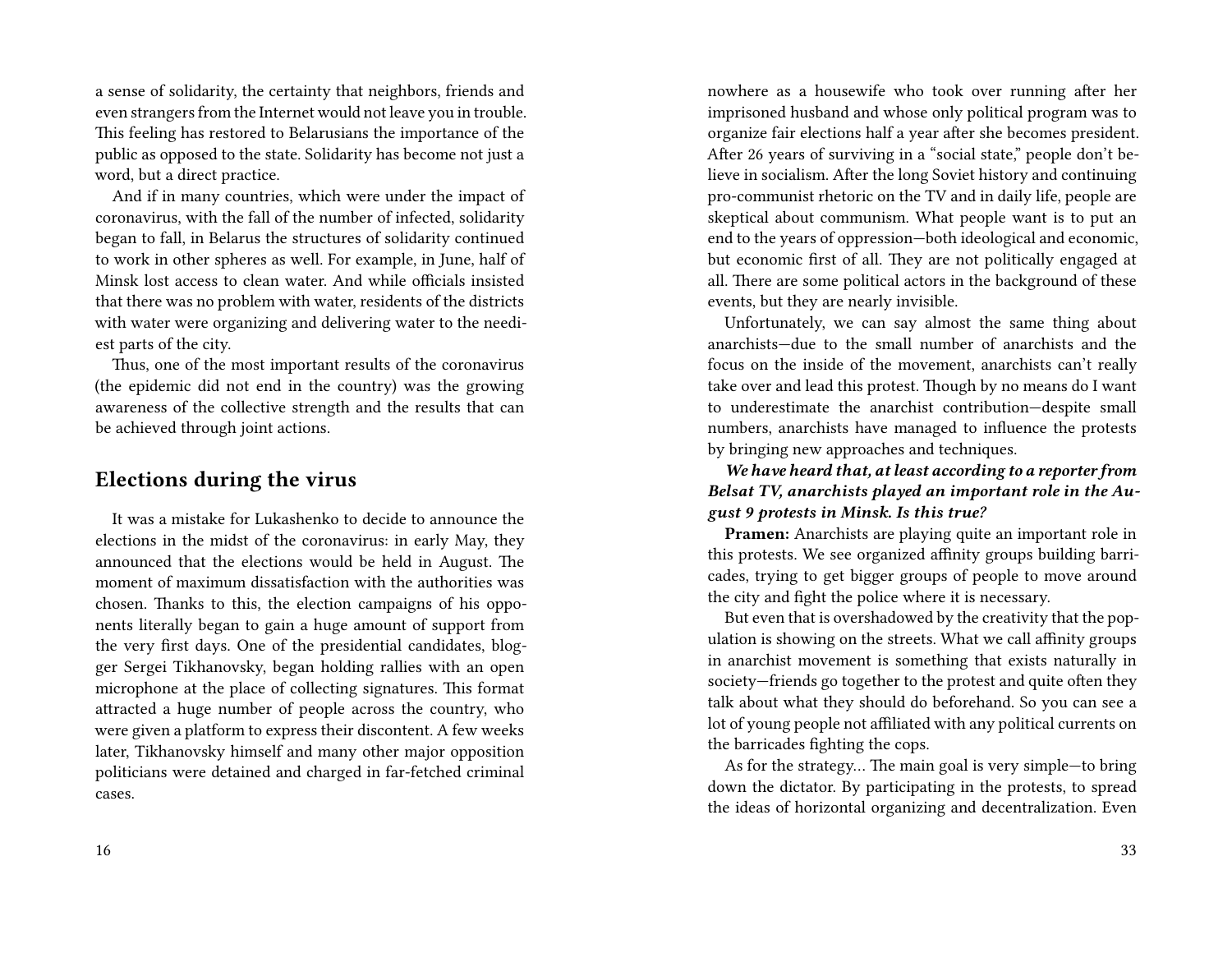Telegram channels. Consequently, agency shifted from political parties to the people. This summer, the movement against Lukashenko became so massive that anarchists represented just a tiny part of all the things that were going on.

And what was going on was not connected with clear political demands. There were no political or economic platforms built around the elections calling for privatization or nationalization or anything else of the sort. Instead, people were organizing against the dictatorship—to bring it down. It is this simple. And this simple push drew a lot of people to it. Today frustration with Lukashenko is greater than ever. Currently, no political groups, organizations, or parties have been able to ride to popularity on this protest.

So for now, the popular uprising against Lukashenko can still go in any direction depending on who is present on the streets.

At the same time, it is worth mentioning that there are calls for direct democracy on some major media platforms. At least some people in Belarus do understand that Lukashenko is a dictator, but dictatorship is a complicated machine. If we just pass this machine into the hands of another president, the scenario may simply repeat itself.

**Anonymous:** The political life of Belarus has been devastated by the years of authoritarian power. The existing parties only exist for the sake of existing—people hardly know them and don't trust them.

Hence the classic joke: if you ever feel useless, just remember that there's a Prime Minister in Belarus. Political parties don't play any role here. Regular political models of decision-making don't work.

Probably one of the things that united people and helped them to create a powerful movement is the almost apolitical character of this struggle during the elections. People saw something different than usual buffoonery. Tikhonovskaya, the main rival of Lukashenko in this election, appeared from

Instead of extinguishing the protest and dissatisfaction with the authorities, the repression provoked even more organization around another candidate – banker of Belgazprombank (daughter of Gazprom) Viktor Babariko. Unlike other candidates, Babariko was not engaged in political struggle and for many he looked like a "moderate" candidate who called for fair elections and did not plan illegal demonstrations across the country. Contrary to this, Babariko's popularity was also growing among the more moderate part of the population.

As a result, the authorities decided to arrest Babariko and his inner circle on corruption charges. This step provoked another wave of discontent, the final stage of which was the announcement that the two largest opposition candidates would not be registered in the race for presidency. This decision resulted in major protests across the country with the first clashes with the police in Minsk: the demonstrators repulsed the detainees and saw that the OMON was absolutely unprepared for a violent confrontation with the people.

The clashes with riot police in July this year were a turning point for many in society. The dictatorship, which for 26 years had been built in part on its indestructibility through the support of the security forces, was suddenly extremely fragile. Videos of the confused OMON riot police quickly spread over the Internet and showed that one doesn't have to train for 3 years in camps in Russia or the EU to fight the police.

Lukashenko did not deny registration to only one serious opponent, Sergei Tikhanovsky's wife, Svetlana Tikhanovskaya. Tikhanovskaya originally planned to run for president in order to give her husband and other opponents of the regime a voice. But after the majority of politicians were arrested, she remained the only candidate around whom voters could unite.

Tikhanovskaya is not a politician and is not trying to become one. The main requirement of her entire election campaign is new elections. She openly says that she has no plans and does not want to stay in power. After the victory in Lukashenko,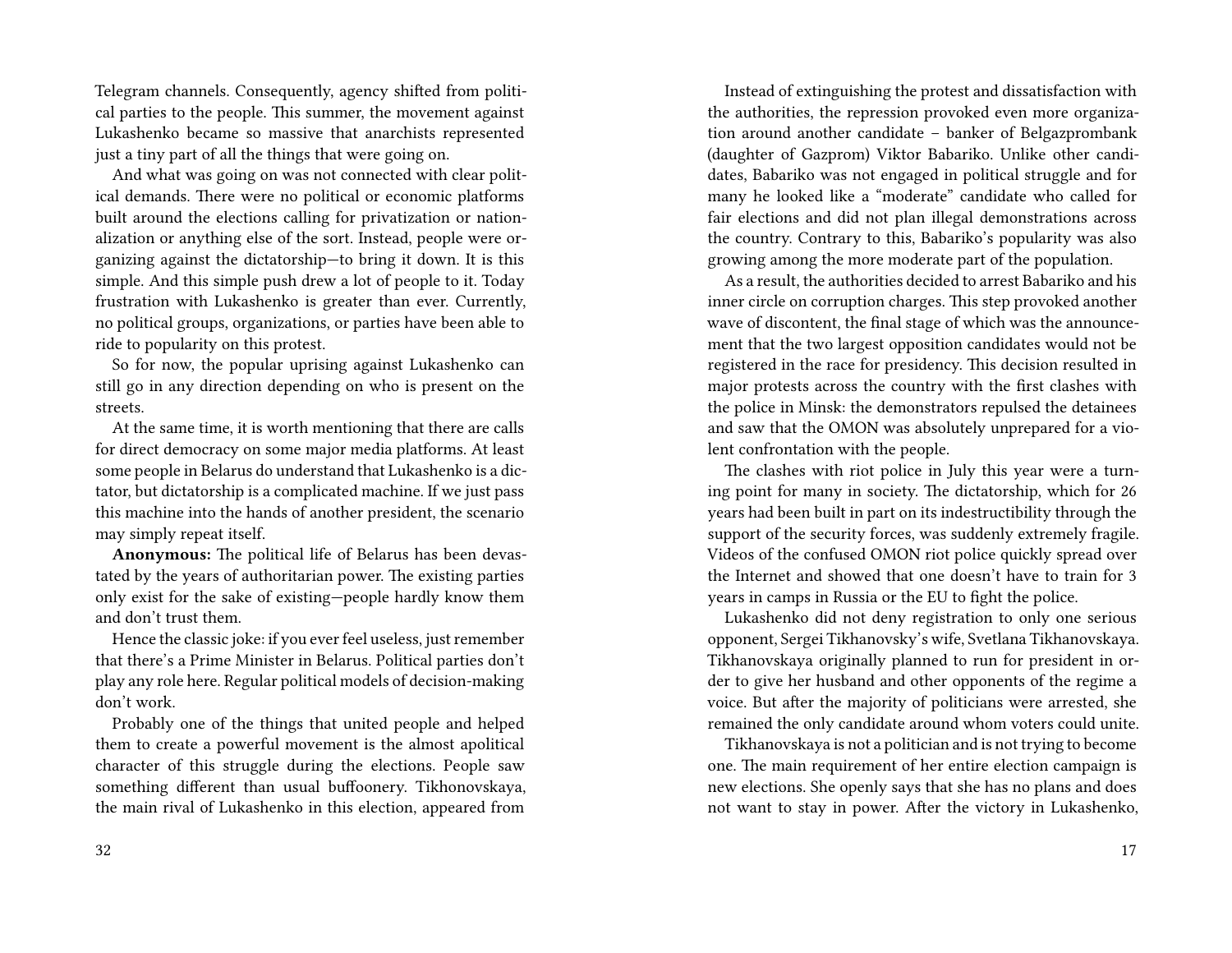she planned to announce new fair elections, which should have changed the country.

Such a simple demand has united many political groups. Activists from the staffs of the imprisoned politicians got involved in her election headquarters. Tikhanovskaya's very election campaign relied heavily on the self-organization of the population in various parts of the country. Meetings with the candidate were officially registered in many places in the country where the candidate herself had not visited. Instead, there was a stage for speeches and an open microphone. Again, the microphone was rarely picked up by career politicians who feared reprisals, but rather by the working population and small businesses. In some cities, anarchists also spoke on stage.

Tikhanovskaya's popularity soared in just a few weeks. In July, she managed to gather one of the largest rallies in the history of the country – 50,000 people in Minsk. In other cities, she gathered from several hundred to 8,000 people. For a long time the authorities did not take any measures and allowed people to gather. Perhaps the role was played by the sexism of Lukashenko, who never held women for serious opponents of the authorities. The top of Tikhanovskaya's team were women. Tikhanovskaya also came on stage with two coordinators of her campaign.

Just a few days before the election, the authorities suddenly came to their senses. Instead of banning the gatherings, the decision was to play fools – all the venues declared open for rallies began to hold government events or repairs. The ban on assembly has provoked the next wave of discontent, but in active stages of protest has not turned out, as there were only a few days left before elections.

At the same time, during the last week the Belarusian police started actively detaining bloggers. Such tactics are not new and have been used by the authorities for many years – before any protests there are constant detentions of journalists and bloggers, who can cover these protests online.

18

but calling for direct democracy and decentralization of power seems to be fine.

The longstanding existence of the Anarchist Black Cross in Belarus underscored an important point: you can rely on your comrades not only when you are doing direct actions or participating in protests, but also when you end up behind bars. This is an important psychological factor that makes the movement strong.

Of course, those who join the anarchists are aware of the possibility of repression from the first day. So they are not just your average students who decided to get involved in politics when they happen to have enough time. Participants are aware that they can go to prison even for small things. And you organize your life accordingly:

- You learn how to keep your flat clean, so that nothing in it can be used against you.
- You teach and learn security culture—both physical and virtual.
- You get to know your comrades in difficult situations and this creates bonds stronger than steel.<sup>1</sup>

*What is the composition of the movement around the August elections in Belarus? What are the political aspirations of the participants? What is the balance of power between them?*

**Pramen:** This election round is a shitshow. Many opposition politicians actually opposed the main plan for the protests. They were calling on people to stay at home and wait for a better time to rise. Many from the older generations were instructed to stay at home and not follow any provocations.

On the other side, the vacuum that was created by this political decision filled up with bloggers, smaller groups, and

<sup>1</sup> platform.twitter.com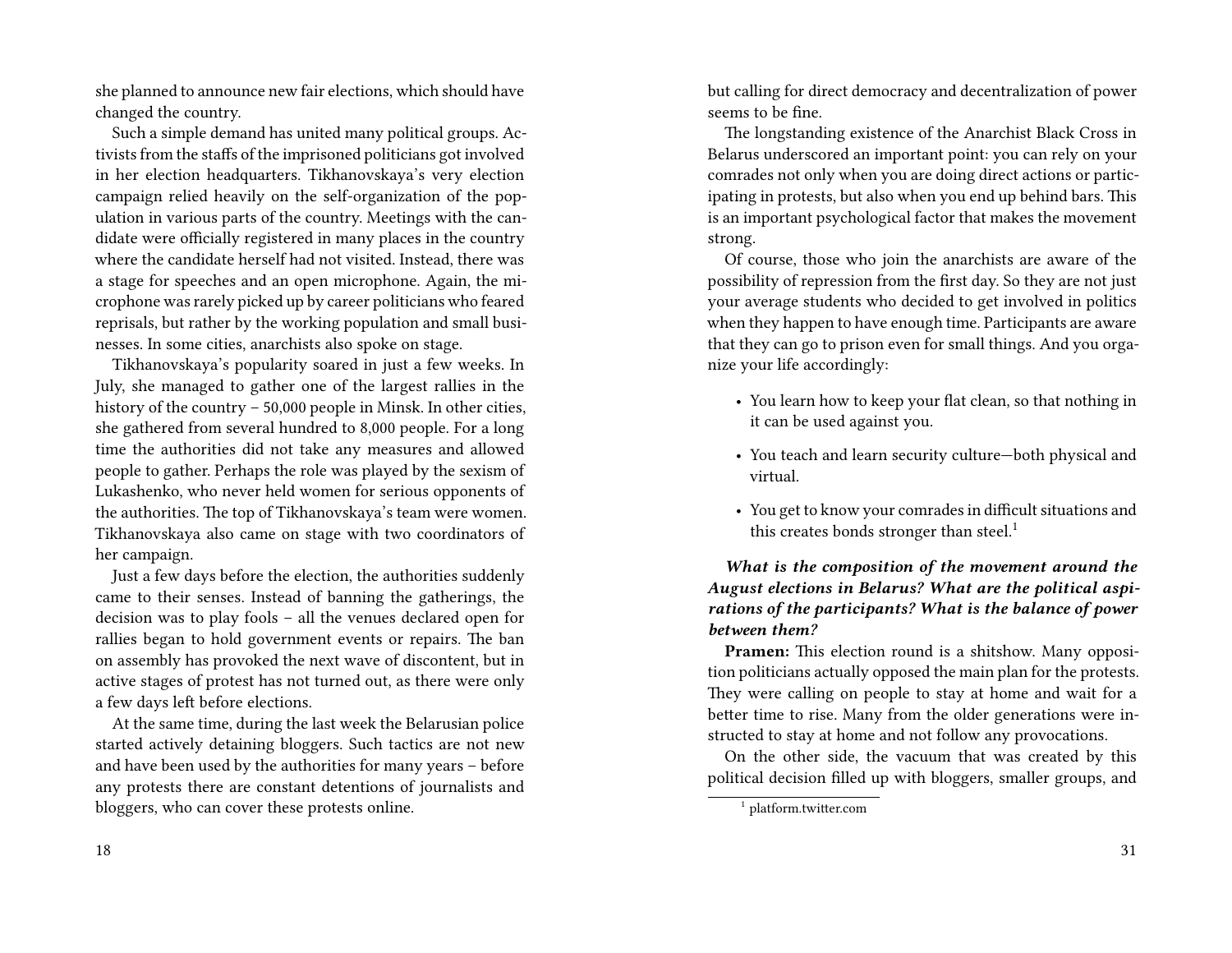It is also important to mention that in terms of class, the Belarusian anarchist movement doesn't include many students. It is mostly composed of different parts of the working class.

*How have anarchists continued organizing in Belarus despite repression? Do you have any advice for anarchists in other parts of the world who have not experienced the same sort of repression yet—but may experience it in the coming years?*

**Pramen:** Anarchists in Belarus have used a lot of interesting tactics over the last few years. First of all, most of the radical collectives went completely underground. Nobody is allowed to know who is part of our collective, for example. The same rule exists in other groups. We organize certain common actions together—the protests right now, for example—but everybody is participating on the streets as individuals or affinity groups, not in an organizational structure. This makes intergroup cooperation complicated, but it protects us from ending up in a situation in which a snitch in one group knows the infrastructure of the whole movement.

Anarchist street actions have a time limit—the maximum amount of time we have before the police come is usually around 10–15 minutes.

Working underground makes it difficult to integrate new people into the movement. That's why some of the groups function as entrance points for the anarchists—for example, everybody can attend a punk concert and, through that, get to know the ways to enter the organized anarchist movement one step at a time.

However, it is also important to mention that certain people came out of the underground to function as public figures.They give interviews, talk to the media, and make youtube videos on different topics. They do experience troubles with the police from time to time, but it seems that there are certain things you can still express. Calling for revolution might be problematic,

#### 30

### **Terrorist organization "Anarchists"**

Before we proceed directly to election day, I would like to make a short introduction to the anarchist movement in Belarus.

Anarchists have reappeared in the country after the collapse of the Soviet Union. In the early nineties, some groups made a significant contribution to the formation of the workers' and environmental movement. Anarchists played one of the key roles in extending the moratorium on the construction of the Belarusian nuclear power plant in 1999 (in 2009 anarchists and environmentalists lost the fight).

During the entire period of the dictatorship, anarchists have been involved in major political events, be it new re-elections, the movement against the construction of the nuclear power plant or protests against the laws on parasites. And in most cases, the population perceived the anarchist agenda very positively. Perhaps, somewhere they did not fully understand but accepted it.

Starting from 2013–2014, anarchists have become almost the only political force still engaged in street agitation. Most opposition parties have stopped fighting actively against the dictatorship after Maidan 2014 in fear of Russian occupation. Today, some opposition politicians still stand on the position "better Lukashenko than Putin. Part of the opposition was drowned in repression. It was much easier to do so, as repression against the leaders could have stopped the movement.

Due to their activism, anarchists are constantly attracting the attention of law enforcement agencies. Some activists are now in prison for symbolic actions, others are on the run.There are initiatives to help the poor and an anti-capitalist freemarket. Repression against anarchists rarely produces the desired result.They are written about by the opposition media and thus attract new attention and energy to the movement again.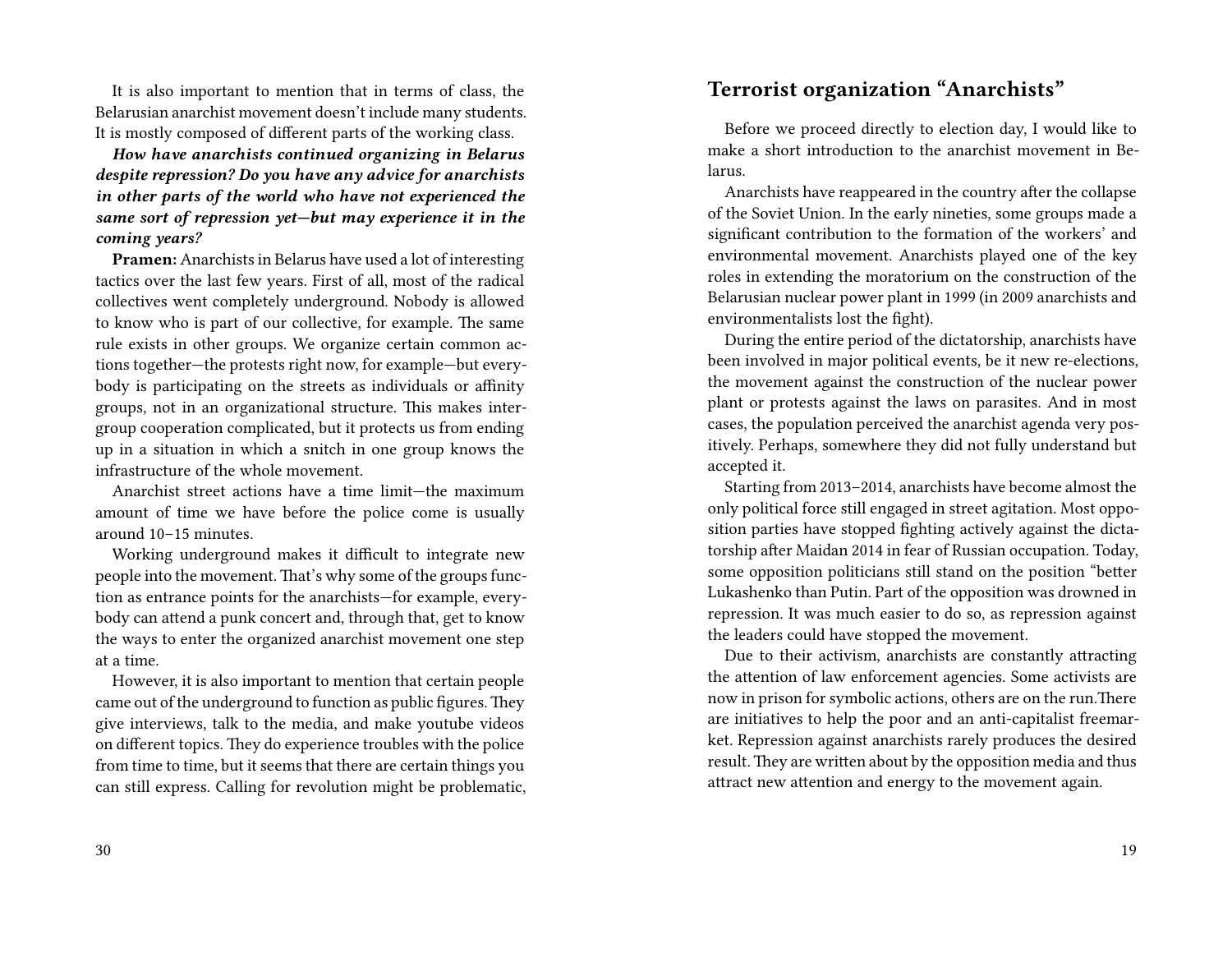Today, the popularity of anarchists in certain youth circles is quite high due to the fact that apart from anarchists there are no political movements left.

### **Re-election**

Even before the beginning of the election campaign many people expected major protests in Belarus precisely because of the economic crisis and the coronavirus. It was logical for many to concentrate their protest efforts on election day and the following days. For instance, large media platforms in social networks and groups in telegram called for protests on election day several weeks before the elections.

Both protesters and authorities were preparing for these elections. There were pictures of military and police equipment on the Internet. Lukashenko attended training of riot police to disperse the protests. It was clear that the authorities would not try to bring down the degree of discontent, but rather to press the population by force.

It's not surprising that in the evening of August 9<sup>th</sup> thousands of people came out all over the country. Only according to the reports of the authorities themselves, the demonstrations took place simultaneously in 33 cities of the country. More than 50,000 people took part in those protests. The largest demonstrations were held in Brest, Baranavichy and Minsk. Several thousand people went out in the other regional centers.

To resist the demonstrators in Minsk, internal troops and police from all over the country were collected. The day before the election, transport columns were moving from the regions to Minsk. On election day, the city was cordoned off. Buses without license plates drove around the city and randomly detained pedestrians or journalists. Internet access was turned off or severely restricted throughout the country.

In the 1990s, anarchists played important roles in certain grassroots movements around ecology, labor struggles, and other issues. Since then, anarchists have organized in Belarus with various ups and downs. There are at least five organized anarchist collectives—the Anarchist Black Cross, Pramen, Food Not Bombs, Volnaya Dumka library, and the Really Free Market initiative. All of them handle different tasks within the movement—from anti-repression work to organizing actions on the streets. Apart from these organized groups, there are several widely known blogs that support the anarchist movement. In addition, a small group of activists organized a printing cooperative that has existed for three years now.

There has been a lot of disappointment since 2017. At that time, expectations were high as momentum against Lukashenko was growing. But then the uprising was smashed and everybody went to normality. A lot of people who served time in jail came out broken; for many anarchists, normality wasn't possible, as raids, detention, and psychological pressure continued. Some active people had to leave the country due to problems with the state apparatus.

However, despite the disappointment and these hard blows, anarchists continued organizing. The movement is not massive at all—around the country, there might be more or less 100 organized anarchists. Add a couple hundred more people who are sympathizers and that's it—out of a country of 10 million people. However, the events of 2017 also struck a blow to organized liberal and nationalist groups; they were not strong before it and afterwards, most opposition parties ceased all street activity. Since 2017, anarchists are most probably the only active force still agitating on the streets.

In our collective, we were doing media and agitation work. Some other groups were organizing public events with an anticapitalist and anti-authoritarian direction.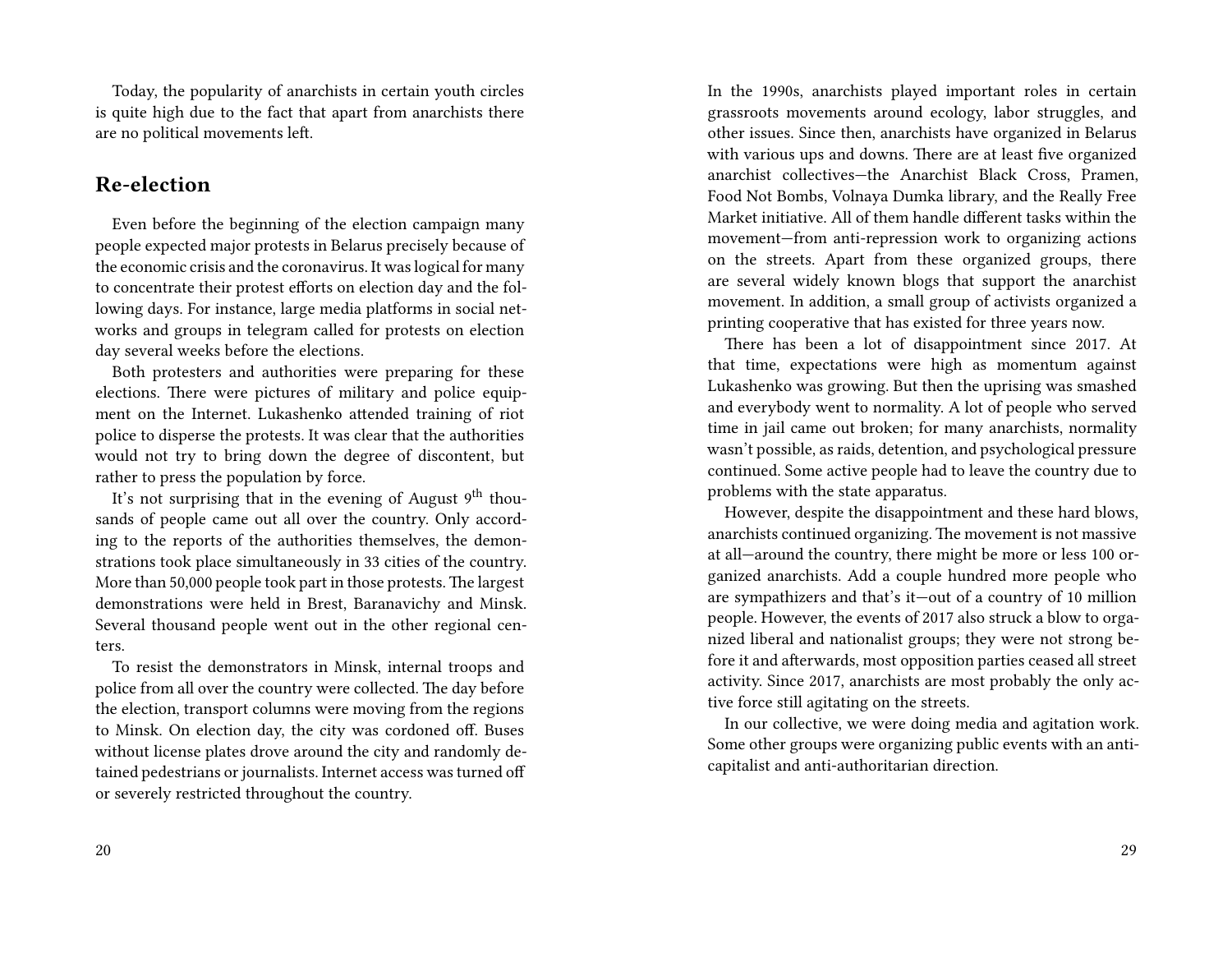ernment. Likewise, we should channel resources and solidarity to the anarchist elements in the struggle in Belarus.

Not all revolutionary activity is positive. When fascists gained the upper hand in the Ukrainian revolution, it was important to understand how this took place and to identify that the victory of the revolution did not represent a step towards liberation. But the future of the uprising in Belarus is yet unwritten—it could be suppressed, it could be coopted by neoliberal democrats or nationalists, or it could become a reference point for grassroots revolt. What happens next will be determined on the world stage, as struggles like this play out across six continents. We call for everyone who is concerned about the future of humanity to deepen international ties of solidarity, exchange tactics and resources, and understand these struggles in a global context.

For an update from the protest actions on August 11, read this. There is a call for solidarity actions worldwide on August 14 to support the uprising.

We interviewed members of the Belarusian anarchist publishing collective Pramen and, to ensure that we obtained a well-rounded perspective, we also sought answers from another longtime Belarusian anarchist, who spoke on condition of anonymity. In the following discussion, they explore the background of the current crisis, describe how to organize under a repressive dictatorship, and reflect on the potential outcomes of the uprising.

### **Interview**

### *Give us a brief overview of the history of the contemporary anarchist movement in Belarus.*

**Pramen:** As some of you might have heard, the anarchist movement was destroyed in the Soviet Union. The rebirth of the movement took place at the end of the Soviet era.

By evening, the situation had changed radically. Crowds of people started going out into the streets and moving towards the center. The same situation was observed in smaller cities of the country. Towards evening, the first clashes with OMON began, as the people tried to free the detainees. The riot police themselves ran around the city at first, wearing T-shirts and batons with no special uniforms. The attacks on OMON quickly made it clear that the situation on that day would not be normal, with people being pulled out of the crowd and simply detained.

Just an hour after the first clashes, the center of Minsk began to resemble a combat zone. Czech noise grenades, Canadian water cannons, Belarusian MAZs – all worked to disperse the protesters. For the first time in the country's history, people began to erect barricades, as well as directly clash with law enforcement agencies. A huge number of people were released from the hands of law enforcement officers at night in various parts of the country.

Solidarity during the protests again showed the incredible power of collective opposition to the dictatorship. The crowds paralyzed any action by OMON and the military, contrary to all preparations. The lack of the Internet only played a negative factor for the regime – people went out to the streets to find out what was going on.

For two hours in the center of Minsk and other cities people were fighting against the Belarusian authorities. They fought with great energy, which they had been saving for so many years. The successful confrontation shows once again the fragility of the Belarusian dictatorship.

The movement itself today is not the traditional political parties that lead the Belarusians to a bright future. Protests are organized through media platforms and have no clear leaders. Groups of people gather in the streets and decide on the way to go. The lack of a clear plan may hinder the effectiveness of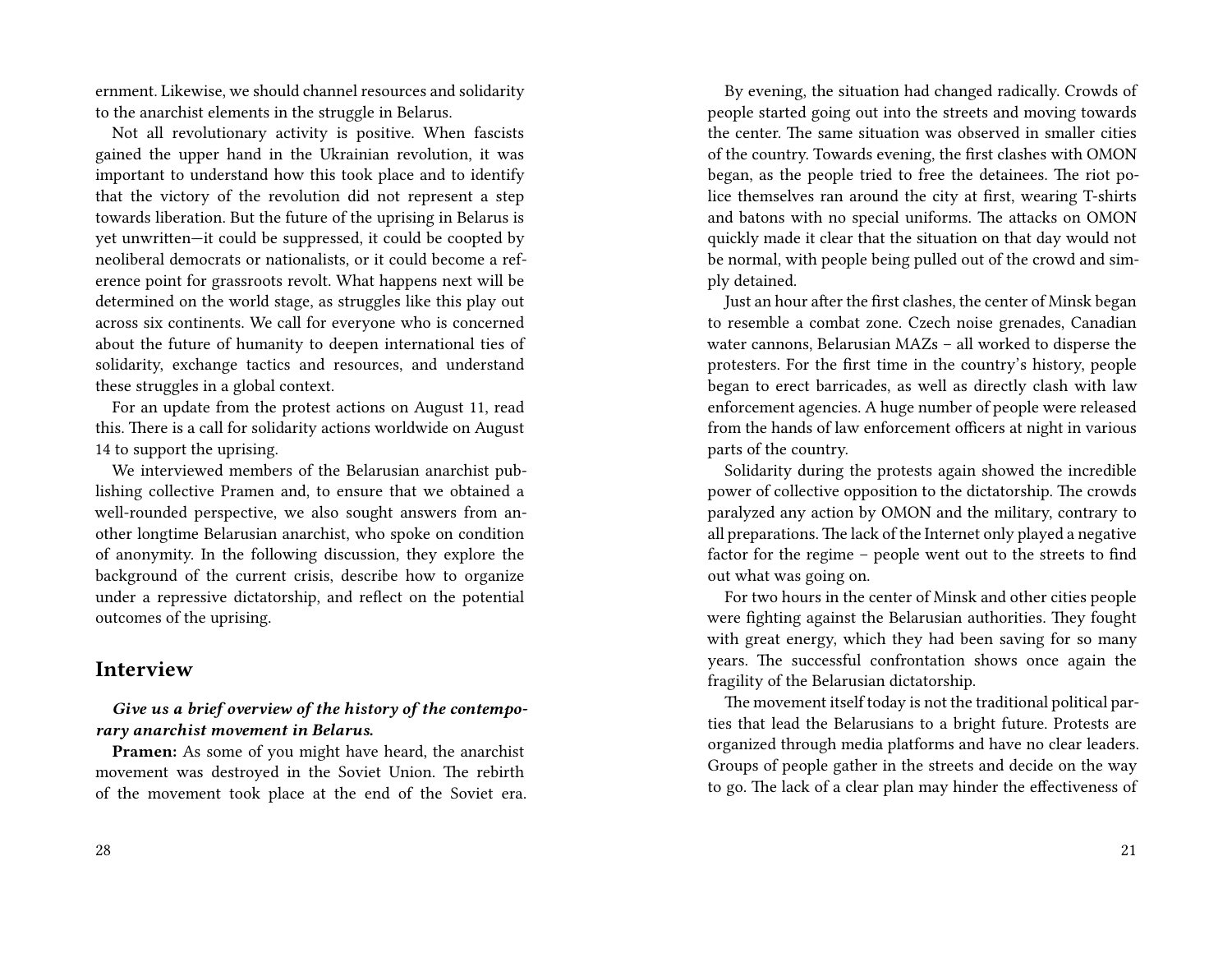the protest, but the lack of clear leaders makes it impossible to suppress easily.

The repression last night was brutal. There were so many victims. In rage, riot police threw noise grenades right at people. At least once a police truck rammed a crowd in the center of Minsk and killed one man. According to human rights defenders, at least three people were killed by the regime that night. The first blood was spilled, but people do not plan to stop. The plan is to take to the streets every day at 19:00 before the fall of the dictatorship.

There are calls in the telegram for direct democracy in the country on major channels. And although some fear that such calls exist due to misunderstanding of the concept, Belarus has rebelled and many demand the end of the dictatorship and the beginning of the era of direct democracy.

tion. We must rise up not to get a new president, but to live without presidents. Decentralization of power should be a key factor in the transition from dictatorship to a free society."

Authoritarian leftists have looked for the machinations of Western state actors in these events, seeking—like other conspiracy theorists—to explain them as the malevolent workings of a single all-powerful shadowy entity like the CIA. Yet the uprising in Belarus is not particularly convenient for any of the geopolitical players involved. Although it gives Putin an opportunity to press Lukashenko for more concessions, it could also destabilize Russia. It interrupts attempts from the United States to gain more leverage in the region by establishing a more amicable relationship with Lukashenko. In a time when state violence, economic crisis, and a catastrophic pandemic have discredited governments worldwide, it threatens to set a precedent for mass revolt that could spread. Many commentators have noted that the events in Belarus could serve as a template for what might happen in the United States if the 2020 elections are contested.

Everywhere around the world, state structures are failing people and provoking rebellious social movements. Which political currents become influential in these movements will determine what is possible in the next generation of struggles. If there are not powerful anarchist currents involved—or if we immediately write off entire movements on account of the participation of some reactionary elements—we will make it inevitable that more of the disenfranchised and desperate will be drawn into ersatz movements organized by nationalists, neoliberals, and other authoritarians, with disastrous consequences. In the Gilets Jaunes movement in France, it was very important that anarchists got involved and fought to marginalize fascist and nationalist elements in it that were attempting to popularize their template for resistance against Macron's centrist gov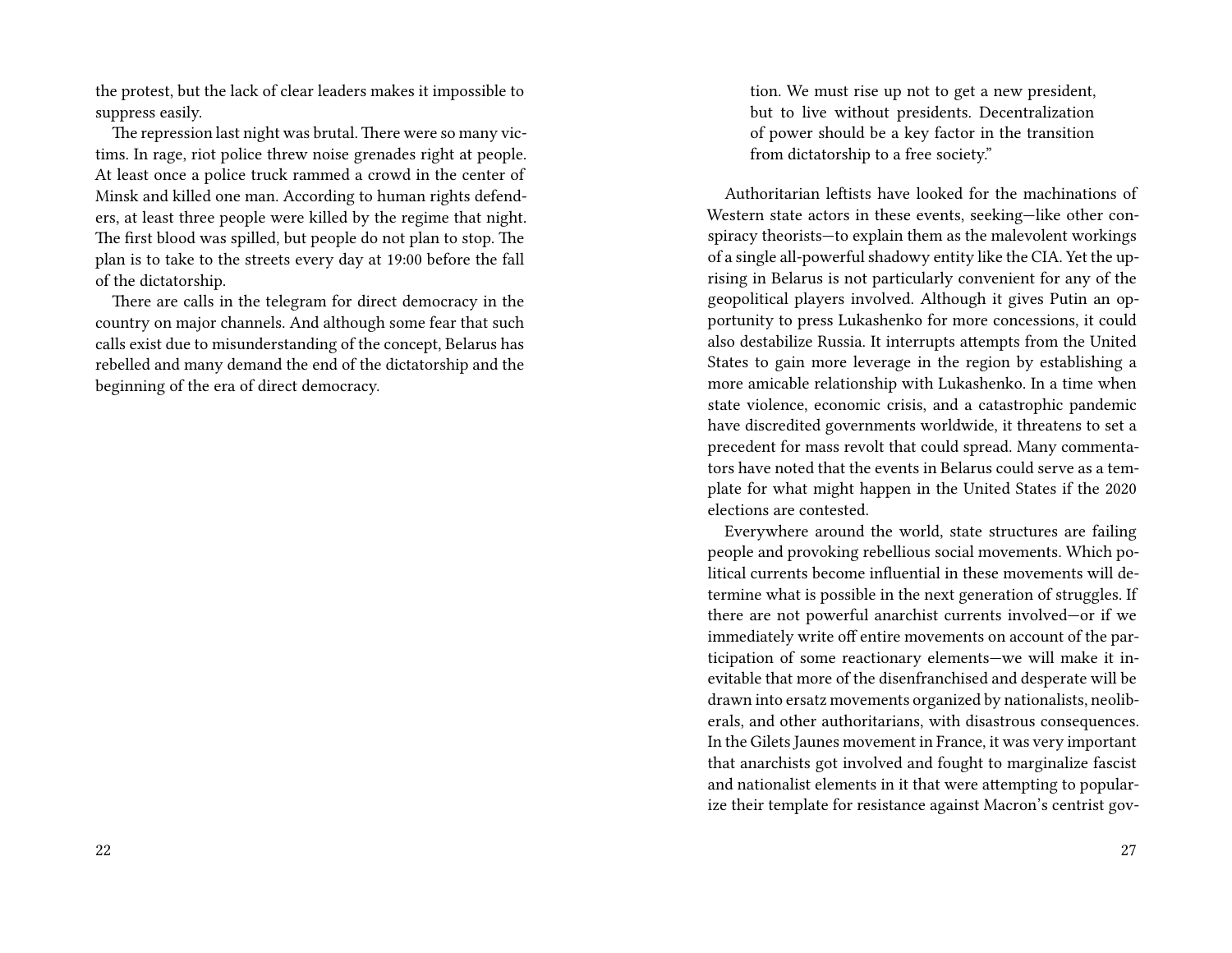ist holdout of the Soviet era, the ruling class there is engaged in the same process of accumulating wealth and suppressing dissent that we see in the United States, the European Union, China, and elsewhere. We don't see the protest movement in Belarus as a reaction to a "backward" regime that can be resolved simply by introducing democracy, but rather as yet another flashpoint alongside Portland and Belgrade in a worldwide struggle against the consequences of capitalism and authoritarianism.

Of necessity, the new wave of protest in Belarus is decentralized and largely leaderless, adhering to anarchist tactics if not principles. We fear that even in a best-case scenario, this current horizontality does not guarantee a positive outcome. Largely horizontal resistance movements have repeatedly been coopted and channeled into reinventing the same authoritarian state structures—including the movements that brought about the collapse of the Soviet Union three decades ago. From our perspective, the most important thing that can take place in tumultuous moments like this is for people to develop a more thoroughgoing analysis of the structures of power and what it will take to bring about real liberation.

To understand the specific developments that have brought this crisis to a head in Belarus, we recommend this article by Pramen, the anarchist collective we interviewed. It is also important to read their analysis of why a more credible electoral democracy is inadequate to address the problems people face in Belarus:

"We should not forget that anarchists are against not only this presidential election, but against any president in general. The Belarusian people have long known that power corrupts everyone. Lukashenko may be replaced by an opposition politician, who will keep power in the country and continue repression against his own popula-

# **"We will not forget, we will not forgive"**

*Written at the spot of death of one of protestors* in Minsk.

Today the first protester who was killed by the cops on Monday has been named by authorities. Alexander Taraikovsky was 34 years old. He was on his way home, said his wife but never arrived there or called again. Cops didn´t inform the family so the dead got known to them after two days. Our thoughts are with the family and friends.

### **Protest in more than 50 cities all around Belarus**

Already at nine in the morning protesters started to form chains of solidarity or were marching through the cities. Like yesterday this protests are mostly organized by women. Today in more than 50 cities and towns protest took place. There is an interactive map now, where protests and strikes and other information are available. In general you could see that more and more people from different parts of the society are joining the protest. Families, older people, a lot of young people, as there are holidays and they don´t have to go to school.

In Zhodino 3000 people were gathering, talking to the mayor and demanding the release of the prisoner. Zhodino has one of the biggest prison colony complex in Belarus.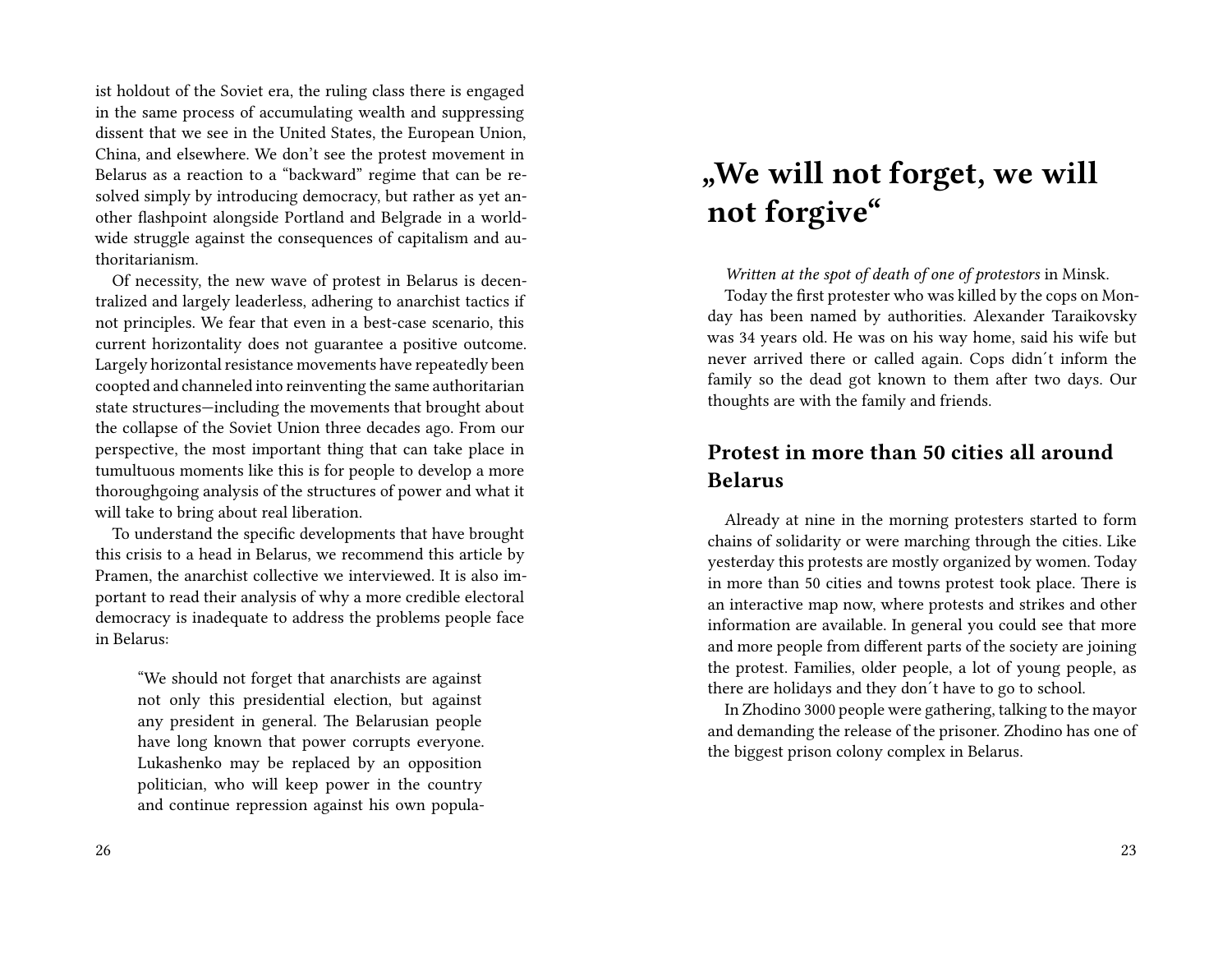### **National strike is growing**

More and more people are joining the strike. Today 28 different factories and hospitals were completely or partially on strike in. Even workers from big state enterprises like Belas or Asot joined. Also Railroad workers and a lot of medical stuff participated in the strike.

### **Repression**

Riot cops raided today to enterprise providing Taxis, Yandex and Uber in Minsk. After that they started smashing Yandex Cars. Taxi driver and their cars were already targeted in the night, because they provided transport to protesters.

### **The more people get out of prison the more stories of torture are told**

Most of the people still don´t know were are their relatives and friends.

But more and more people got released today from Minsk pretrail prison Okrestin. Starting at 22:30 even groups of people came out. Families, friends and volunteers were holding protest rallies the whole day waiting for the people.

People went through hell: 50 people in 4 person cell, torture, beatings, threat of rape, no water nor food, people were forced to sing the national anthem and got beaten… More and more people are giving testimonies about their experiences and posting pictures of their injuries. Yesterday night people recorded torture noises from the prison. Many of the detainees released from the detention facility on Okrestin are taken straight to hospital.

People wanna collect all the incidents and start a tribunal against the torturer and murderer of the regime.

# **Crimethinc: Belarus. Anarchists in the Uprising against the Dictatorship**

*Starting on the night of Sunday, August 9, in response to an election widely deemed to be rigged, a massive protest movement has broken out in Belarus against Aleksandr Lukashenko, the strongman who has ruled the country for over a quarter of a century. Police have arrested thousands of people, firing live rounds and murdering demonstrators. From Sunday to Tuesday, Lukashenko's government apparently shut down the internet and landline telephones in hopes of dampening the protests, while claiming that the blackout was the work of forces outside Belarus. Belarusian opposition candidate Svetlana Tikhanouskaya was detained and apparently forced to read a script declaring that Lukashenko had won the election and urging people to "obey the law" and stay away from street protests before fleeing to Lithuania. Despite this, the protests continue. In a context in which the state has cracked down on every form of political opposition, anarchists are among the only organized groups still capable of participating in street demonstrations. To understand the events that are unfolding, we interviewed multiple anarchists from Belarus.*

This is not the first time we have had cause to correspond with Belarusian anarchists. In 2017, anarchists in Belarus participated at the forefront of a wave of protest against a law forcing the unemployed to pay a special additional tax to the government. Although some describe Belarus as the last social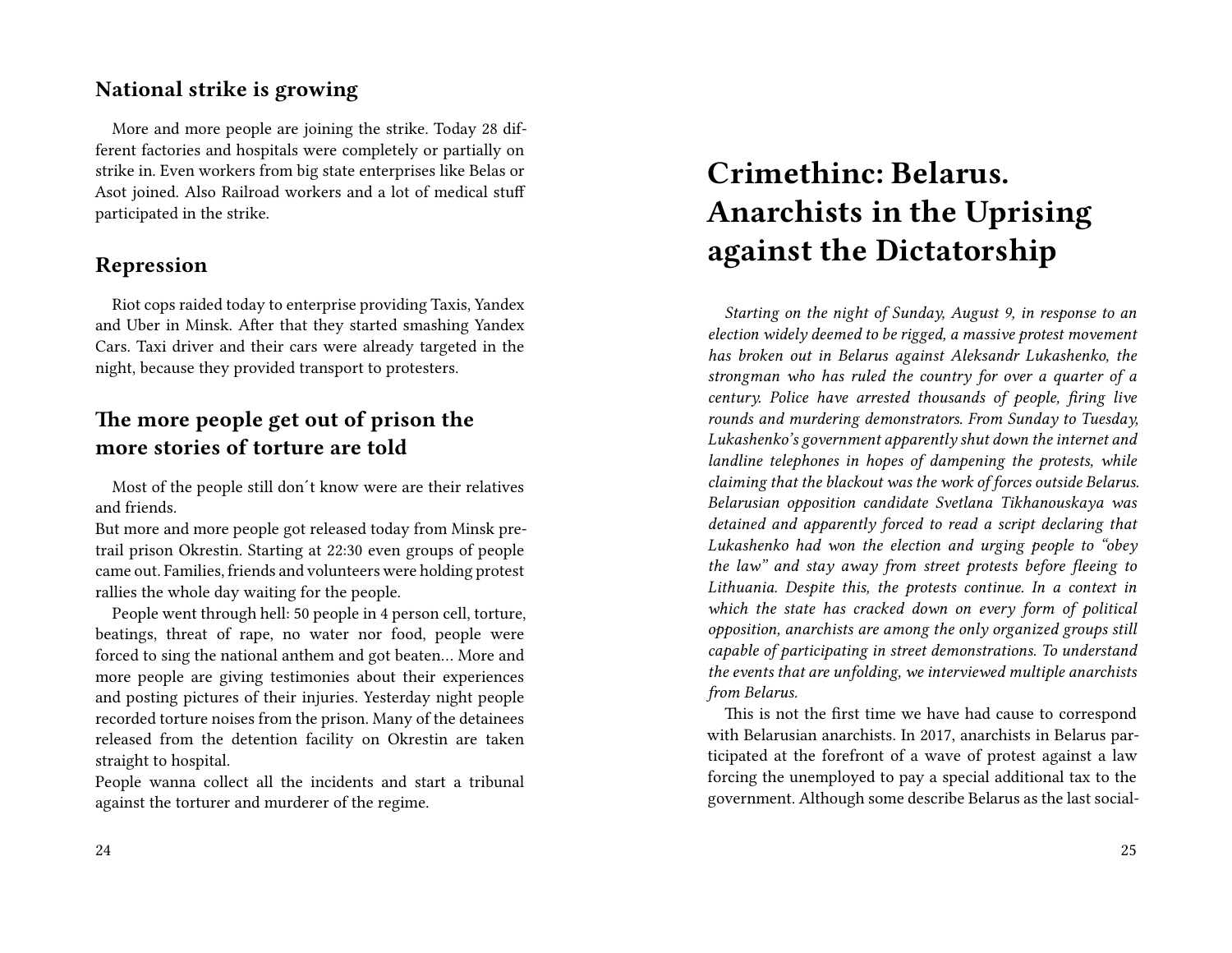The Anarchist Library Anti-Copyright



Prameń Uprising in Belarus from anarchist perspective Society, Prisoners, Chronology, Events 23 April 2021

Retrieved on 27<sup>th</sup> May 2021 from abc-belarus.org Brochure compiled by the Anarchic group "Prameń", a social-revolutionary anarchist group and information resource. We consider events happening in the world not in the light of hunting for cheap sensations, but from the standpoint of the class war. Contact Prameń at the website pramen.io or on Telegram https://t.me/pramenby. The revolution begins with you!

**theanarchistlibrary.org**

# **Open letter in support of Belarus anarchist revolutionaries**

### **What's happened?**

On October 22 in Soligorsk (Belarus) administrative building of State committee of forensic examination was attacked and cars were set on fire at the parking lot of Soligorsk district prosecutor's office. On the night of October 28 the building of traffic police department of Mozyr district police department was set on fire. Soon a group of anarchists-revolutionaries: Igor Olinevich, Dmitry Dubovsky, Dmitry Rezanovich and Sergey Romanov were detained by a mobile group of Mozyr border detachment near the Ukrainian border in Zabozye village of Yelsky raion (Belarus). The detainees are currently held in a KGB remand prison in Minsk. They were charged under part 3 of article 289 of the Criminal Code (act of terrorism committed by an organized group).

### **Anarchist Revolutionaries**

Each of the detainees had been an opponent of the fascist state for many years and had regularly experienced its repressions.

**IharAlinevich** – an anarchist from Minsk, former political prisoner of the Belarus regime. In November 2010 he was captured by the special services in Moscow and in May 2011 was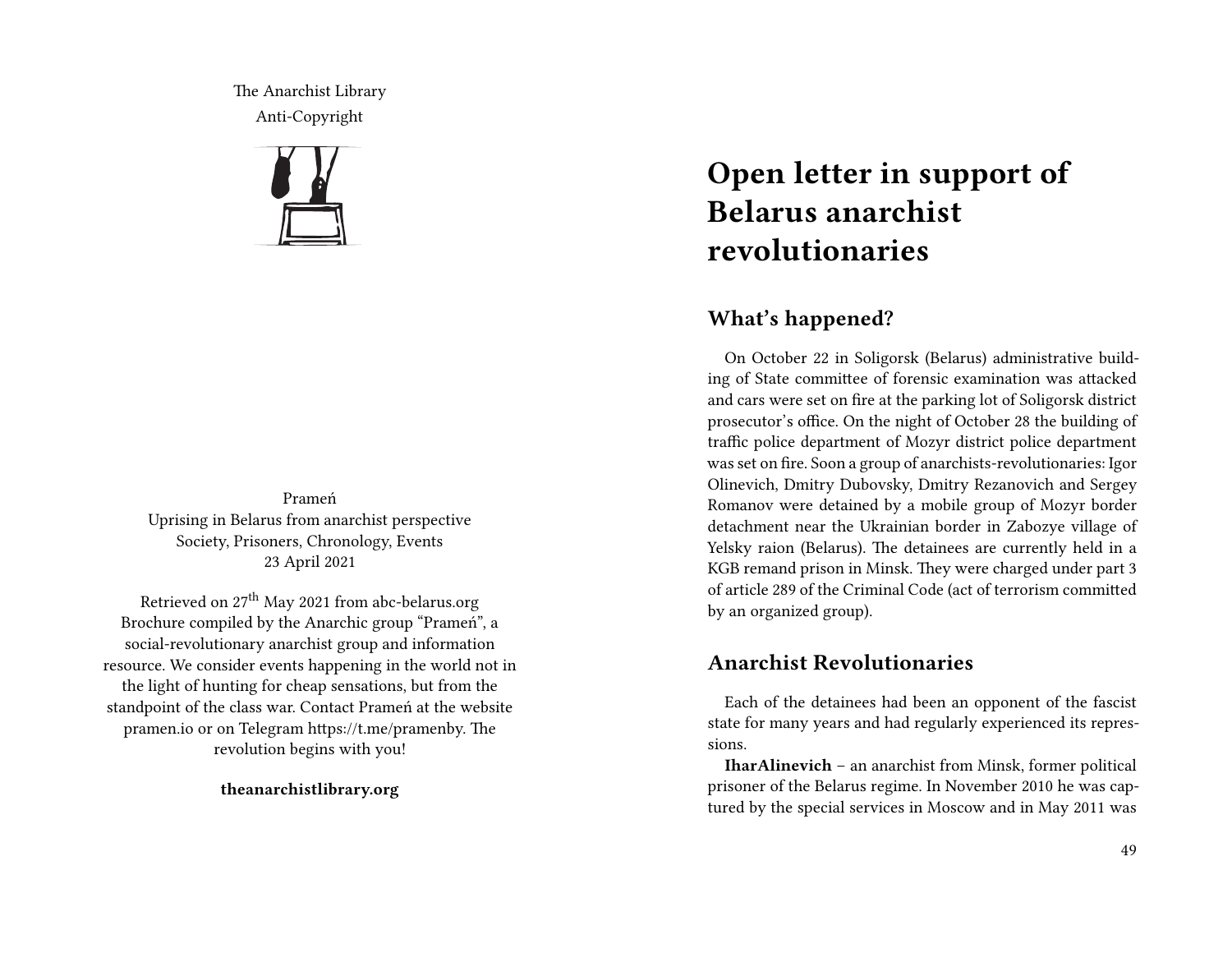sentenced to 8 years in a reinforced regime colony under Art. 218.3 (intentional destruction of property) and Art. 339.2 (hooliganism by a group of persons). He was pardoned by presidential decree on 22 August 2015. In prison he wrote a book "Going to Magadan", which was translated into several languages. In 2013, the book was awarded by Belarus PEN Centre with the Frantishk Alekhnovich Award for the best work written in prison. In 2016 Igor was awarded the Victor Ivashkevich Prize. After his release, Igor lived abroad and participated in the anarchist movement.

**Dzmitry Dubouvski** – an anarchist from Soligorsk. In 2010, he was put on the wanted list in connection with the "case of Belarus anarchists. In November of the same year, Dubovsky managed to escape in Moscow when the FSB tried to detain him and Igor. For 10 years, Dima was hiding in Russia and Ukraine, published diaries of his travels and participated in the anarchist movement.

**Dzmitry Rezanovich** is an anarchist from Gomel. He was detained on March 16, 2014 after crossing the Ukrainian-Russian border in Kursk. He had his brother's documents with him. He was detained on suspicion of committing sabotage on Russian territory. The FSB failed to find sufficient evidence for this version and opened a criminal case under Article 332 part 1 of the Russian Criminal Code (crossing the state border of the Russian Federation without valid documents for the right to enter the Russian Federation). He was kept in a deportation center in Kursk region. On July 3 the court ordered to deport Dmitry from Russia and also sentenced him to pay a fine in the amount of 15,000 roubles. On 25 July Dmitry was deported to Belarus. He remained an active participant in the anarchist movement.

**Siarhei Ramanau** is an anarchist from Gomel. In 2013 he Romanov was sentenced to two years in prison with a suspended sentence for keeping 14 grams of gunpowder at home. (Article 295.2 of the Criminal Code). In 2014 he was sentenced

#### 50

## **Prisoners list**

To see the lists of all political prisoners, their addresses for letters and information on them — see these resources:

abc-belarus.org

prisoners.spring96.org

www.dissidentby.com

Mediazona. Belarus (https://t.me/mediazona\_by) Radio Svaboda — Belarus (https://t.me/radiosvaboda)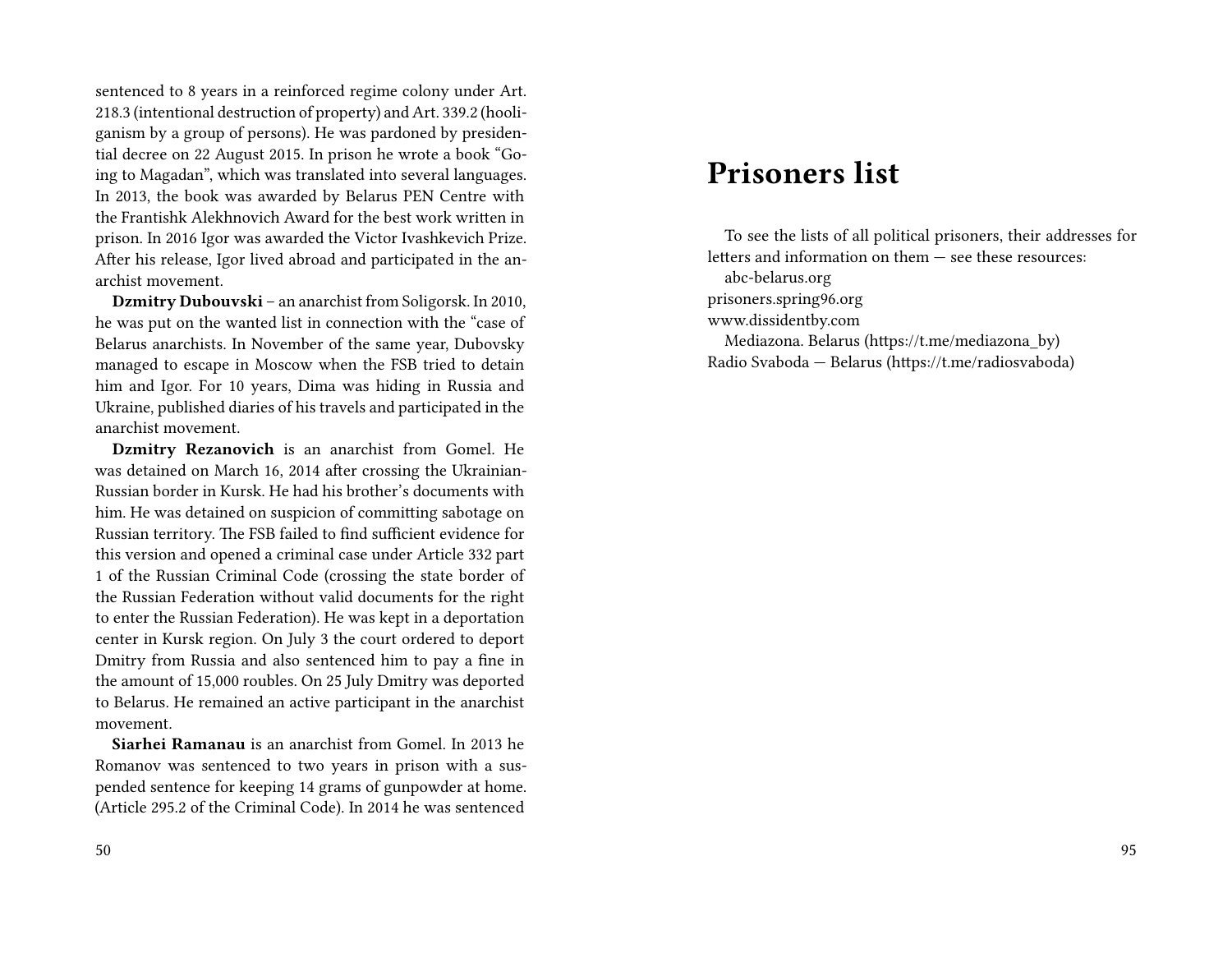### **Ihar Alinevich: On the Way to Magadan Ihar Alinevich: Auf dem Weg nach Magadan Mikola Dziadok: The Colours of the Parallel World** Dedok Nikolay Aleksandrovich ul. Volodarskogo, 2, SIZO-1 220030 Minsk Belarus

to 6 years in prison, after complaints they reduced the sentence to five years. (Art. 295.3 of the Criminal Code). He was released in July 2019 and was sentenced to preventive surveillance restrictions, such as a ban to leave the city and change his place of residence, a ban to visit bars, restaurants, stores and other places where they sell alcohol, a ban to leave the place of residence between 22:00 and 6:00 without a valid reason, the obligation to visit the inspection once a week.

All the four are mature individuals with strong moral principles and well-established views. Each of them is a convinced anarchist, each of them is an idea-oriented and worthy person. Each of them is a fighter for a new, free Belarus, where there is no place for brutality of police and paramilitary units and other law enforcement agencies, where there is no place for violation of freedom in all its manifestations.

### **Why do we support them?**

All accusations made by the state against the anarchist rebels are absurd, cynical and false. The arrested anarchists do not hide the fact that they were engaged in car arson, property damage, sabotage. All this is a direct action, **which in no way resulted in injuries or death**. They did not intend to cause that. As anarchist revolutionaries, who chose the path of guerrilla struggle, the group wanted to support the rebellious Belarusian people and contribute to the cause of popular resistance. The weapons are a sign that the guys consciously embarked on a decisive and risky struggle against state terror. We believe that the possession of firearms is the right of free people, not of the brutal law enforcement officers. Today, it is Belarus state based on military and police violence, built, paid for and managed by a mad dictator, which is a terrorist structure. It is the state structures that rape girls, beat up pensioners, shoot unarmed people, torture detainees in vans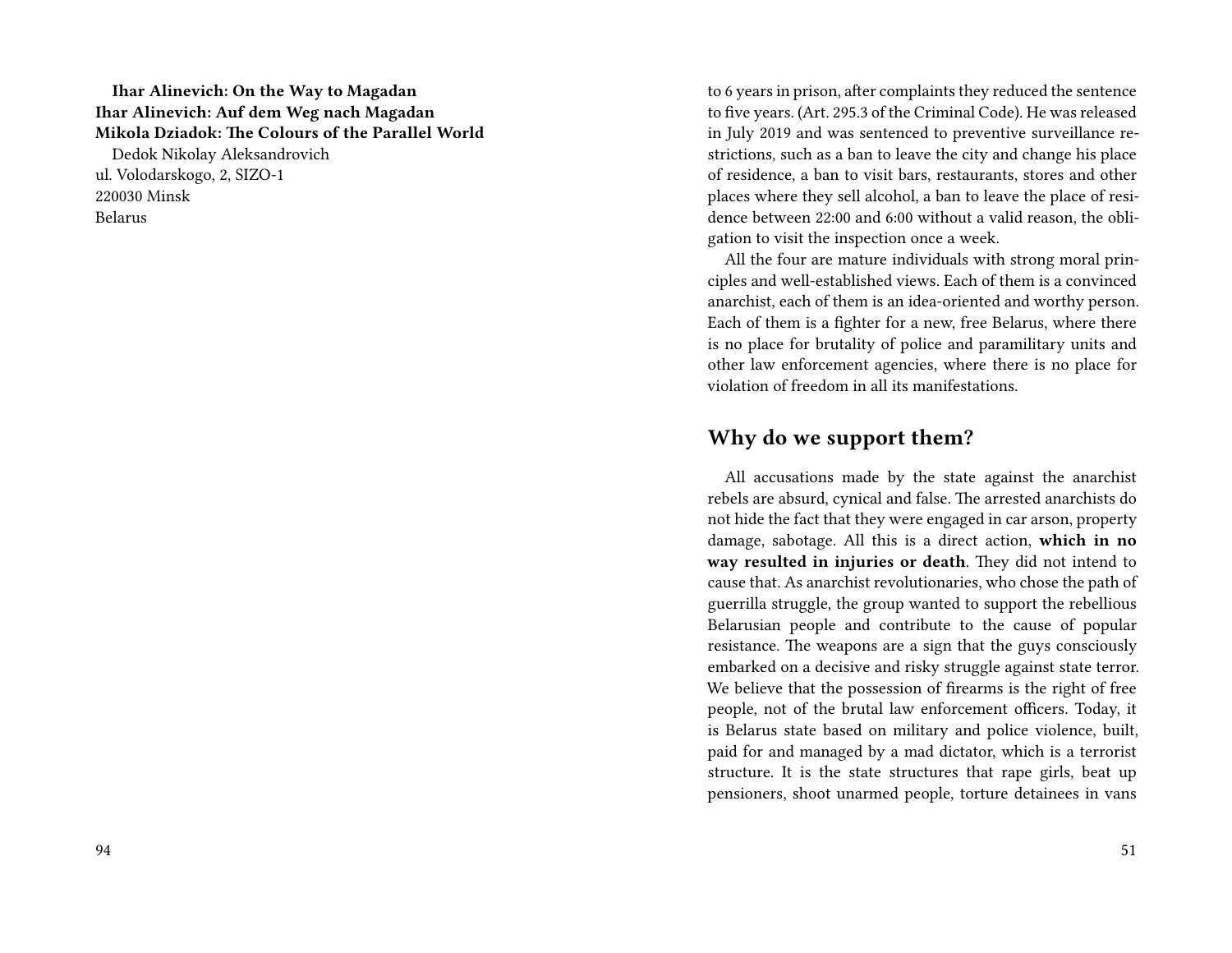and detention centers, break into apartments, smash cars and break down bicycles, smash cafes and stores. Anarchists do not do anything like that. Anarchism is self-organization, mutual help, and solidarity. **Anarchism is not just the desire to be free. It is a struggle against any oppression, a struggle for freedom.** Yes, they had weapons with them. But it was not used against people. Yes, they set fire to buildings and cars, but these very objects are the backbone of the regime and that is why were chosen as targets. There were no casualties. Yes, they are rebels and revolutionaries. But every people have the right to rebel, especially in a country where no democratic mechanism works, where there is no justice at all, and every peaceful protest is met with state violence. Within a few months in Belarus, about seventeen thousand people were detained and about 1000 criminal cases have been opened. More than 100 political prisoners are behind bars. Even in response to the most peaceful form of protest – a strike – the authorities throw workers behind bars.

The ban on strikes, layoffs, repressions, and failure of Belarus authorities to fulfill their promises led to the fact that Soligorsk – the city of miners and workers – was chosen by anarchists for direct action. **The actions were aimed at supporting workers and expressing their solidarity with their demands.**

We call on the anarchists to hold back criticism based on excerpts and scraps from the interrogations of the comrades, deliberately published by the law enforcement agencies. Time will put everything in its place, and we declare with full responsibility that new facts about the group of Belarus revolutionary anarchists will become public.

We express our full support to the imprisoned anarchists and all Belarus people who have rebelled against the dictatorship and police violence and call for struggle for immediate release of **IharAlinevich, Dzmitry Dubouski, Dzmitry Rezanovich, Siarhei Ramanau,** as well as all political prisoners in Belarus. We call on all people who are not indifferent

## **Buy books to support Belarusian anarchists**

On October 22, 2020 the building of State Committee of Forensic Examination was attacked and cars were set on fire at the parking of prosecutor's office in the town of Soligorsk. On the night of October 28, the building of traffic police department of Mozyr district was set on fire. Soon anarchists **Ihar Alinevich, Dzmitry Dubovsky, Dzmitry Rezanovich and Sergey Romanov** were detained near the Belarusian-Ukrainian border.

The activists are accused of terrorist activity and illegal trafficking in weapons and explosives. At present, everyone is in the KGB jail in Minsk.

Anarchist and blogger **Mikalai Dziadok** was detained late in the evening of November 11 in a safe house near Minsk. After his arrest Dziadok was tortured for several hours and forced to give passwords to the encrypted equipment. The investigation believes that Dziadok repeatedly called for illegal actions on his Internet pages, including participation in protests and resistance to the cops. Dziadok himself was forced to go underground even before the revolution because of the threat of political persecution.

It's not the first time these comrades are in jail. Mikalai Dziadok and Ihar Alinevich were convicted in 2011 for a series of direct actions and each wrote a book about their prison experience. The books were translated into several languages. You can buy a copy and Black Mosquito Mailorder and all the proceeds will go to support these the authors.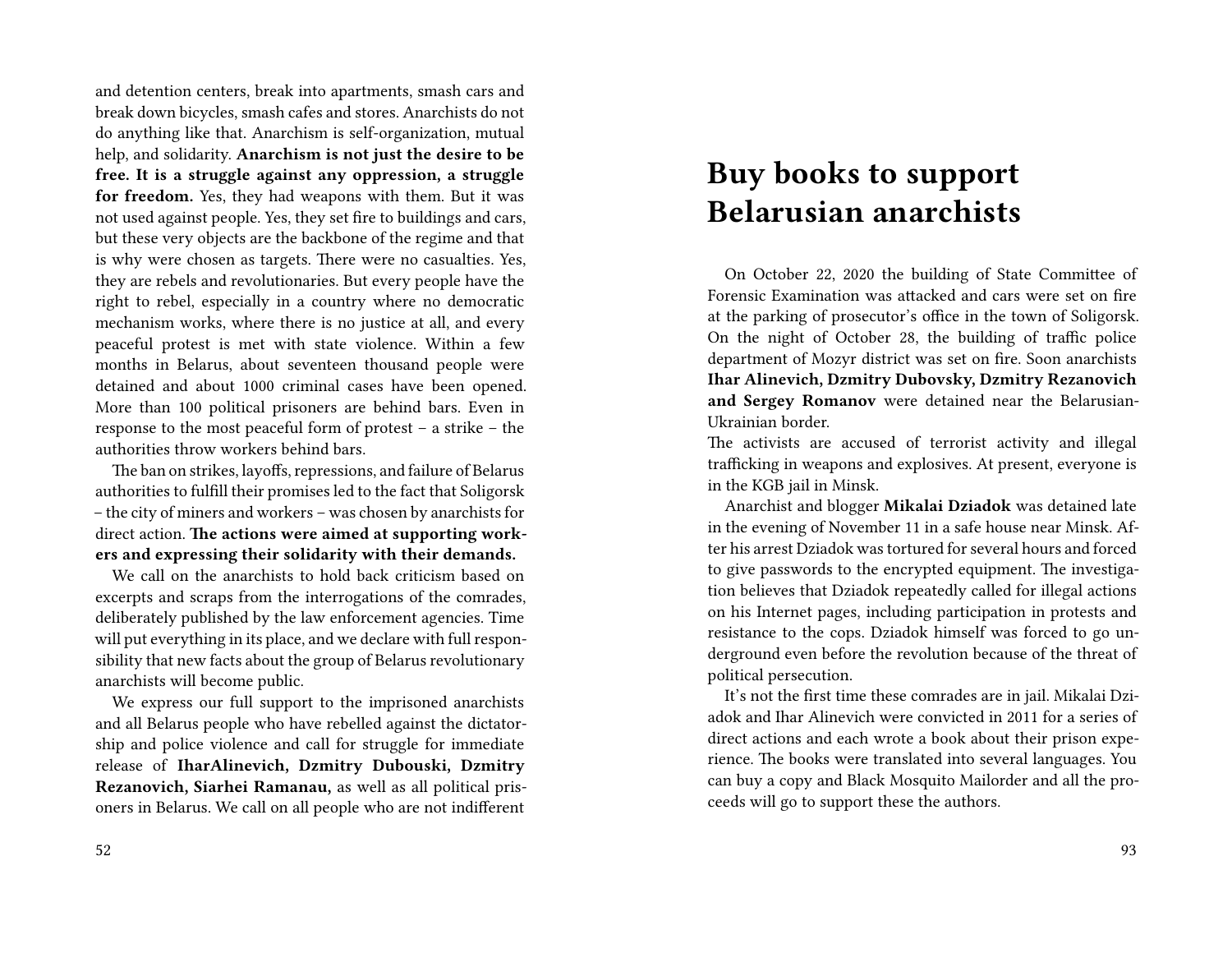On 17 November Kirill P., anti-fascist and MTZ fan received 13 days in jail for an action in defense of the Square of Changes on 15 November.<sup>23</sup>

On November 22, anarchist Artyom Solovey was detained during a march against fascism in Minsk. He was sentenced to 25 days of arrest.

On November 26<sup>th</sup> the antifascist Denis Zhuk, resident of Brest, was detained in the framework of the criminal case on mass riots in August. Denis was charged under part 2 of article 293 of the Criminal Code of the Republic of Belarus – participation in mass riot.

From 12 to 17 November Nikita Yemialianau spent five days in the punishment cell for "violation of uniform".

Zenevich Vladislav, anti-fascist from Minsk, was detained on 30 November under Art 342.1 and arrested for 2 months. Earlier Vlad was detained at the march on 1 November, badly beaten, and the next day was fined 300 euro. His apartment was also searched.

On 13 December the anarchist Gleb V. was detained during a protest action in Minsk and sentenced to 15 days of administrative arrest.

On December 16, anarchist Nikita Emelianau was again thrown into solitary confinement.

At the end of December it became known that the life of Mikola Dziadok was in danger, his lawyer could not get to him for more than 10 days. Now Mikola is fine, although there were tense moments in the cell.

*Not all repressions are listed in the text, but only those we were informed about and allowed to publish. If you have any additions or corrections to the text, email belarus\_abc@riseup.net.*

to spread information, organize actions of solidarity and resistance, any kind of pressure on all structures of Lukashenko's regime, both in Belarus and abroad. Remember that the best support is to continue the struggle to which the arrested comrades devoted their lives.

*Friends and comrades-in-arms Anarchist collective "Pramen" Mikola Dziadok, anarchist blogger "Effect Monro" Collective Anarchist Black Cross Belarus "Black Wave" Collective Autonomous Action Federacja Anarchistyczna Śląsk Lukáš Borl, anarchist and blogger "Volnaya Dumka" library "Boec anarchist" collective Project "Antijob" Anarchist black cross / Czech* 161 Crew Poland Publishing cooperative «Напильник» Collective "Make (A) Great Again" Abc Greece Anarchistyczny Czarny Krzyż Galicja (s. Kraków) 325 Collective Газета "Атак" "The Chronicle of Resistance" Anarquia Agência de Notícias Anarquistas-ANA (Brasil) Publishing cooperative «Радикальная теория и практика» Volná komunita VAP Anarchistyczny Czarny Krzyż Warszawa Letter open for signature

<sup>23</sup> https://t.me/belarus\_abc/401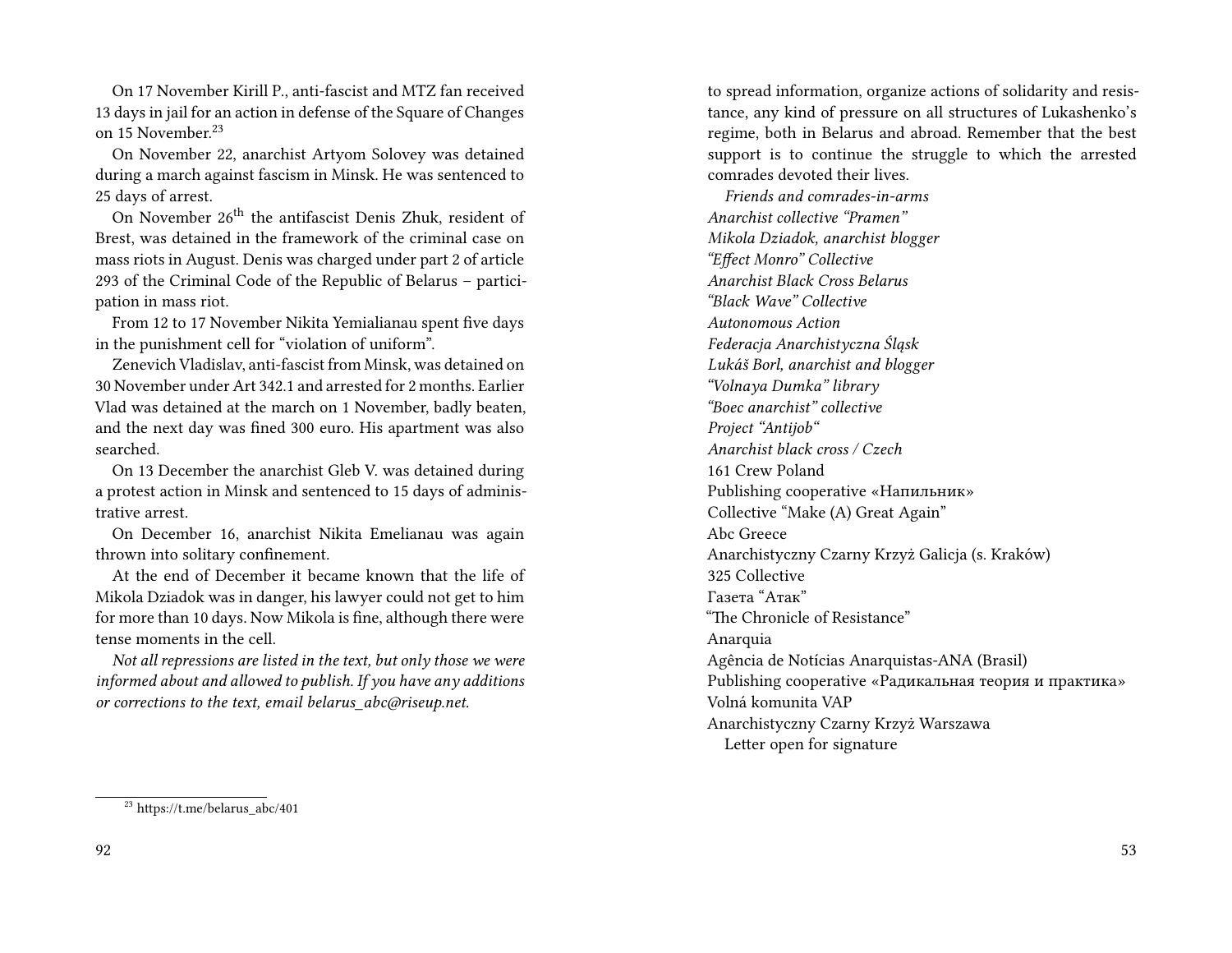## **Critical review of protests in Belarus in last 2 month**

Over the past 2 months we have gone through almost the entire book of possible tactics of non-violent resistance. Unfortunately, so far only Sunday protests have been able to strengthen on a permanent basis. The majority of other protest forms are now under control.

### **Working movement**

In the first week the workers showed their political strength in the country. Images of Lukashenko's humiliation at a meeting with workers in Minsk flew around the world. But the repression did not take long. Cops were sent to the entrances of factories and neither the support groups nor the workers were allowed to gather. Ideological work began to be carried out at the enterprises, i.e. workers were intimidated by layoffs and other problems. To reinforce their threats, many enterprises fired or detained the most active workers. Some of them had to go abroad.

At present, all calls to workers have little to do with reality. Most are intimidated and there is no political force that can give them serious support. The loud statements from politicians in telegrams and on the Internet have no impact without campaigning in the workers' groups. It is worth noting that there is now a small stream of workers who join independent trade unions. However, with such intensity it will take several

On November 8, anarchist Denis Moroz was detained in Belaaziorsk. He was sentenced to 15 days in jail. Later his mother, who was also present at the protest, was also sentenced.<sup>21</sup>

On November 11 in Beryoza at least 4 searches were conducted in the apartments and homes of anti-fascists and former football fans of the city. At least two guys were raided. Everyone was shown search warrants for firearms and explosives. It all started after a house of one of the police officers was sprayed with graffities. The searches were carried out by Brest police department.<sup>22</sup>

On 11 November the anarchist Mikalai Dziadok was detained. He is charged with gross violation of public order (Art 342) through the administration of Mikola and Pramen channels. The video after the detention shows that tear gas or pepper spray were used against him, and already in the office of the Main Department of Internal Affairs, his jaw was not moving properly. Later Dziadok reported torture and violence used to gain access to his computer.

On November 14, the guys detained on October 30 in a falafel shop were supposed to be released. However, six out of eight detainees were given additional charges, allegedly for participation in the October 25 march, and were given another 10– 15 days in jail. Vladislav Moshchuk went on hunger-strike to protest against the repeated detentions.

On 15 November anti-fascist and musician Dima Masal was detained in Grodna. He may be known to many people by the pung bands Contra La Contra and Bagna.

On 15 November the anarchists Yauhen Rubashko and Mikhail Traulko were detained in Minsk. Mikhail was released from the police station, but Yauhen was given 15 days in jail under Article 23.34. Later Mikhail was sentenced to 15 days more.

 $\sqrt[21]{21}$  www.youtube.com

 $22$  https://t.me/belarus\_abc/386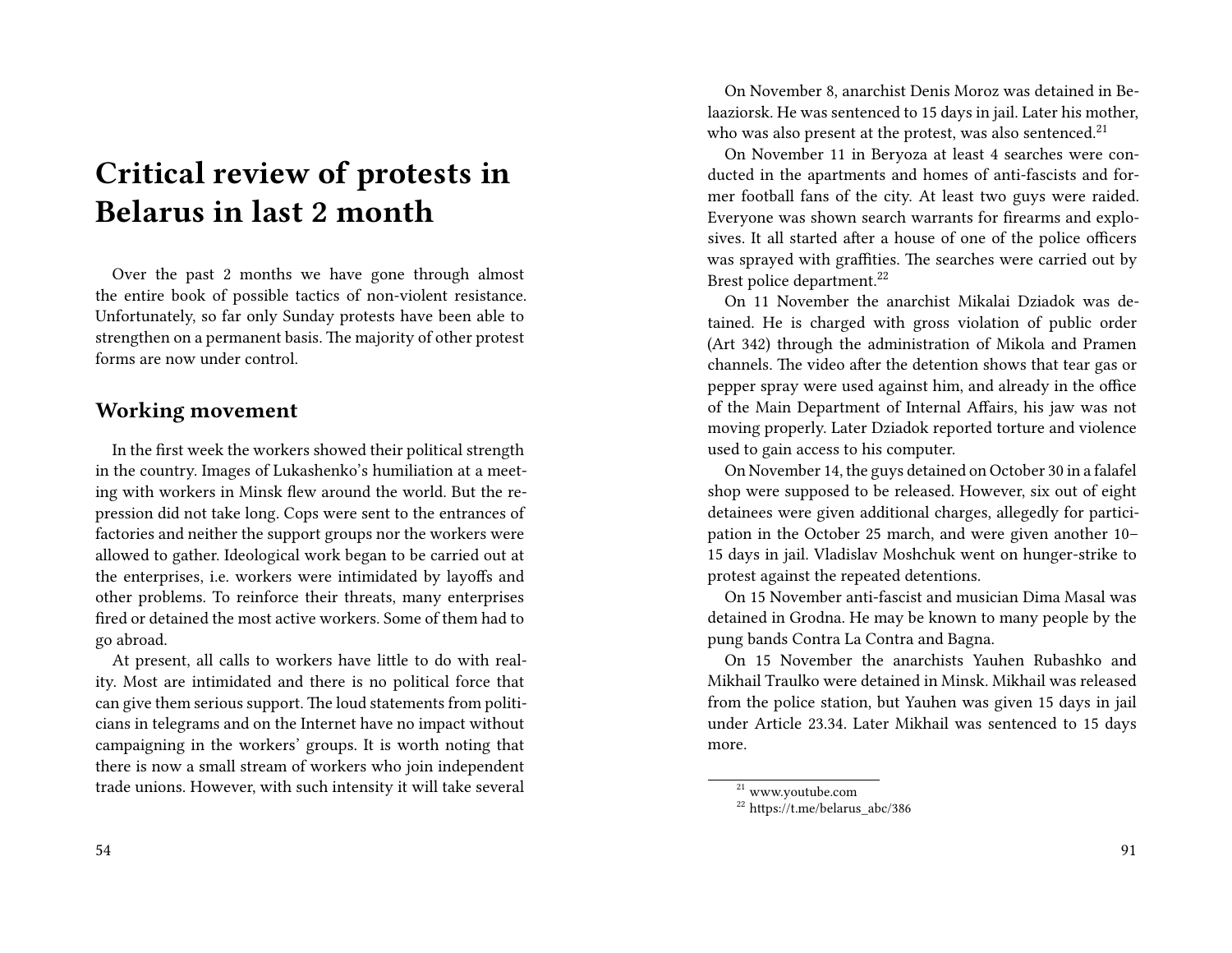Anti-Fascist Mikhail Palownikov was detained in Minsk on 27 October and sentenced to a fine on 28 October.

On 29 October at 10 a.m. police officers in civilian clothes came to the house of anarchist Uladzimir Chaika and took him to the police station of Baranavichy. There he was questioned about who conducted "sabotage" on the local railroad and was offered to work for police. In two hours he was released. Earlier he served 8 days in jail after his detention on August 9.

On 29 October anarchist Varvara Grinyuk was detained in Grodna for a solitary picket in front of university and sentenced to a fine. The art and design student of the Yanka Kupala State University of Grodno was expelled on 14 October 2020 for absences. On the day of her expulsion she went in for surgery, for which she had been preparing for more than a month.

On the night of October 29–30, anarchists Dzmitry Dubovski, Ihar Alinevich, Sergey Romanov and Dzmitry Rezanovich were detained while attempting to cross the Belarusian border. They were found with firearms, ammunition, grenades and gas canisters. All were charged under Article 289.2 (terrorism) and Article 295 (illegal arms trafficking) of the Criminal Code.

Now they are all kept in the KGB detention center in Minsk. They are charged with attacks on regime facilities in Salihorsk and Mozyr.

On 30 October eight people who came to celebrate the release of Aliaksandr Bialow were detained. During the detention the pigs used pepper spray cans. The guys were beaten. They were accused of organizing a mass event in front of the falafel shop – according to the cops they shouted slogans "Zhyve Belarus", "Go away, "Tribunal" while waiting for the falafel. All received 15 days in jail.

On November 1, three anti-fascists were detained near the Neman department store in Grodna, later they were released.

years to form a more or less serious force in the form of workers of large enterprises.

Office workers, public transport workers and other sectors of the economy have not yet expressed any signs of self-organization within the labor movement.

### **Protests in the regions**

In recent months, protests outside the capital have played an important role in creating pressure on the regime. The Grodno protest briefly secured the retreat of the local authorities from the general agenda and allowed meetings to take place in the main square, while the local channel planned to provide a slot for the protesters. Tens of thousands of people took to the streets in Brest for many weeks. Thousands of protesters gathered even in small towns.

Today, the regime managed to take almost all cities under its control. While Minsk continued to make a peaceful protest, repressions in other cities were gaining momentum. As a result of repressions and a relative lack of solidarity, the regime managed to suppress the movement in Brest, Grodno and other major pockets of resistance.

### **Drivers and the Armenian scenario**

From the very beginning of the protests, drivers have been actively involved in the fight against the regime. The drivers channel97 managed to unite large groups of protesters ready to help block the roads or take protesters out of hot spots. During talks about de-escalation of the conflict after the first week of protests, the drivers tried to become one of the key groups to organize a peaceful revolution under Armenia's scenario – blocking the country for economic damage. If in Armenia this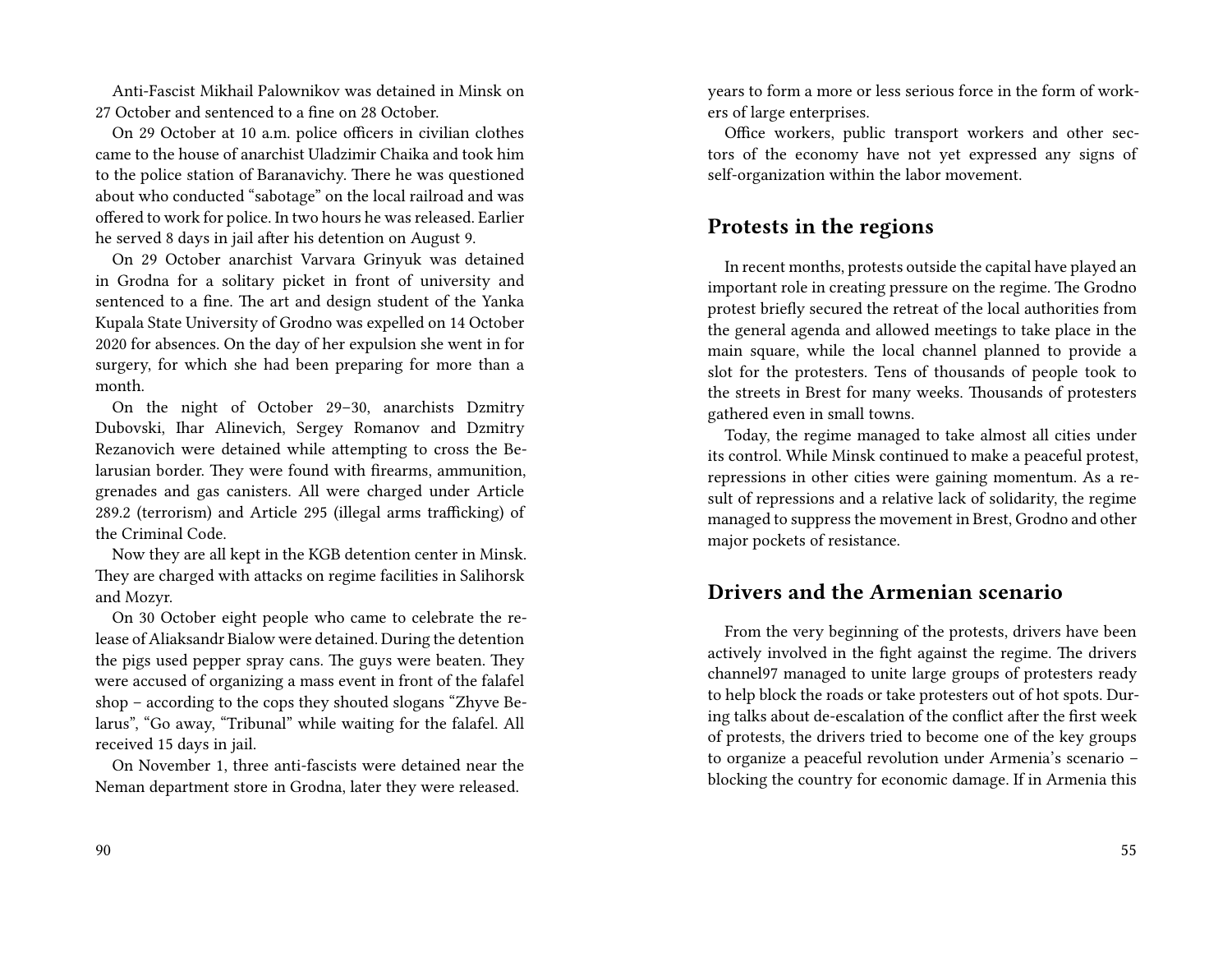form of protest quickly became the main one, then in Belarus the intensity of road blockades never reached any critical point.

Blocking of roads by pedestrians and cars at the moment has no serious impact on the regime. Moreover, this tactic is mainly present in the capital, while there are not even small groups ready to stop the traffic outside of it.

And although the drivers have taken on the role of organizers of the revolution in one of the last statements, there are many factors that will prevent them from doing so. Today in the country, even blocking the roads is regarded by many as a provocation or violent resistance. Such rhetoric is the result of rapid de-escalation of the conflict in the first days and the forcing of peaceful marches as the main form of overthrowing the dictatorship.

### **Women's marches**

Most of the protest women's marches created a platform for demonstrations on working days. Because of open sexism of the authorities, as well as unwillingness to create a conflict picture, women's protests were held for a long time without unnecessary problems with the rioters.

The situation changed a few weeks ago from the OMON attack on Saturday's protests. Marches were quickly suppressed due to lack of preparedness of many people for intensive repression and direct conflict with the regime.

Today, the marches are trying to restore, but at the moment, with increasing repression and attempts to crush the last pockets of resistance in Minsk, it seems unlikely that women's marches will be able to rise from the ashes and become a political force in the protest movement again.

On October 13<sup>th</sup>, six searches were conducted in the homes of anarchists and punks, previously convicted for participation in protests. They confiscated computers, phones, flash drives and other media. Some people were taken for interrogation, including with the use of polygraph. https://t.me/belarus\_abc/ 310

On 14 October searches were conducted in Baranavichy in the homes of Yauhen Zhurawski and Pavel Pipko.<sup>20</sup>

On October 15, Anna and Inna Begal were detained in Brest. They were charged under Article 293.2 – participation in mass riots on August 10 in Brest. They were detained at 7 a.m. and searched in the evening after interrogation, during which the cops searched for the clothes in which they could have participated in the protests. Three days later they were released on their own on bail.

On October 16 anarchist Alexander Belov was detained at work and arrested for 15 days for participation in August 23 march.

On 20 October the antifascist and musician Igor Bancer was detained, he was charged under article 339.1 for a performance in front of a cop car.

On October 21 in the afternoon the anarchist Valeria Hotina was detained in the center of Minsk and sentenced to 15 days for participation in the August 23 march.

On 23 October the anti-fascist Andrei Marach was again detained at work in Brest. On 26 October he was tried, the case was sent back for revision, and the activist was released home to await a new summons. As a result the case was stopped.

On 23 October anarchists Alena Dubovik, Mikhail Traulko, Yauhen Rubashko, Ilya Senko and Daria M. were detained on their way back from a rehearsal. Later they were sentenced to terms of 12 to 15 days. Ilya fell ill with covid in the detention center.

<sup>20</sup> spring96.org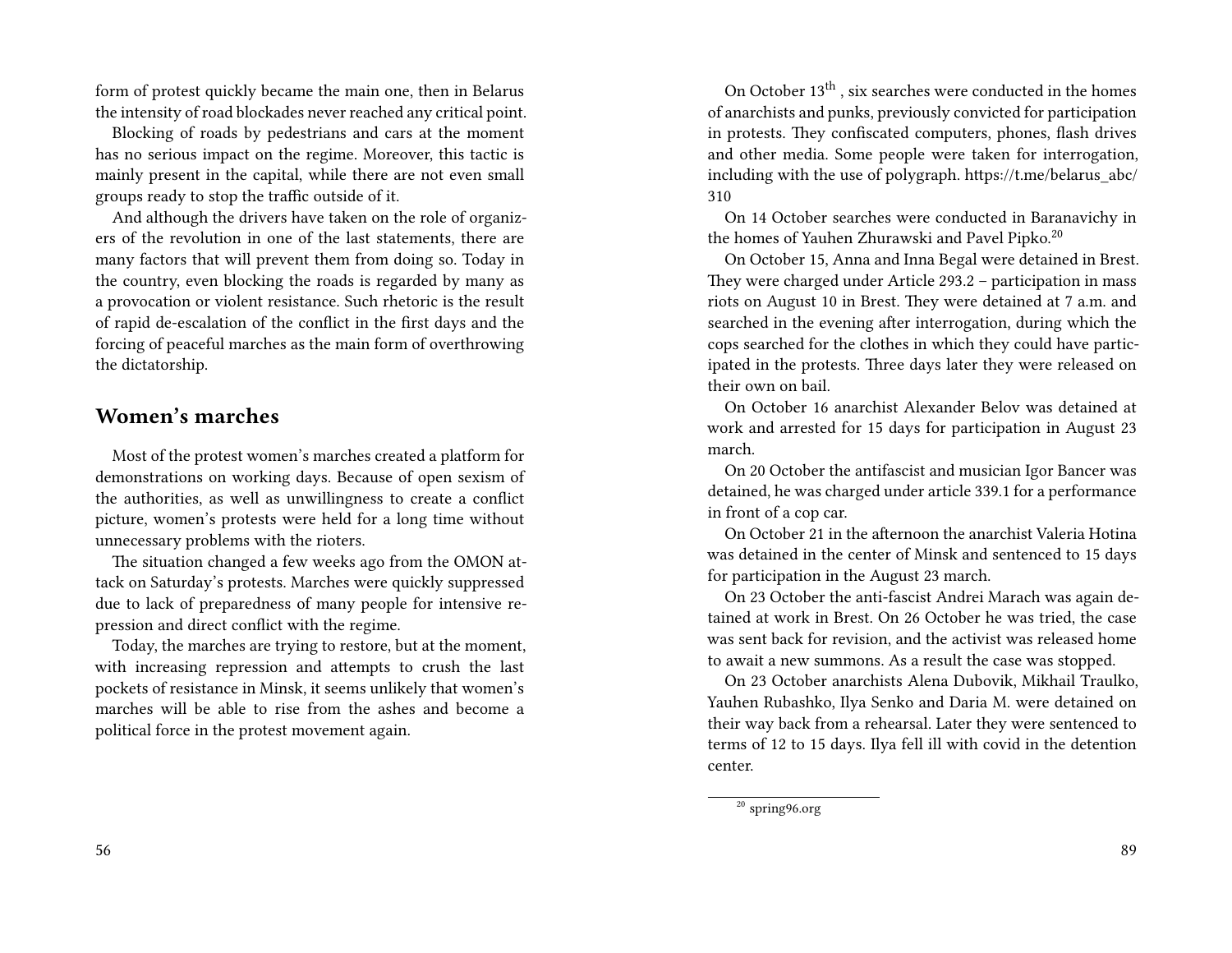On 1 October Pavel Pipko from Baranavichy was arrested for alleged participation in the rally on 23 September. He was sentenced to 12 days.

On 2 October two members of the printing cooperative "Listovka" were detained in Minsk. Yauhen Dyatkouski was detained in the morning right in the office, and Konstantin Nesterovich was detained closer to lunch. The two of them were given 15 days in jail.

On 2 October the anarchist Andrei Chepyuk was detained. After he was detained his apartment was searched as part of the mass riot case  $19$ 

On October 3, Sviatoslav Baranovich, who served 3 years in prison for trying to prevent the detention of anarchists at the demonstration on March 15, 2017, was released. He spent the last six months in the isolation ward.

Since 4 October, another Brest anti-fascist Roman Kokhovich has been in the detention center. He was visited in the detention center by officers of the Main Department for Combating Organized Crime and was charged with four episodes. At least two of his trials have already taken place. He received 15 days in jail twice. He was tried under 23.34 part 3, as he had already been detained under it this year on August 9, together with Andrei Marach, and they were both arrested.

On 6 October the police detained Maryna Dubina and sentenced her to 13 days.

On 9 October anti-fascists from Brest Raman Kokhovich was given 15 days and Lesha Chyvikov 200 euro fine.

On 12 October Masha Shakuro from the group "Boston Tea Party" and RC "Grazhdanochka" was detained and given 10 days of arrest under Article 23.34.

After someone broke a window in the building of Baranovichi prosecutor's office in the evening of October 12, the state started a new attack on local activists.

### **Anarchists, anti-fascists and soccer fans**

In Belarusian society in recent months, thanks to the media and the regime itself, a legend has been formed about knights in black clothing who can burn cops at one glance. Karaev himself is afraid of these legendary protesters.

However, for real overall success, we need our fellow protesters to perceive us as legitimate participants in the general protest campaign and to hear our proposals on fighting tactics.

### **Self-defense groups**

More than a month has passed since the call to form selfdefense groups on major telegram channels. During this time, a chat room and a telegram channel have been created for people interested in this topic. Once again, however, the intensity of the process has quickly dried up. During this month, only a few such groups were formed as part of neighborhood initiatives.

The purpose of such groups was to protect the demonstrators from the regime's infantry violence during major demonstrations. In addition, there were calls to assemble self-defense groups to protect the neighborhoods from cop raids.

In fact, there are no self-defense groups today that are ready to fight back the regime's violence in an organized format. Inside the crowd, there are various organized and spontaneous groups of people who fight back against cops in one situation or another, but the number of such groups is able to fight back against repressions in a situational rather than systematic way. On Sunday marches, it is never clear how the crowd will behave when cops appear, but mostly people have to take in account that everybody will run away even when they see small groups of punishers.

<sup>19</sup> spring96.org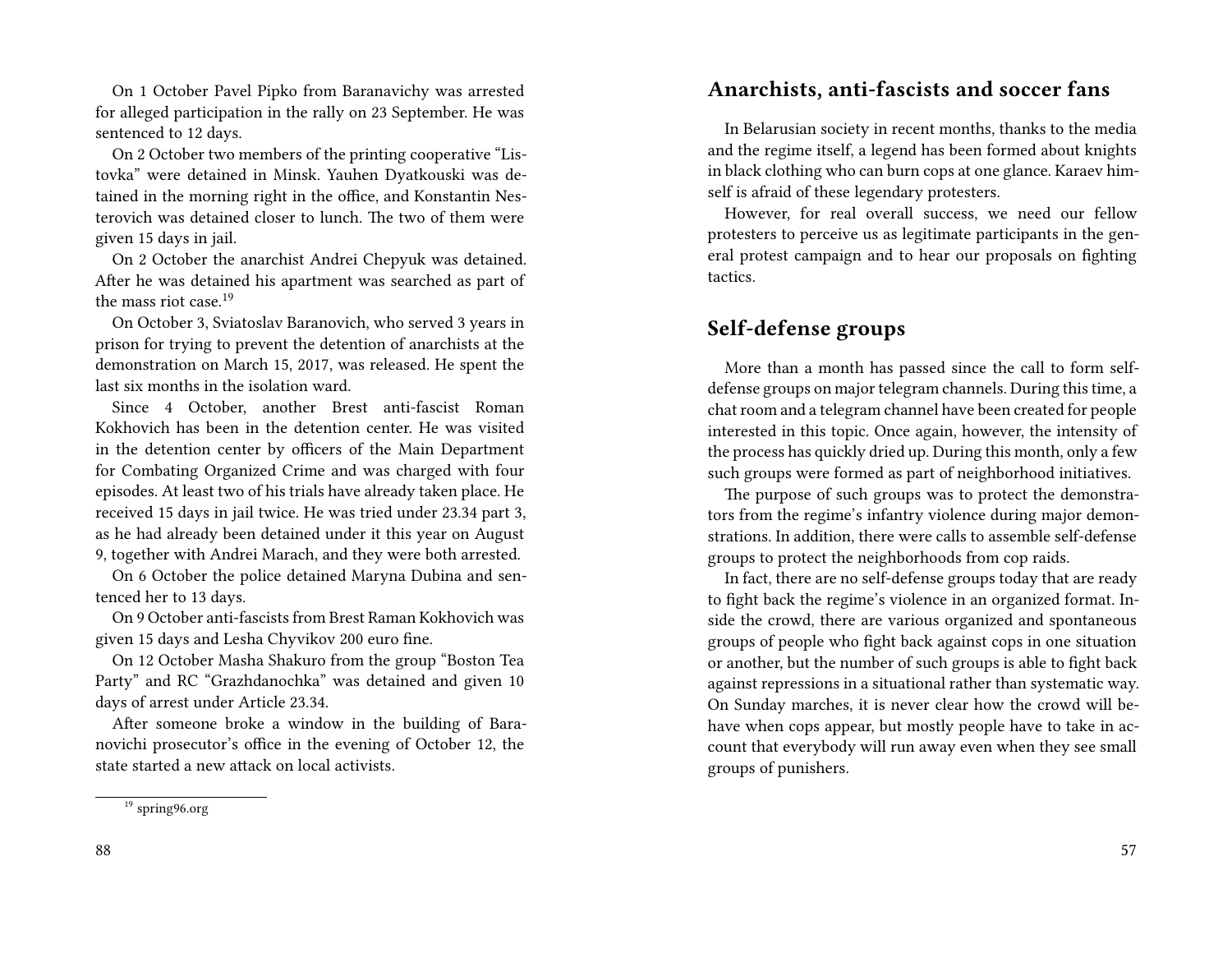### **MIA/KGB**

In the first days after the election, the cops made a huge number of mistakes. All theory and abstract preparation proved to be ineffective in a real street situation.The mistakes led to an increase in protest sentiment and strengthened the fight against the regime.

Two months later we see that strategists made their conclusions. Instead of attempt to crush all the movement in one night, step-by-step repressions began, which gradually destroying the protest movement. For struggle against demonstrators the whole spectrum of repressions is used. Starting from demoralization of small towns with paid pro-Lukashenko rallies and finishing with unhurried initiation of criminal cases. So far, the number of criminal cases on mass riots and other articles has exceeded 500 nationwide. We know of 200+ cases in Brest and the same number in Minsk.

The regime realized that there was nowhere to be too quick. It managed to suppress the protests in large cities outside the capital by means of step-by-step slow repressions. And if for Minsk the detention of several hundred people on the outskirts of the march did not play a major role in the dynamics of Sunday protests, then in the regions the gradual increase in pressure was able to crush not only the protests themselves, but also the morale of the protesters.

### **Neighborhoods/districts**

After many protesters were pushed out of the city's central squares, the protests moved to the neighborhoods. Small groups of neighbors meet on a permanent basis and organize cultural and political events. Many are organized through telegram from local district channels.

On 1 September three anarchists were detained in Minsk: Sergey Nevdakh, Ilya Senko and Sergey Sasunkevich. According to the comrades, Ilya was severely beaten by the cops. They were all given 15 days in jail. His story can be read here.<sup>17</sup>

On 8 September, anarchist Artem Solovyuk was sentenced to 8 days in jail. He was detained after the Unity March.

On September 10<sup>th</sup>, Aliaksandr Kozlyanka was tried in Brest. He was fined 100 euro allegedly for disobedience to a police officer.

On 11 September, 3 people from the Economic Crimes Department came to the office of the anarchist cooperative "Listovka". They conducted an "inspection" without a protocol on camera. They demanded to show illegal eaflets, but they did not look at the finished products. One of the pigs said: "Think with your head, you have a complaint that you have a mountain of banned leaflets here".

On 13 September several anarchists were detained during protests in Minsk. They were walking in the crowd with a banner "Ⓐ Tomorrow must not be like today Ⓐ" and handed out leaflets. The detainees were later released, one of the girls was fined.

On 15 September in Grodna anarchist and anti-fascist Igor Bancer was detained for a performance in front of the courthouse and released a few hours later.

On September 17, anarchist Dmitri Polienko was detained <sup>-18</sup> he received 5 days of arrest. The operation was handled by "activists" of GUBOPiK.

On September 29 it became known that an amnesty was applied to activist Dmitri Polienko – he was released from serving 14.5 months of home detention.

<sup>&</sup>lt;sup>17</sup> spring96.org

 $18 \text{ h}$ <sup>18</sup> abc-belarus.org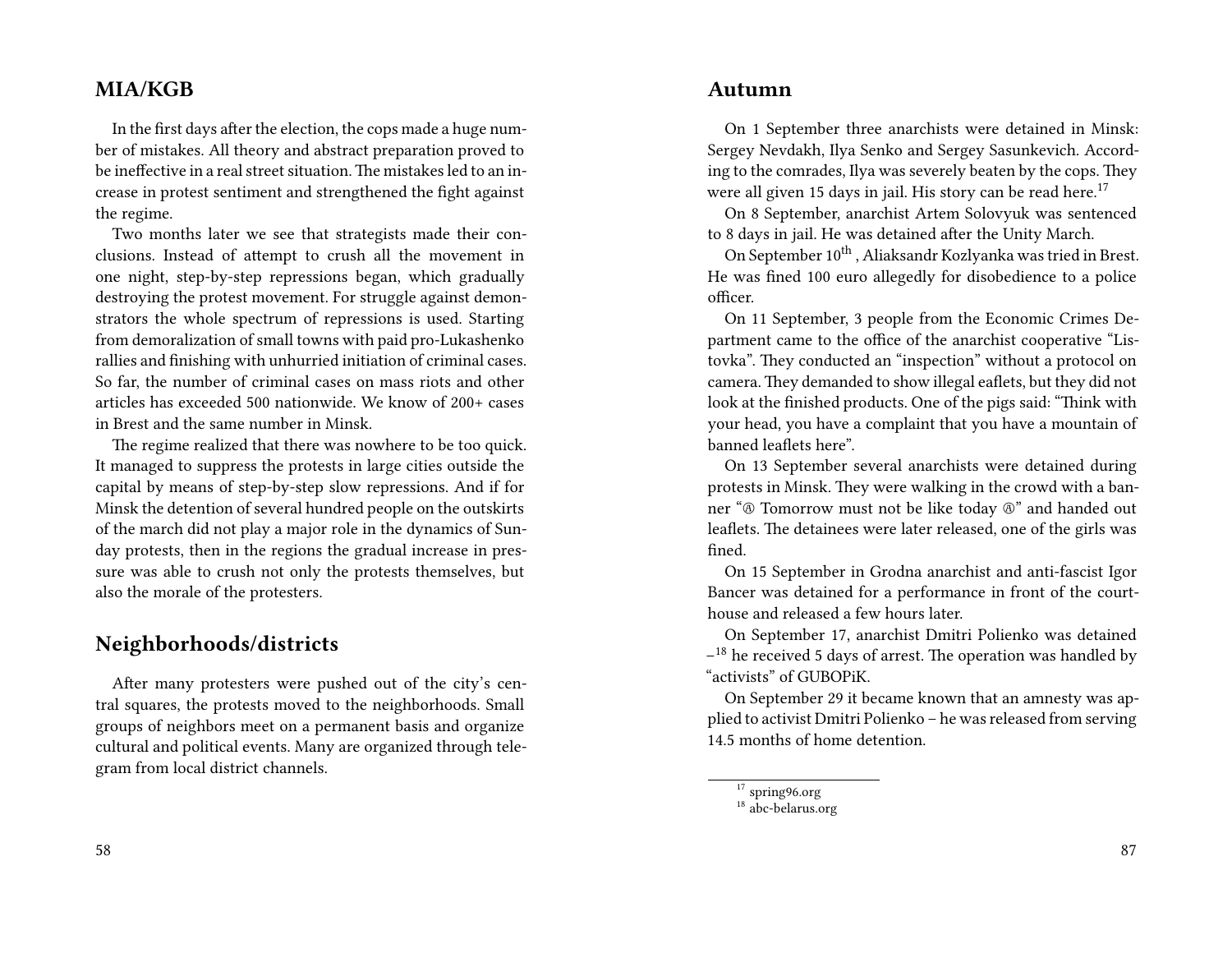On 13 August comrades from Grodno got in touch and reported that during the last days at least 8 members of the antifascist movement had been detained.

Another trial over the anarchist Sergey Romanov was held in Gomel. He was given another 10 days in jail.

August 21, Brest. After almost all administrative prisoners were released, 28 people remained in the detention center. Among them were anti-fascists Roman K. and Andrei Marach. After detention Roman was sentenced to 15 days of arrest, and Andrei – 12.<sup>15</sup>

On August 22, anarchists and anti-fascists were detained after a demonstration in Grodna. The young people were taken in an unmarked minibus. Administrative reports were drawn up for them. The detainees: Igor Bancer, Maximilian Krivets, Artur Kurshakov, Aliaksei Pauk. Banzer got 10 days, the rest – 7 days.<sup>16</sup>

On August 22, after 7 p.m., two young men, Pavel Toroshchin and Yauhen Borodzko, were detained near Victory Square by accomplices of the dictatorial power from the Central Department of Internal Affairs. They were handing out leaflets with anarchist content. Pavel Toroshchin was given 3 days, while Yauhen Barodka – 5 days.

On August  $24<sup>th</sup>$  and  $25<sup>th</sup>$  in Baranavichy several participants of the protest action were detained and taken to the police department. All detainees had reports drawn up for participation in an unsanctioned event, some of them were told the date and time of the hearing. The police tried to talk to them and find out who had invited them to the rally, whether they were paid money and offered their cooperation. After the conversation everyone was released, but later they received fines from 10 to 50 euros.

Over the past month, initiatives in the neighborhoods have been able to organize an important cultural program in the form of concerts, tea parties and performances. In some places, the political agenda is the main one. But in most cases, cultural events take much more attention and effort.

Administrators of some district channels delete the politics in general, while other chat rooms do not tolerate any radical discussions. Self-organization materials are subject to censorship.

In small towns, the organization of neighborhood initiatives has already faced problems with cops. For example, police has come to one of the meetings in Baranovichi and several people have been taken away. The lack of mass participation in small cities makes it very difficult to create new infrastructure.

And although we see that the dynamics are developing positively and the level of self-organization is increasing day by day, neighborhood structures lack the initiative to develop into a critical mass. And if this critical mass cannot be reached before the police begins to travel through the districts and detain the activists, the assemblies movement awaits the fate of other protest initiatives, which are relatively quickly dying out under the regime's intense repression.

### **What next?**

Obviously, it makes no sense to push the protest as it is. Many people like to compare protest with a marathon. If we continue in the direction of this comparison, then we run the marathon barefoot on the hot coals, and our opponent is quietly walking on the asphalt road. The Belarusian regime today has much more resources than the protesters. Repression continues to effectively knock out active protesters.

The radicalization of the protest itself will come sooner or later. There are no doubts about it. It will most likely come

<sup>15</sup> abc-belarus.org

<sup>16</sup> abc-belarus.org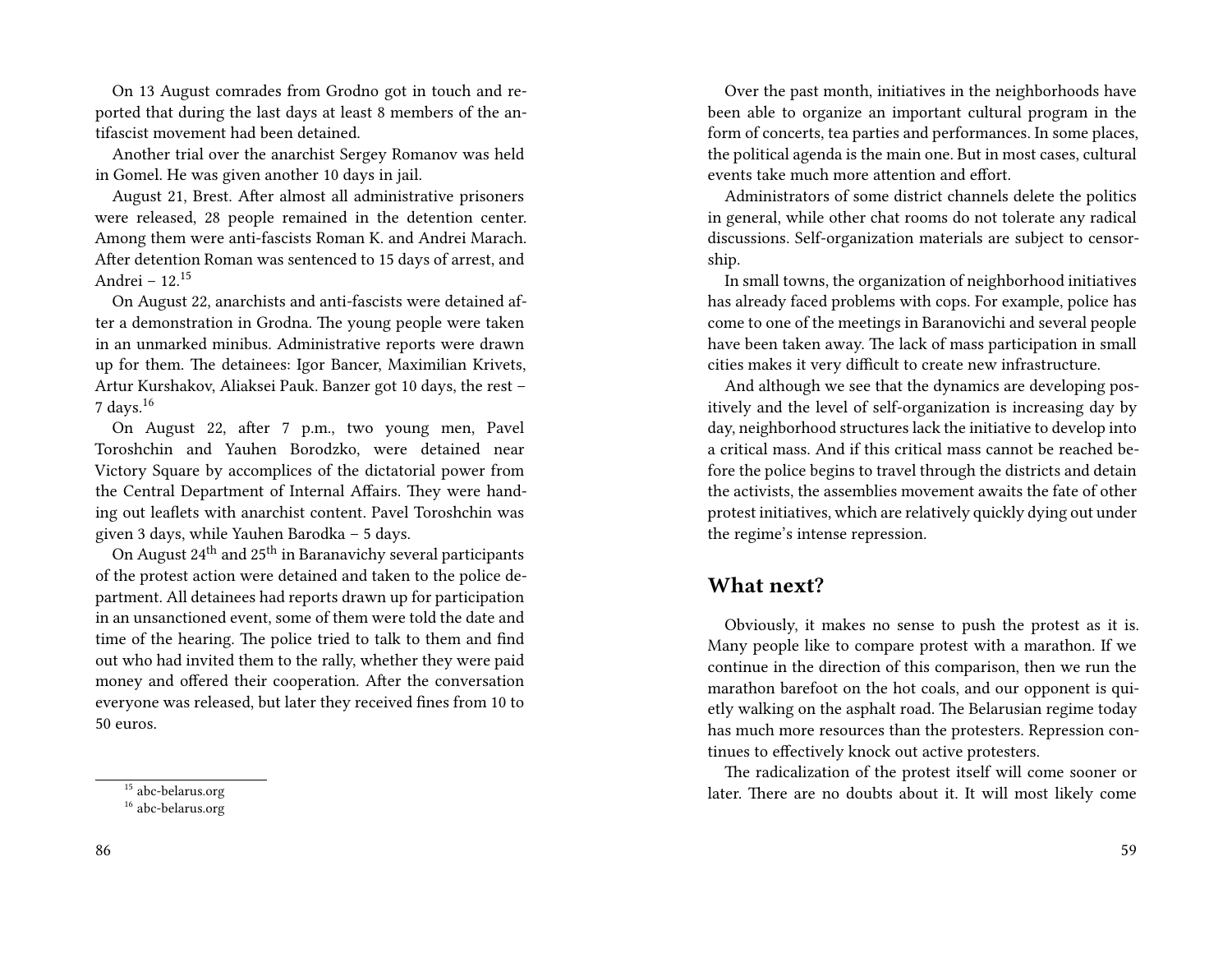not from the appeals of anarchists or other radical groups. But it will come because of violence on the part of cops against the people. According to our estimates, such radicalization may happen too late – many activists with experience will already be repressed or will leave, but it will not be possible to mobilize enough new people.

We can try to push the regime to make mistakes in various forms. At the same time, it is quite possible that these mistakes and radicalization will not be necessary – for example, the consolidation of the regime will be lost and Lukashenko will be given to the people's hands. Pushing people to make mistakes does not only mean throwing stones at the regime. Any form of active resistance puts the cops and the authorities in a position of decision-making.

Tikhanovskaya's ultimatum does not have any political power at the moment. That is why such ultimatums are ridiculous for Lukashenko and his regime. But today we can stand shoulder to shoulder and increase pressure on Lukashenko to make the ultimatum not some video from Lithuania, but really an ultimatum of the Belarusian people. It is important to prepare for 25–26, but even more important today to increase presence in the streets and show that despite the repression the Belarusian people can resist the dictatorship!

10.15 p.m. on August 6, a subpoena was delivered to Ramanov personally by one of the officers. He was notified by summons at 7:00 a.m. on August 7 for proceedings in an administrative case. On 7 August at 6.40 a.m. the policemen themselves picked him up from the house and brought him to the police department, where they drew up two reports, one for failure to appear on summons and the other for violation of Article 23.4 (resistance to a policeman). On 8 August he was sentenced to five days of administrative arrest.

On August 8, around 1 p. m., riot police raided the apartment where Mikola Dziadok and his partner lived. The anarchist himself was not in the apartment. They took two computers and a phone. The search was conducted as part of a criminal case for Facebook posts.

On August 9, six anarchists were detained in Baranovichi. They were given 7 to 15 days of arrest, later one more person was detained on August 10 and released with a fine.

Anarchist Pavel Sadovsky disappeared in Minsk on August 10, as we found out later – he was taken from his work by the cops. It turned out that he was sentenced to 3 days in jail and fined.

On August 12, Alexander Frantskevich<sup>14</sup> and Akihiro Gajewski-Khanada were detained in Minsk. They were accused of organizing mass riots and were placed in pre-trial detention. At the end of August it became known that the activists were beaten and tortured while in KGB custody.

On August 12, Ivan Krasovski was detained; later it turned out that he was badly beaten, he was hospitalized for a long time and moved in a wheelchair. On September 24 he was detained again and taken to the detention center on charges of rioting.

<sup>14</sup> *ABC-Belarus provides critical support to Frantskevich for his repeated attempts to influence other members of the anarchist movement in Belarus and Ukraine through violence, as well as for deceiving his comrades, including on collective financial issues.*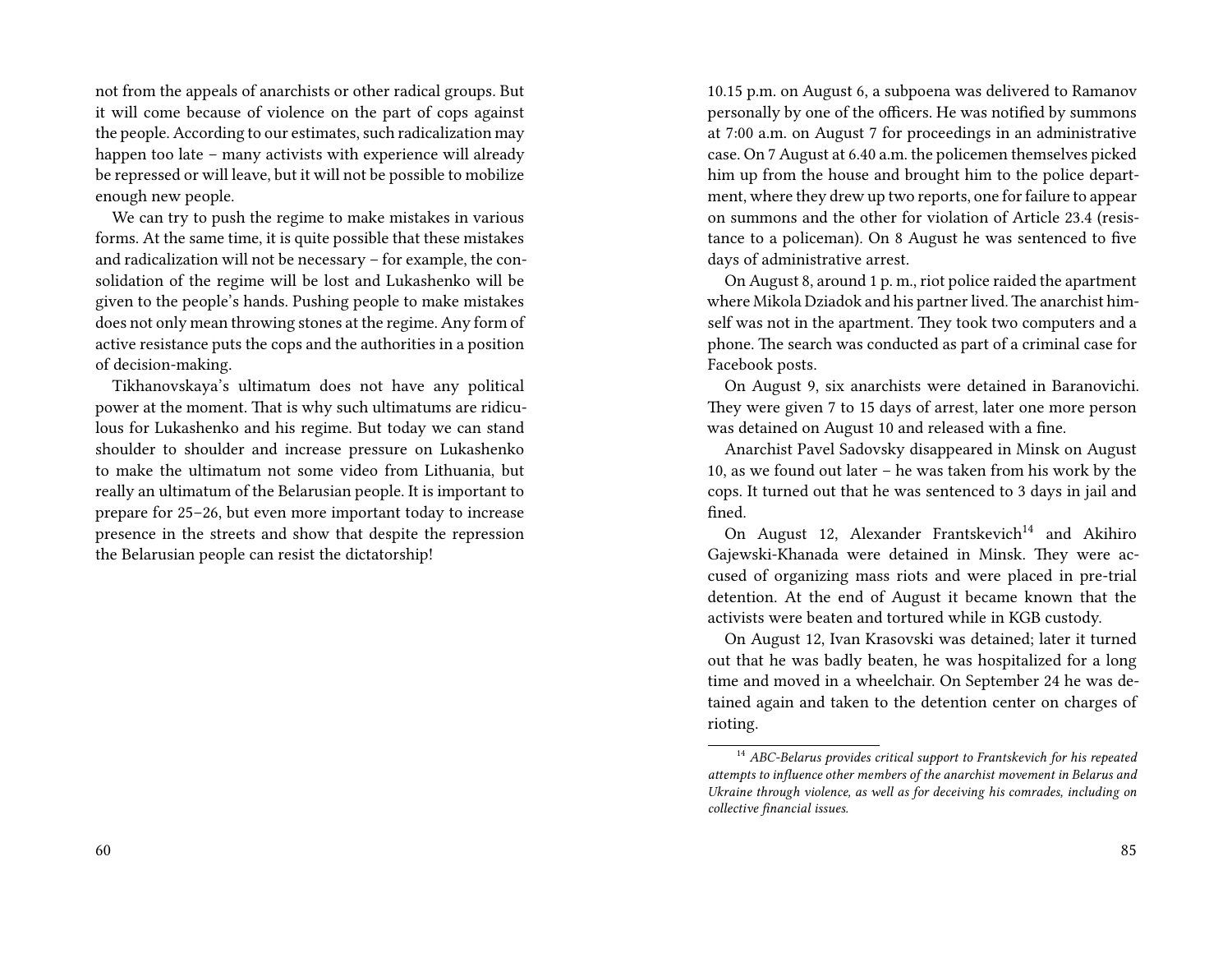On August 6 preventive detentions of anarchists began – <sup>11</sup> anarchist activists Nikita Selivonik and Vladislav Abazovik were detained at work. Men in civilian clothes were present outside the third activist's house, a minibus was parked in the yard, and calls were received on the phone from the local police department to come and sign the unknown explanations. On August 8, anarchists Vladislav Abazovik and Mikita Selivonik received 15 and 10 days of arrest, respectively.

It was also reported that the police came to the place of residence of anti-fascist Vadzim Boiko, who was released in April.

In Brest near evening Alexander and Dzmitry Kozliańko were detained. The police called them in plain clothes and took away the brothers without explaining anything to their mother. Later, Dzmitry was released, but Alexander was not. He was sentenced to 5 days in jail for allegedly obstructing the elections as a public observer. Sasha was not released on time, but was kept for two more days without trial and only released on August 14. After his release he was summoned to court on August 28<sup>th</sup>, where he had to "ratify" the additional day he had served. When he went to court on the summons, it turned out that the court had not received the case.<sup>12</sup>

Dmitri Kozlyanka filed a complaint with the Investigative Committee with a request to institute criminal proceedings for assault on a police officer. They also tried to plant drugs on him, but unsuccessfully.<sup>13</sup> Only in early December it became known that the criminal case against Dima was refused.

We have also received information about the increased interest in the whereabouts of several activists from Baranavichy.

The cops in Gomel called the parents of anarchist Sergei Romanov and tried to summon all three of them for a conversation, but they refused to talk to them without a summons. At

## **Interview with anarchist Vlad M. after 30 days of arrest**

*We contacted our comrade, the anarchist Vlad M. after 30 days he spend in prison and talked about the detention and interesting people who you can meet at the administrative arrest. We didn't forget to ask him about his hunger strike, as well as the situation with the coronavirus in prison.*

Pramen: Vlad, hello and welcome back! How are you?! Vlad M: Hi! Thank you. I'm fine more or less, in any case it could be much worse.

**Pramen: Now, many principles of anarchist organization are used by ordinary people to fight the regime. How does this make Belarusian society anarchist and how important is decentralization in the current protests?**

Vlad: Well, these principles do not yet make Belarusian society anarchist even close, but undoubtedly this movement is in the right direction and I like it. Yes, now the protest is decentralized and it has no leader. There is no such person who can be imprisoned and the protest will be immediately deflated. Previously, everything was different: the authorities were preventively detaining for example Statkevich or Severinets, people went out without knowing what to do, and that was the end of it. Today, everything is different and repression of this nature no longer works. Every protester is a leader, and for the protests to stop, the authorities will have to put everyone away, which is impossible. I think thanks to this very moment, the protests have been going on for 4 months now.

<sup>&</sup>lt;sup>11</sup> abc-belarus.org

<sup>&</sup>lt;sup>12</sup> abc-belarus.org

<sup>&</sup>lt;sup>13</sup> abc-belarus.org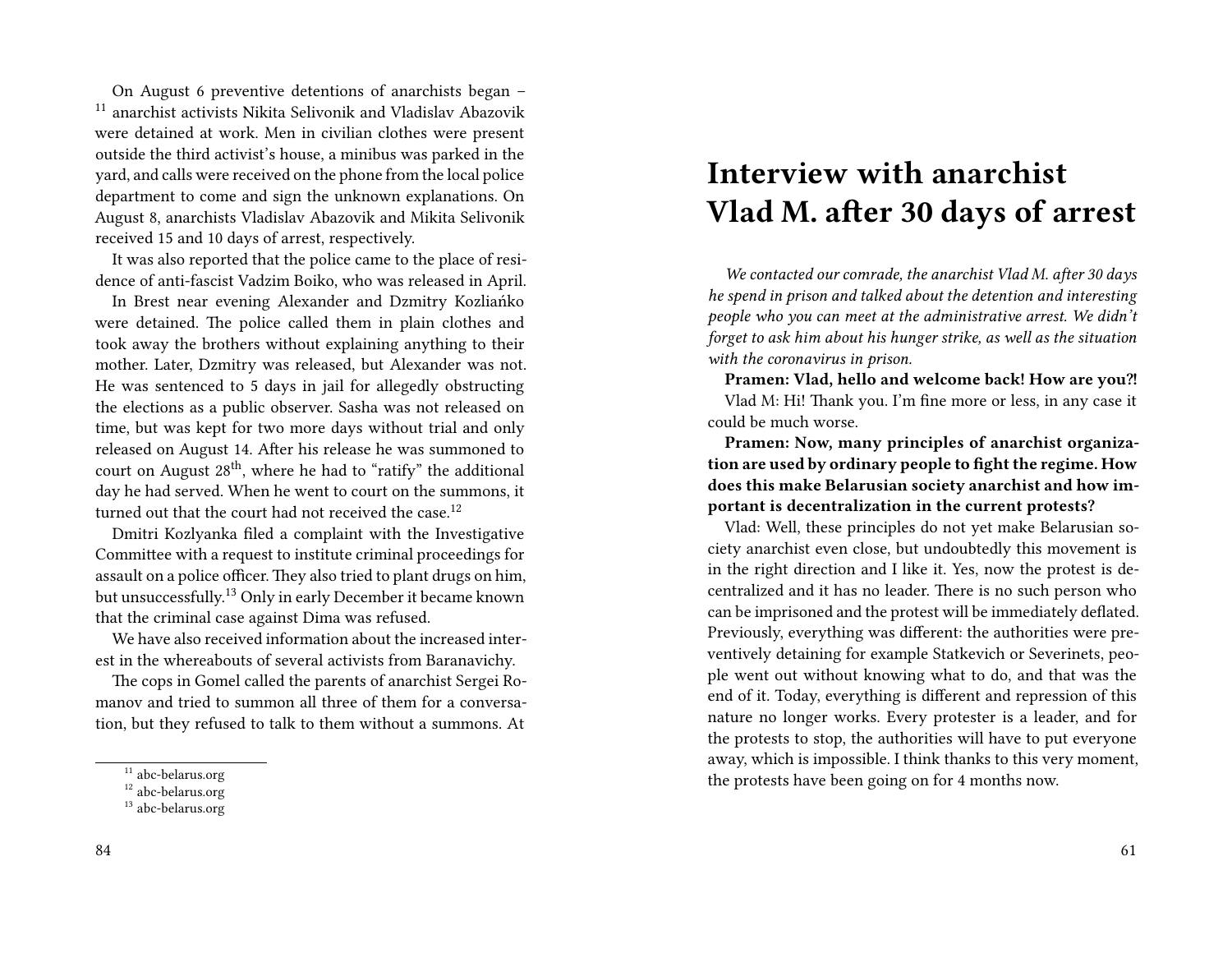**Pramen: Many liberals are already burying Lukashenko and believe that no matter what happens today, Lukashenko will stop being president anyway. What do you think about it?**

Vlad: Lukashenko will stop being president anyway, it's indisputable. Today's protest has somewhat reduced in scale, but there are reasonable explanations for this, from the cold in the street to the covid epidemic. It would be naive to expect that the number of protesters would increase with the cold weather, and a large number of people fell ill at the same time. Very soon economic problems will be added here, and then everybody will come out on the streets, including those who have cold weather today.

**Pramen: In the last few months you have been under administrative arrest for 45 days. You have never received these punishment right after the march – the arrests were carried out by punitive officers from GUBOPiKa. What do you think is the reason for such a high interest in you and other activists of the anarchist movement?**

Vlad: The interest in the anarchist movement for GUBOPiKa is due to the fact that the anarchists remained essentially the only organized group on the streets. No party, movement or organization today goes out to protest in an organized way, because at one time they were defeated and their leaders were repressed. Belarusians participating in protests either go out on their own or in small groups of friends or colleagues. There is also the option of people coming out in yards and districts, but these are still unfamiliar people who do not have a certain level of trust among themselves and who may behave quite differently in certain situations. It is much more difficult to divide and detain a group that is close to each other, so the more such groups are on the streets, the harder it will be for the pigs to strangle the protest. For them, the ideal option is the complete

At the beginning of May Vadzim Boiko, a member of the antifascist movement, sentenced to 4 years in prison in the famous "anti-fascist case", was released. $^7$ 

On May 7, anarchist Nikita Emelianov was sent to a cell-type prison for a month for violating the regime, and on May 29, Nikita was transferred to a prison regime in Mogilev prison.<sup>8</sup>

### **Summer**

At the beginning of July anarchist Dmitriy Polienko was prosecuted for insulting a policeman. The case was later requalified as an administrative one. Earlier he was sentenced to 15 days in jail under Article 23.34 of the Administrative Code (calling for the organization or holding of an unsanctioned event) for posting a photo with a pot: banging pots at certain times is a form of solidarity with political prisoners. Polienko was taken from the courtroom under escort, his house was searched.<sup>9</sup>

On July 27, he was detained at the police department, where he went for regular check-ups ordered by the rules of home detention, and was sent to serve another 15 days.<sup>10</sup>

Also in early July political prisoner Nikita Emelianov continued to be pressured in prison: several times he was placed in the solitary confinement cell. Classical violations – violation of uniforms (when it was hot), dust on the bars.

On July 25, an anarchist activist Dmitry Polienko was released after 15 days of arrest. Earlier it was reported that the activist was given two more 15-day sentences, and that in total he would have to serve 45 days of arrest and be released no earlier than August 23.

7 abc-belarus.org

<sup>10</sup> abc-belarus.org

<sup>8</sup> abc-belarus.org

<sup>&</sup>lt;sup>9</sup> telegra.ph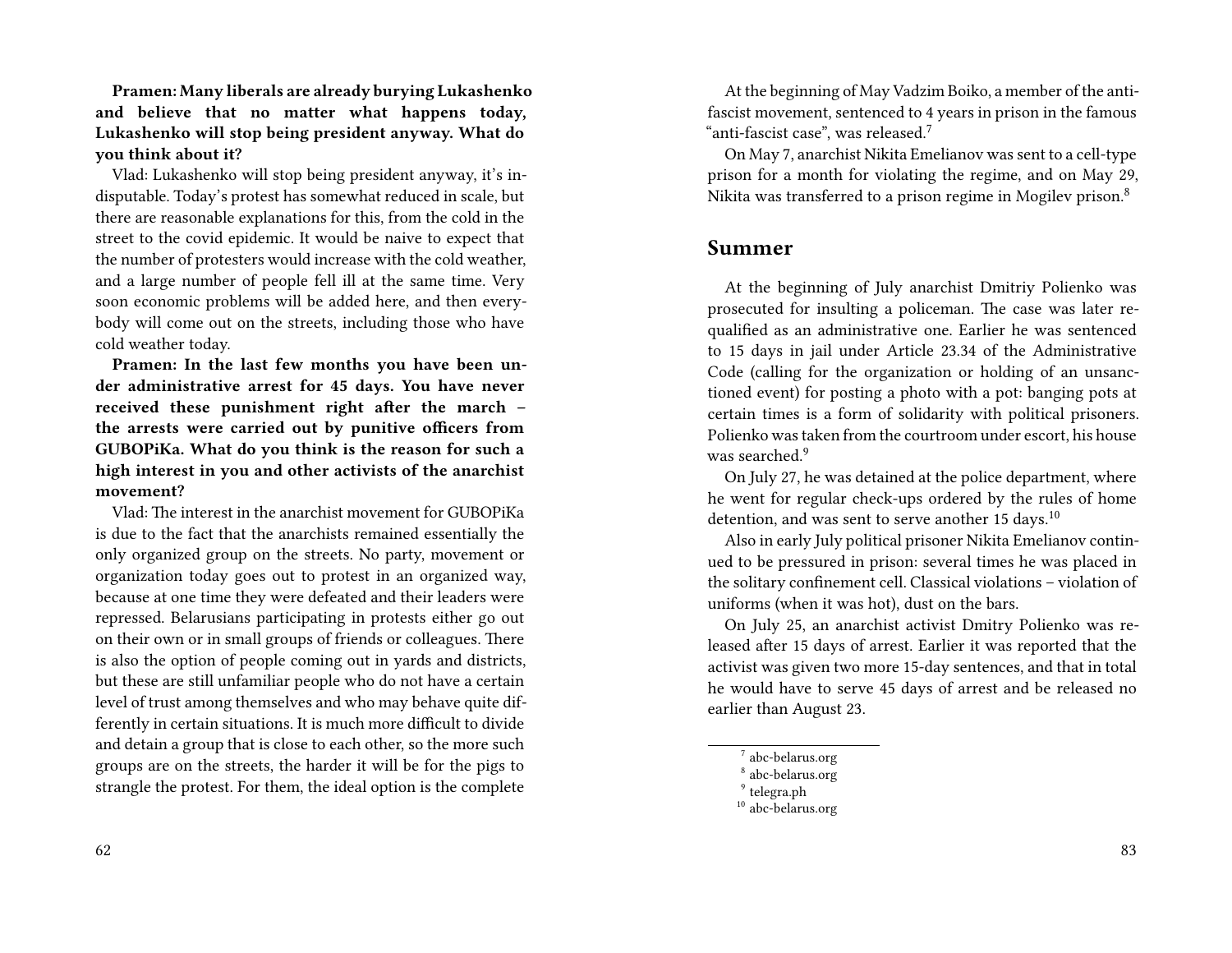he is an activist of "European Belarus," as the tag was there for years and no one was interested in it.

On February 23, 2020, anarchist Sergei Romanau received his third preventive supervision violation for being in a cafe that sells alcohol. As a reminder, Romanov was released in July 2019, the court ordered him to impose preventive supervision restrictions, such as a ban on leaving town and changing his residence, a ban on visiting bars, restaurants, stores and other places where alcohol is sold in glasses, a ban on leaving his residence between 10 p.m. and 6 a.m. without a good reason, a duty to report to the police station once a week. Sergei was sure that he would soon be charged under Article 421 of the Criminal Code (Failure to comply with the requirements of preventive supervision), for which he could be arrested or sent to a colony for up to a year. Then they didn't start the case, $4$  but did start it on June 1, detaining the anarchist on his way out of the house.<sup>5</sup>

### **Spring**

Anarchist and blogger Mikola Dziadok was detained on March 19. A report under Article 17.1 of the Administrative Code was drawn up with regard to the anarchist, allegedly for the tag "The cops are scum" on the wall of the dormitory, which had appeared on February 3. The result – Mikola is free and the case materials were returned to the police department. Dziadok could not physically make the tags in Minsk, as on February 3 he was crossing the border at Terespol-Brest.<sup>6</sup>

absence of such groups, so in my opinion, that's why the anarchists are given such close attention.

**Pramen: Can you tell us a little about the last time the detention took place? How were you found?**

Vlad: We met a friend of ours, who was detained right at his workplace and sentenced to 15 days of administrative arrest. Several people approached the detention center itself, while others were waiting for them in a cafe. About an hour after we all gathered for coffee and snacks, more than a dozen aggressive masked individuals broke into the facility. They threw for a second some kind of near-identification, in which it was simply impossible to see anything, and offered to follow them. Obviously, those who met their comrade near the detention facility were followed by an outside surveillance, which led them to our common meeting place.

**Pramen: Was force applied to you during the detention? To other anarchists?**

Vlad: This time no physical force was applied to me personally, only my hands were forced behind my back and handcuffs were put on (which were then replaced by plastic ties). Nevertheless, a comrade, who was re-arrested for another 15 days, was beaten and gassed on the territory of the police station. For these actions, the staff of the GUBOPIK specifically took him to the service car so that their actions would not get on camera.

**Pramen: After the first 15 days, you were held back. We heard that the Minsk GUBOPIK officers had personally come to Baranovichi. Really? And if so, why such attention to your group of detainees?**

Vlad: Yes, I had a GUBOPIK employee present at the court, who had to come to the court in person to testify against us. Apparently, in the pre-trial detention center in Baranovichi for technical reasons there is no possibility to organize the socalled courts by video communication, so the so-called judges have to go from the court building to the territory of the pre-

<sup>4</sup> abc-belarus.org

<sup>5</sup> abc-belarus.org

<sup>6</sup> abc-belarus.org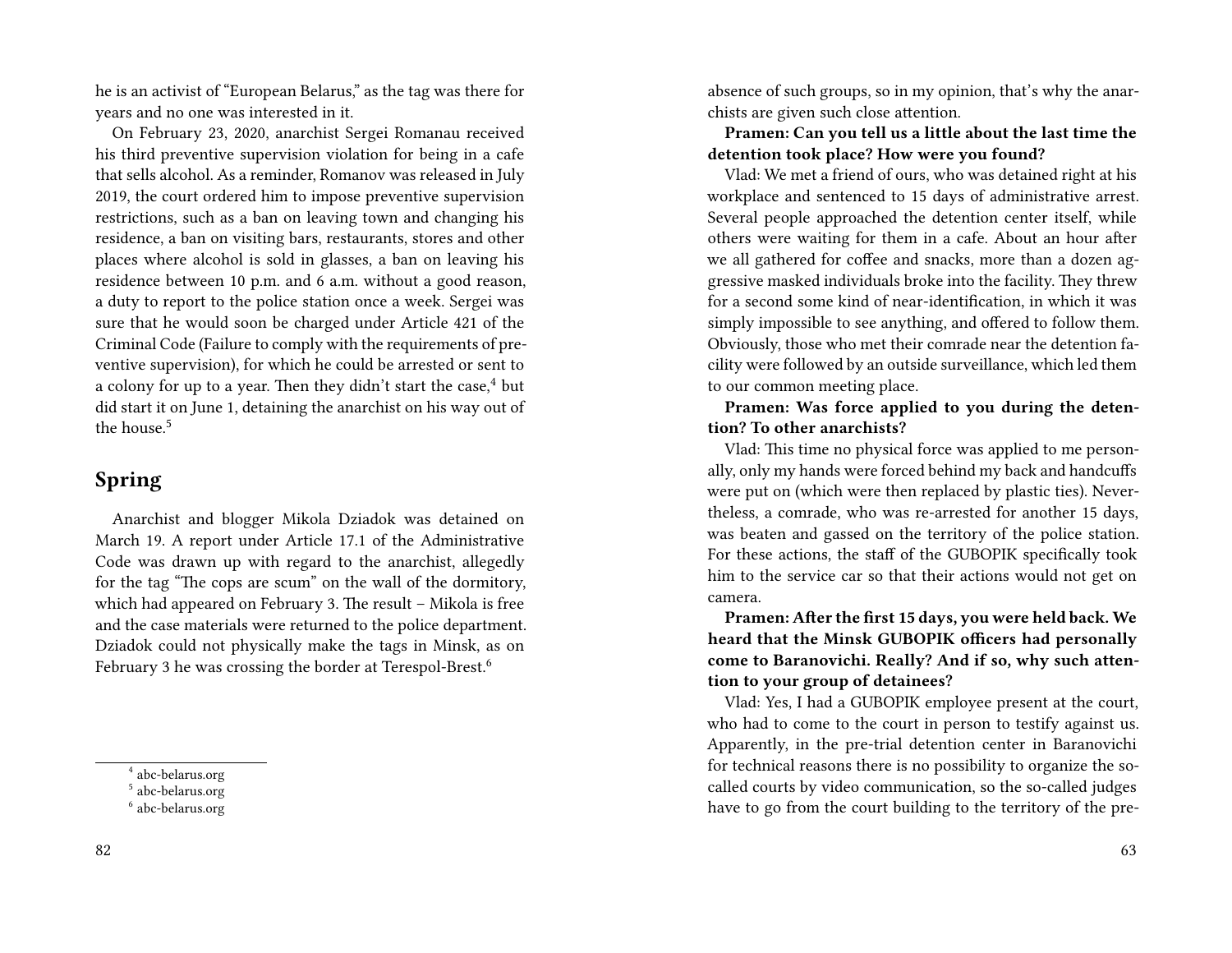trial detention center, and the pig, as we can see, was not even more lucky – he had to go on a business trip to testify against the anarchists. It is worth noting that the words of this cop were the only "evidence" of our "offenses". That is, without his presence, it would have been difficult to condemn us, although I would not have been surprised if his words had just been read off the paper, and the petition to question the witness would have been denied…

**Pramen: Who was sitting in the cell with you? What were you talking about with your neighbors?**

Vlad: Out of 30 days I spent the first 5 in Minsk on Okrestin, and the remaining 25 – in the detention center-6 in Baranovichi. There, as I understand it, all 100% of administrative detainees are political, so in any cell you can count on good company. People are a cross-section of the whole society, representatives of different ages (from 18 to 60) and different professions (from bricklayer to CEO, from doctor to engineer, from miner to IT). Conversations, of course, are first of all about protests and politics: who was detained, who was tried, who was beaten, disputes about the date when the regime finally collapses, about the effectiveness of sanctions, the adequacy of the Coordinating Council, and so on. Due to information isolation, the detainees coming later than the others have to tell about the news they have read in the last days before the detention while the others were already sitting here. I remember especially how members of the Belaruskali striking committee gave a lecture on potash mining and production, with drawings and blueprints, everything as it should be.

**Pramen: Coronavirus is raging in Belarus' prison system now. Can you tell us a little bit about your detention conditions? Were there any patients in your cell? How did the administration treat them?**

Vlad: During the second part of my stay in the detention center in Baranovichi, a real epidemic broke out. At first we

#### 64

## **Overview of repressions against anarchists and anti-fascists in Belarus in 2020**

### **Winter**

Winter started with the termination of criminal prosecution against anarchist G.A.<sup>1</sup> under article 341 of the Criminal Code (desecration of buildings and damage to property), who had been previously suspected of drawing a tag against the European Games, which were held in Belarus from June 21 to 30 2019).

On February  $12<sup>th</sup>$ , in Savetski district court the sentence in the case of Ivan Komar and Mikita Yemelianau, who were accused of throwing paint bulbs at Minsk court and an attack with a Molotov cocktail on SIZO-1 in Minsk, was pronounced.

Both were given the same sentence of seven years in prison. However, during the revision of the case the sentences were reduced: Nikita Yemelyanov – to 4 years in jail, Ivan Komar – to 3.5 years in jail. $^2$ 

On February 21 the blogger Andrey Voynich was fined 450 euro for the extremist slogan in the house $^3$  caught on the video. Voynich believes his prosecution was caused by the fact that

<sup>&</sup>lt;sup>1</sup> abc-belarus.org

<sup>2</sup> abc-belarus.org

<sup>&</sup>lt;sup>3</sup> (abc-belarus.org)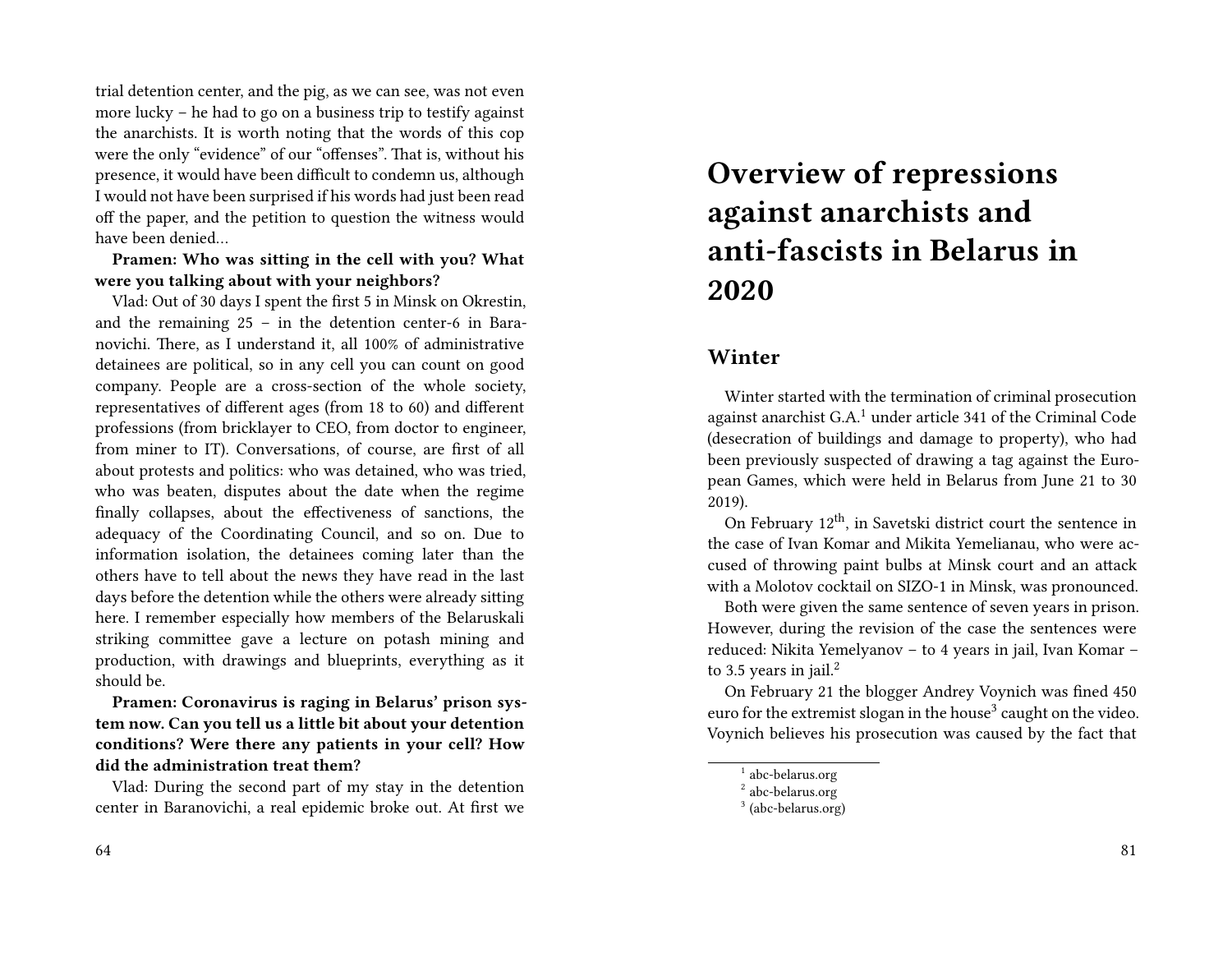weapon for the military strategy of Putin's Russia which which uses its neighbouring country as a military foothold.

However, in the same way as we oppose Russian militarism in Belarus, we also oppose the militarism of Atlantic (NATO) forces in the Baltic Republic, together with all the armies and all the wars that are made by states against the people. Likewise, we do not buy the current rhetoric of Western 'freedom', nor of a possible mediation role of the European Union. The only role that the EU has is to manage the interests of European capitalism and therefore, as internationalists, we are opposed to this institution.

Instead, we call for international solidary between all workers and oppressed people and for all social movements which are committed, in the East and in the West, to syndicalism and workers rights, to the right of housing, to feminist and LGBTQ mobilisations, to the defence of land and environments against speculators, to people's solidarity and mutual aid, to the occupation of spaces, to the production of alternative cultures, and to the defence of civil society all freedoms against exploitation and authoritarianism – to quote only some of our preferred axes of social intervention.

Only the direct participation of people in struggles from below can make a difference and produce a movement that go beyond the substitution of an old government with a new one, more or less corrupt, more or less authoritarian. Among all other challenges that humanity is facing, the current pandemic has confirmed that state and capitalism do not work when it comes to the need for solidarity. It is the entire society that must change towards equality and freedom, and anarchism is more than ever the option that we put forward to achieve this.

The Commission of Relations of the INTERNATIONAL OF ANARCHIST FEDERATIONS (IAF/IFA)

found out that in the neighboring cell the boy had a fever and bed regime (right in the cell, among healthy cellmates). In 3–4 days we moved to another building, and as a result, our cells were combined. This guy felt normal already, but he completely lost his sense of smell. A few more days later, having moved to a new cell, the guys asked us about our well-being and told us that they had already gotten over it all. And also about the fact that a few recently released people wrote to them in a letter that they were doing covid tests, which all were positive. After 2 days I got a sore throat and fever and after a while I also lost the sense of smell (which has not yet recovered). Administration's attitude to this situation – the order to wear masks when the cell door opens, go to shower and walk (once or twice a week instead of daily) only with a mask. This is the end of all activities to combat covid. The maximum temperature of the paramedic's non-contact thermometer, which he recorded in my presence, was 36.8. In most cases, the readings do not even reach 36.0.

**Pramen: After being re-arrested, you went on a hunger strike. Can you explain a little why you decided to take such a radical step? How did the jailers and your neighbors feel about it in the detention center itself?**

Vlad: Being in detention, when you are constantly detained, you are tried in a closed regime with a lot of procedural violations, when a pig testifies looking you in the eye, and the judge easily makes a decision without absolutely no evidence against you, it is difficult to do nothing. I found myself in a situation where GUBOPIK had full control over my life, so I have only one tool left in my arsenal to influence it. Therefore, as soon as the judge finished reading the sentence, I immediately declared that I was on hunger strike in protest against the unfair verdict of the court and in connection with political persecution. Thus, it gave me back the feeling that I could influence my life and death to some extent even while in detention. The jailers responded to this first with complete disregard, and then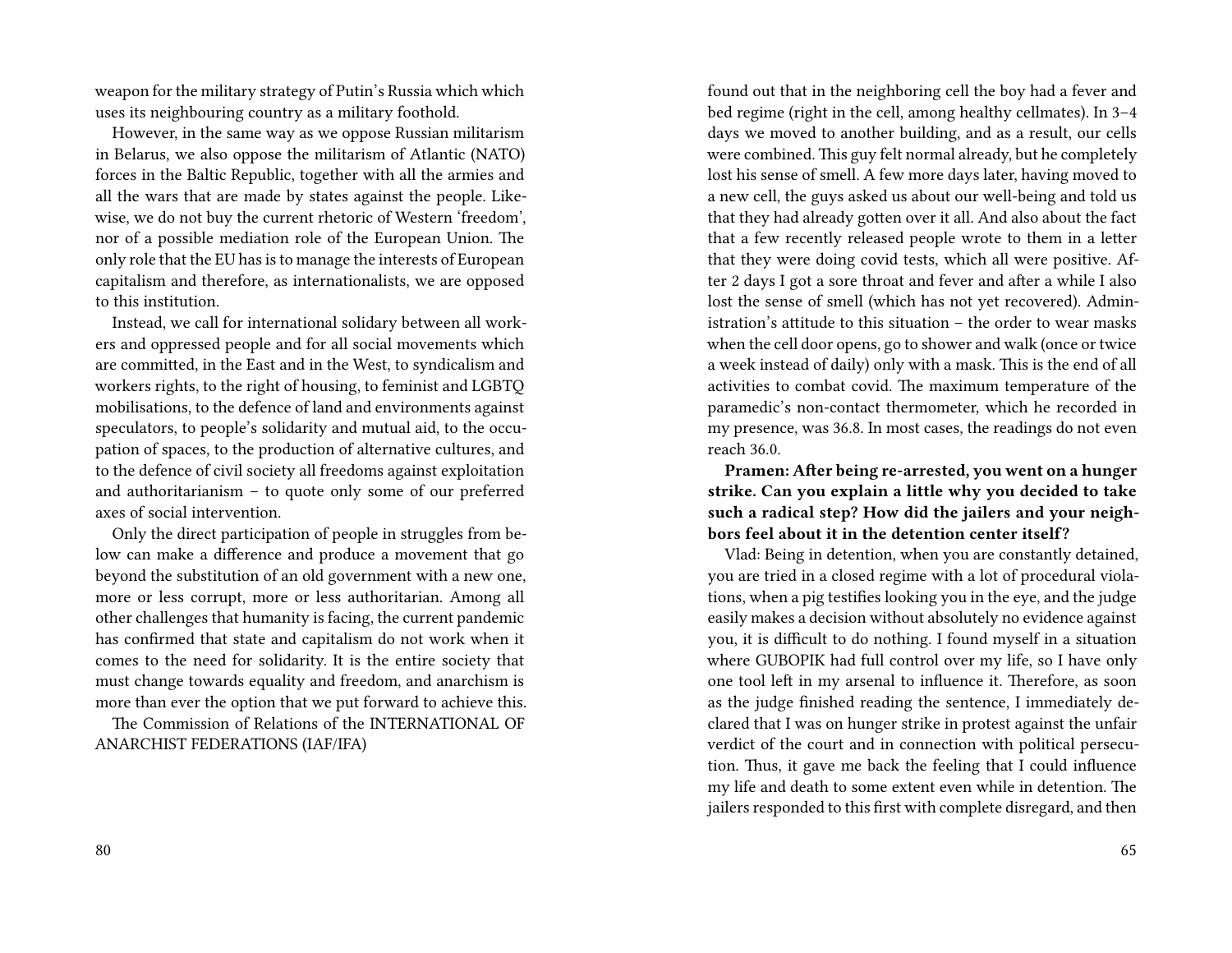with petty packets like sending a parcel that came back to me to the addressee or refusing to accept letters for sending. Once there were also threats of forced feeding. The neighbors treated me with respect and support, for which I am very grateful to them. They constantly watched my physical condition, even the neighboring cell asked me every morning how I was feeling.

**Pramen: How was the hunger strike for 15 days and what can you advise your friends and colleagues who are thinking of taking the same measures?**

Vlad: Not exactly 15 days, but only 12 days, because I declared a hunger strike only in court, 3 days after my "second" detention. I would like to advise others to take such a decision, at least in a balanced way, and not just on emotions, because the test is more difficult than it seems at first sight. After refusing to eat, being in prison becomes much more difficult: the feeling of hunger and malaise do not allow you to concentrate on things that are great help to pass the time (reading, for example). Because of this time lasts much longer, an order of magnitude longer. Also do not expect any instant results from it, these results are likely to be absent at all or hidden from you. If you decide to go on hunger strike, it is worth talking about it as much as possible: a statement at the court, the transfer of information to freedom, a written statement to the head of the pre-trial detention facility about your hunger strike, to remind about it during each check, before each meal and in general in any convenient case. On the other hand, it is a great opportunity to test yourself for firmness and willpower, but it is worth considering that this test can not be passed and thus demoralize yourself.

**Pramen: Have you received any letters or cards during the 30 days of detention? How did the news reach your "home"?**

Vlad: Yes, I got letters from some comrades, but at the moment I know that at least a few letters/cards did not reach me.

## **Belarus: against capitalism and dictatorship, for internationalist solidarity**

The Commission of Relations of the International of Anarchist Federations (CRIFA) expresses its support and internationalist solidarity with the struggles of people in Belarus against Alexander Lukashenko's dictatorship, a mass movement that is participated in by our anarchist comrades there. The situation in Belarus concerns the autocratic dictatorship that has lasted for 26 years, the current economic, health and public services crises. A wave of protests have filled the squares of the country to request the dictator's withdrawal. As anarchists, we are not empassioned by the debate on whether the last presidential elections were fair or not. It is simply clear that the people in Belarus are saying 'enough is enough': they do no longer want a government which is starving, beating and oppressing them.

We stand in solidarity with Belarusian political prisoners and demand their immediate release. We also demand the reinstatement of all workers who have lost their jobs for participating in strikes or protests, and urge an immediate end to the repression. We denounce the violence and abuses of the political policies that are in place, and the regime's military or paramilitary forces, who are arbitrarily detaining, beating and torturing its political opponents. We demand the fall of an authoritarian power which is a sad remainder of the totalitarianism of the former Soviet Union, one which still serves as a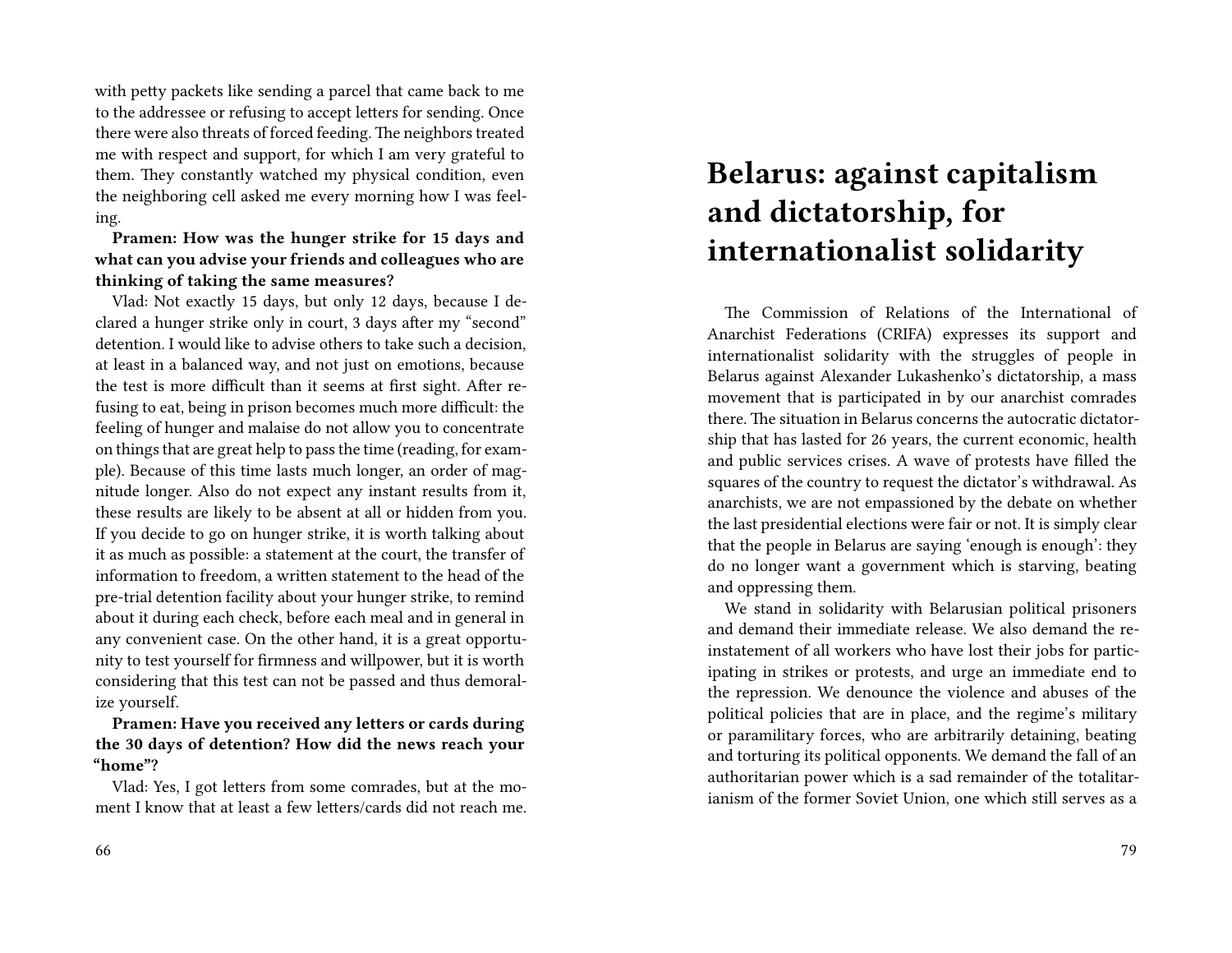tricity or basic supplies. And it looks like this situation or this context could be possible for Belarus as well. At the same time, clearly, politically, we can see that they are trying, they are struggling for the attention, for the media image to still kind of fuel their legitimacy. And for the moment they are creating like, basically like a dialogue space inside the country, like the authorities are inviting people to participate in a dialogue, in order to create a kind of collective view on how the country could be working. But of course everybody in their minds are boycotting it, and Lukashenko is now using some of the political prisoners that he released specifically for this campaign. So these people started supporting Lukashenko and pretending that they are democratic figures and that they are involved in dialogue with Lukashenko, and they started talking about the constitutional reform, and also releasing of political prisoners, but that could be a play again, so we never know what's going to happen. So it looks like, yeah like I said, whenever people stop the attack, or they stop protesting, the regime is going to swallow everything. And I think at the moment, everybody, like both sides understand that it's either them or the other side, and this is why this conflict is becoming more emotional and actually kind of more personal, because for a lot of cops it's now becoming more personal. They want Lukashenko to stay in power, because they know that if he goes away that they're going to be all persecuted. And of course cops then take this very seriously and very personally. So, let's see what happens, for the moment it's not over!

*A-Radio: It's a good point you mention how, like the instruments of repression are invested in keeping the regime going. In any case, thanks so much, and yeah, lots of solidarity and energy to all of you and your comrades, and hope we can stay in touch and get new updates, and, thanks.*

Swix: Ok, thank you.

This is from the fact that the guys themselves were wondering if their messages came. It is impossible to calculate the total percentage of missed letters/postcards. All news were learned more from people who were detained later. I heard about all the important events that happened during my arrest while being there. Though, of course, these news came to me with some delay.

### **Pramen: All the prisoners are charged per day. Did you get a discount for the days of hunger strike?**

Vlad: An hour before the end of my arrest I was taken to a room, something like a captress, showed a document on payment, where the full cost of "services" was specified and asked if I would sign it despite the refusal to eat. The guard who showed me the document did not know how events would develop if I refused to sign it, but it was obvious that this would be an obstacle to my timely release. I decided to put my signature under the document and an hour later was already free. But even now I don't know if I did it right or not. In any case, I have not made the payment yet.

**Pramen: How do you feel now? Did you have any problems after 24 hours?**

Vlad: As of today (the third day after my release) I feel much better, although I still have a long way to go to full recovery. Every day the strength increases, but I'm still on a hard diet. The process of getting out of hunger strike is no less complicated and in terms of time it corresponds to the duration of the hunger strike. Many vital organs have switched to another mode during this period of time and now they need time to smoothly return to normal mode. In addition to all this, the sense of smell has not yet returned.

**Pramen: And finally – what would you like to say or wish your comrades on the streets?**

Vlad: I would like to say that we are on the right track and we are doing everything right. Repression against us is another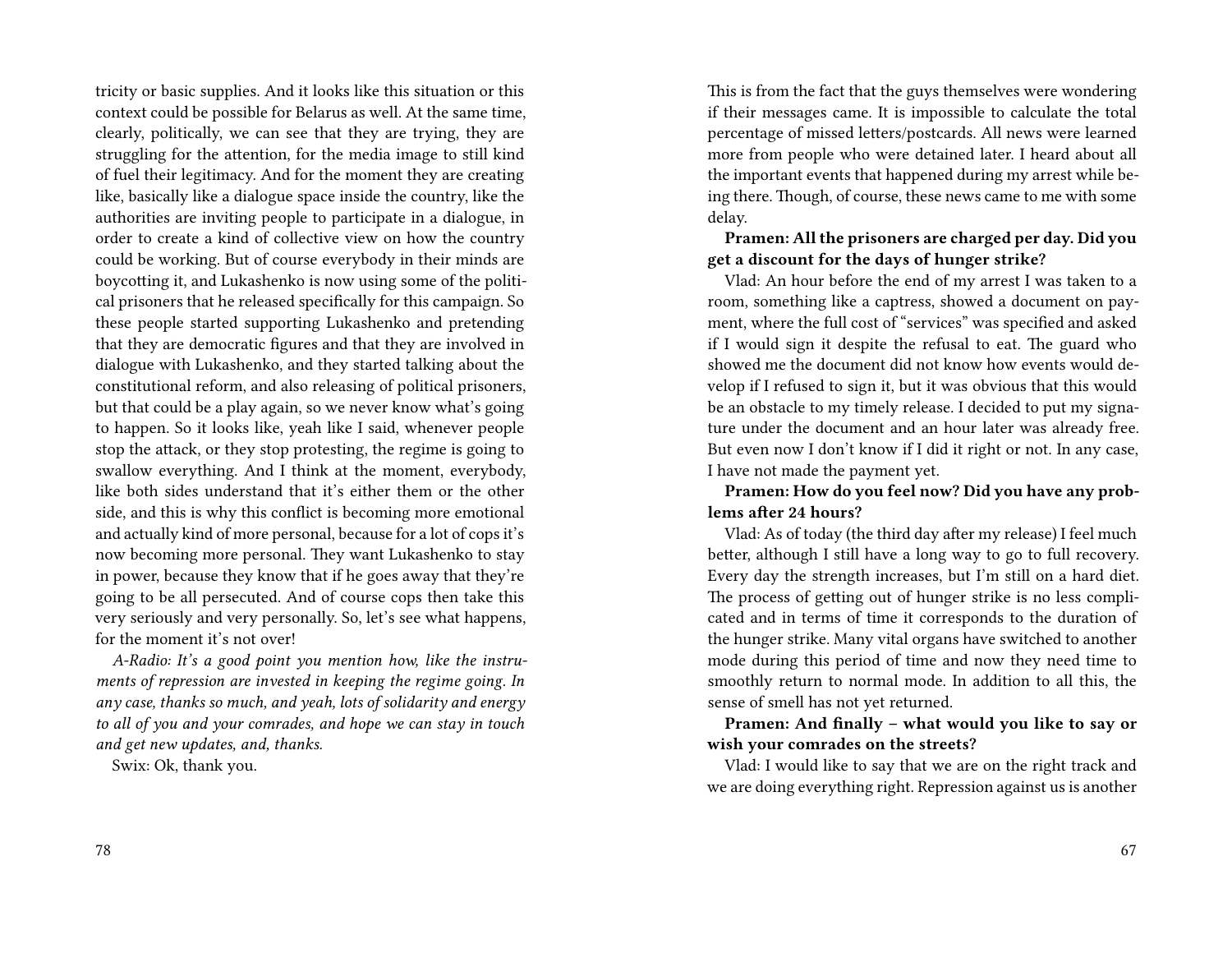proof of this. We must not give up or give up, everyone must continue doing what they do.

There is also another separate call that I think is going to finish soon, in three days from today. It's a campaign of crowdfunding for some activist stuff for anarchists in Belarus, to support their participation in the protest, because there's still a need for safe housing, for some places where people could hide, or that people could skip work or study to be still active in the movement. So it all needs money, and basically people are very welcome to donate.

*A-Radio: Ok, thanks. The crowdfunding campaign you just mentioned is at Firefund. We will include all the links to the ABC and to Firefund. Are there other types of solidarity you can think of that you would like to see for example in Germany or the world?*

Swix: Well I think in general there is a lot of people who potentially need to stay away from the country for some time or maybe forever, because of the repression, or because they just can't stay emotionally, or they cannot really survive four months of active protesting, so this is when sometimes people need safe housing, somewhere else in Europe for example. Or they would need maybe some help with getting asylum or something like that, but unfortunately this can not be published, but in general if you have such possibilities or you're interested in helping, probably it could also be contacted with ABC Belarus, and maybe there is some support that you could provide.

*A-Radio: Ok, thanks a lot. Is there any other topic that you would like to touch on that I haven't asked?*

Swix: Well, not really. I would just say that it is changing, the situation is changing every day. Sometimes you feel like you are over, and sometimes you feel like the darkest times are coming. The next day there is a nice thing that someone is doing and people are getting motivated again, and it's actually not clear what's going to happen. It could be the same thing as what happened in Egypt or in Venezuela, where the president just doesn't step out, even with the population not having elec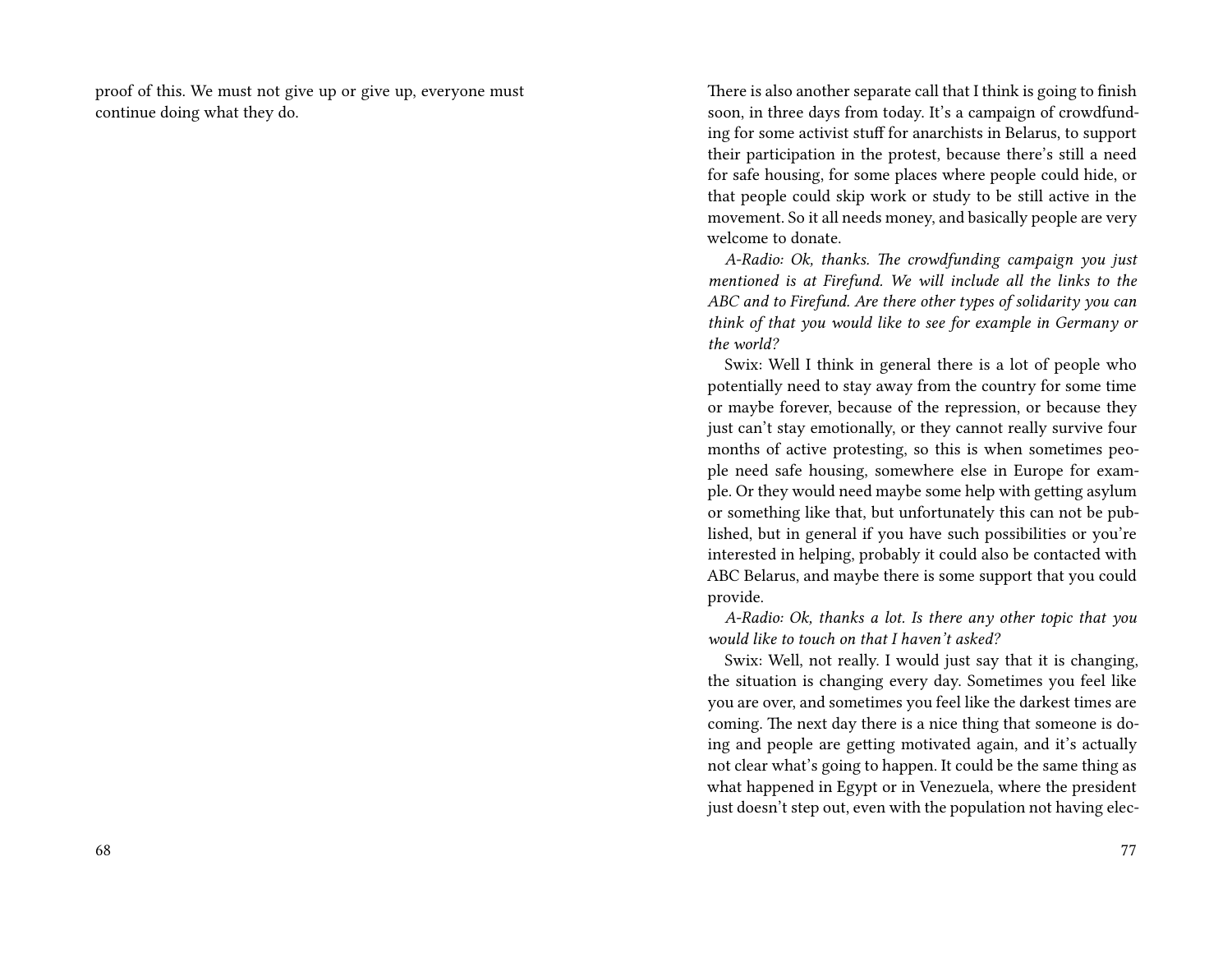every rally the mobile internet is switched off, but the mobile connection is not. So this is how, probably, there is someone always in the house, using the stable internet, like the landline, and they look at the news, and then they call somebody who is on the march, to inform about what happens.

*A-Radio: I see. So since Monday we are in a week of solidarity with anarchists and anti-fascists in Belarus. Can you say anything about this?*

Swix: So basically, I think in the last month there have been a big wave of repression against anarchists, and there have been a few groups of people detained. So there were four people who were kind of labelled Belarussian partisans, because they were detained in a forest, and they are now accused of possessing guns and setting fire to some of the police or prosecutor's office buildings in the regions, and these people are detained, and yeah, it's been almost a month since they have been in prison, and they are now accused of terrorism. Another person, like a locally popular blogger, he has been detained ten days ago, and today there was an article describing the way he was tortured, because they wanted to get access to his computer. So, basically he is facing another charge of organising mass riots or something like this. And more and more people are getting arrested for shorter time, like administrative offences, and some people are not even getting released, like people spend fifteen days in jail and then they file another report on them claiming that they participated in this or that action. And some people spend about a month or more under arrest. And also because a lot of people are now ill, or sick with Covid, it is also something that prevents people from participating, including anarchists. So I would say that's it's becoming, just like for the whole society, for anarchists it's becoming more and more difficult to stay strong, to stay massive and numerous, and this is why there is a call for the week of solidarity, and people could make some events or protests in support of anarchists and anti-fascists in Belarus, or they could possibly send some money for the ABC.

#### 76

# **Interview "Update on the situation in Belarus" from November 20th by A-Radio Berlin**

*A-Radio: So, once again we are talking with Maria from Minsk in Belarus. We had a talk at the end of August about the uprising in Belarus. So now, first of all thanks for taking the time to talk to us and yeah, we wanted to reach out again to get an update on the current situation in Belarus, so maybe you can start giving us a bit of an overview, what's the current situation.*

Swix: So it's been, I think, almost three months now since we didn't talk about it. And I think I will probably just enumerate the most visible developments and the most visible changes in the attitude from both the protestors and the state, the attitude of the state towards it. So, first of all it should be mentioned that the protests are still in, so-to-say, their peaceful manner. So people still adhere to protesting every Sunday, and if, in the first month of protest almost no one has been detained at the protests, later, more and more people started to be detained right after the protest or even during the week for example. So the police changed the tactics and they started to create the atmosphere of fear. So before people were afraid to be detained after the protest, when they were leaving, but it was still fine, because you know what you should expect, right? But then they decided to create the intimidation campaign, and what they started doing is that the identified people, I think they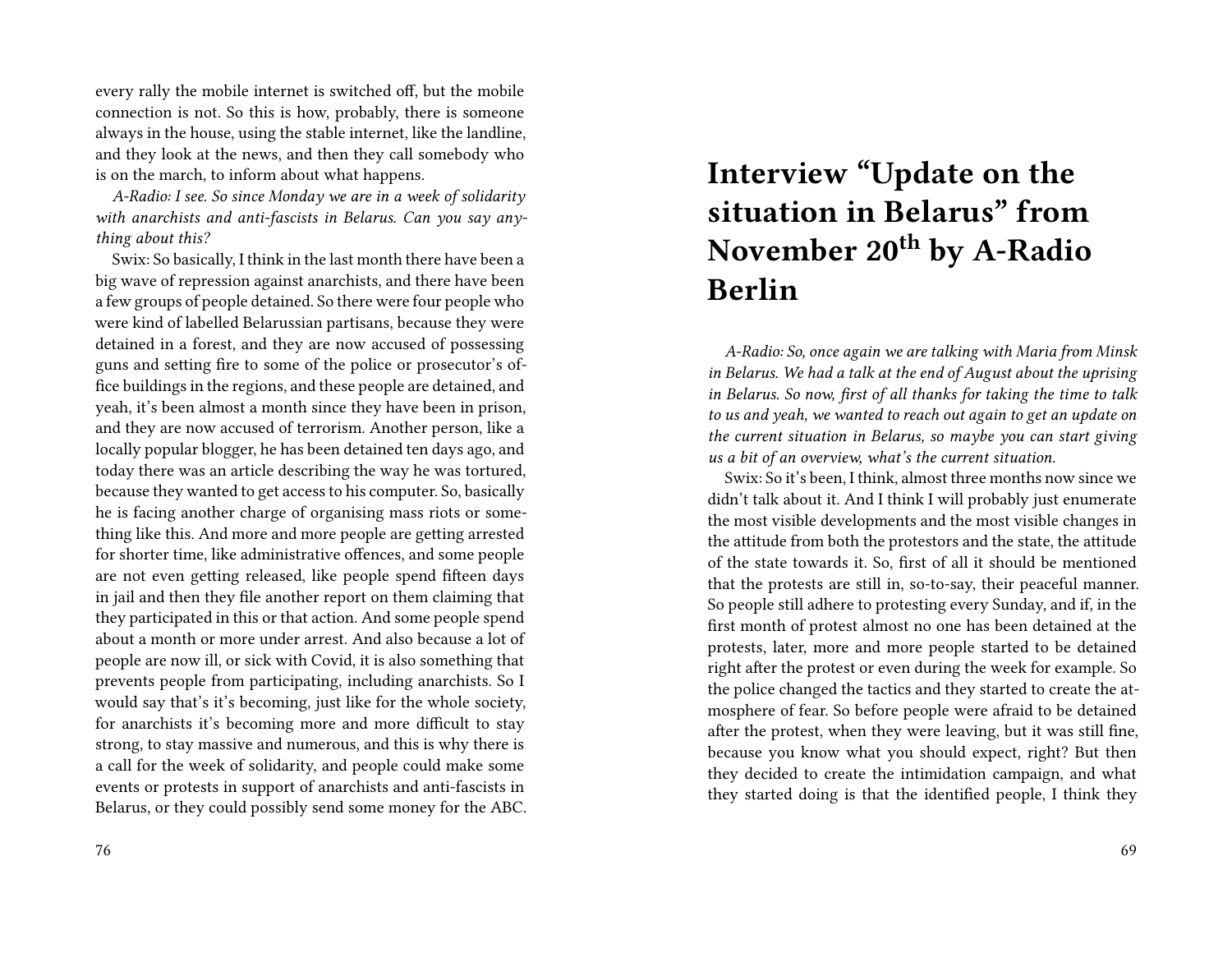were using a lot of surveillance techniques or video cameras, so they were actually not detaining people at the protest the were recording them videotaping, or using pictures from the news media, and then they were identifying people and coming to get them with three people, three police officers, and that were people in plain clothes, so people were detained right in their workplace, or at the door of the apartment they were living in. So they were trying to create an atmosphere that every person will get detained, now or later, and they will come for everyone. And I think actually it worked, a little bit, because a lot of people started feeling very unsafe, because they were afraid to, especially those who were detained and then arrested, for administrative offences, they were later afraid to leave the house because they were afraid that the cops would come for them, so I think they would probably detain maybe a few hundreds of people like that, and then people would spread the news that it happened to them, so the relatives would start to be afraid, and so on and so on. So I think it worked to some extent, and it prevented some people from joining the protests.

Another tactics was that they started attacking the admins of local chats, so like I said before, in the previous recording, a lot of activity is organised and coordinated on Telegram, and people are organised in chats, and of course there are admins who are, just for, looking what happens in the chat, and sometimes it's at the same time the active people in the neighbourhood, but sometimes it's not, sometimes it's just the people who created the chat in the first place and they're just following the news. But recently there have been a wave of arrests of people who they identify as admins, and again they are creating again the atmosphere of, they know everything, they will come for everyone, and basically what they're doing is they're now hijacking local neighbourhood chats, especially before the mass protests, so they try to prevent people from coordinating and agreeing where they will start protesting an where they will gather and so on. In general I would say that many people, from

in general I would say that at the moment the protest is fuelled by the neighbourhood movement, and in the regions the neighbourhood movement is probably not so widespread, it didn't have enough time to form, properly, and now it's really easy for the cops to smash it, unlike in Minsk, where they tried to smash the neighbourhoods and they are arresting a lot of musicians who come to support the neighbourhood concerts, or people who provide lectures, like everyone who is to some extent helpful, they got repressed.

*A-Radio: You mentioned this change in tactics, with having more decentralised marches. You also mentioned the repression in the digital, organisational, realm with Telegram admins being repressed. Is there any change in this realm too with use of technology now that Telegram admins got detained, do you think there is any change there already that you can see?*

Swix: I'm not sure, I think everybody still sticks to Telegram because it's combining the reading of news, exchanging information, and chats. So basically if you go to another messenger, you will still need Telegram to see what's happening, because everybody is exchanging there. So, for the moment it's only information about how to protect your privacy on Telegram as much as you can. How to protect the admins' security and safety and so on. There's been a few new apps that developed that are now being tested. One of them is for monitoring the positions of cops and the positions of crowds on the marches, and basically it works both with the internet, but whenever you don't have internet they can send you some tokens via sms or via bluetooth, so basically people could download the tokens and see exactly what's happening. But, from what I heard, it's a little bit not helpful so much when cops are moving very fast, of course they can not produce so many tokens, so basically it's only helpful to see, for example, the blockades, or where the crowds are situated, and so on. So people are using some of the tactics but at the moment, it's basically, people still use the phone connection, because this is not switched off. Because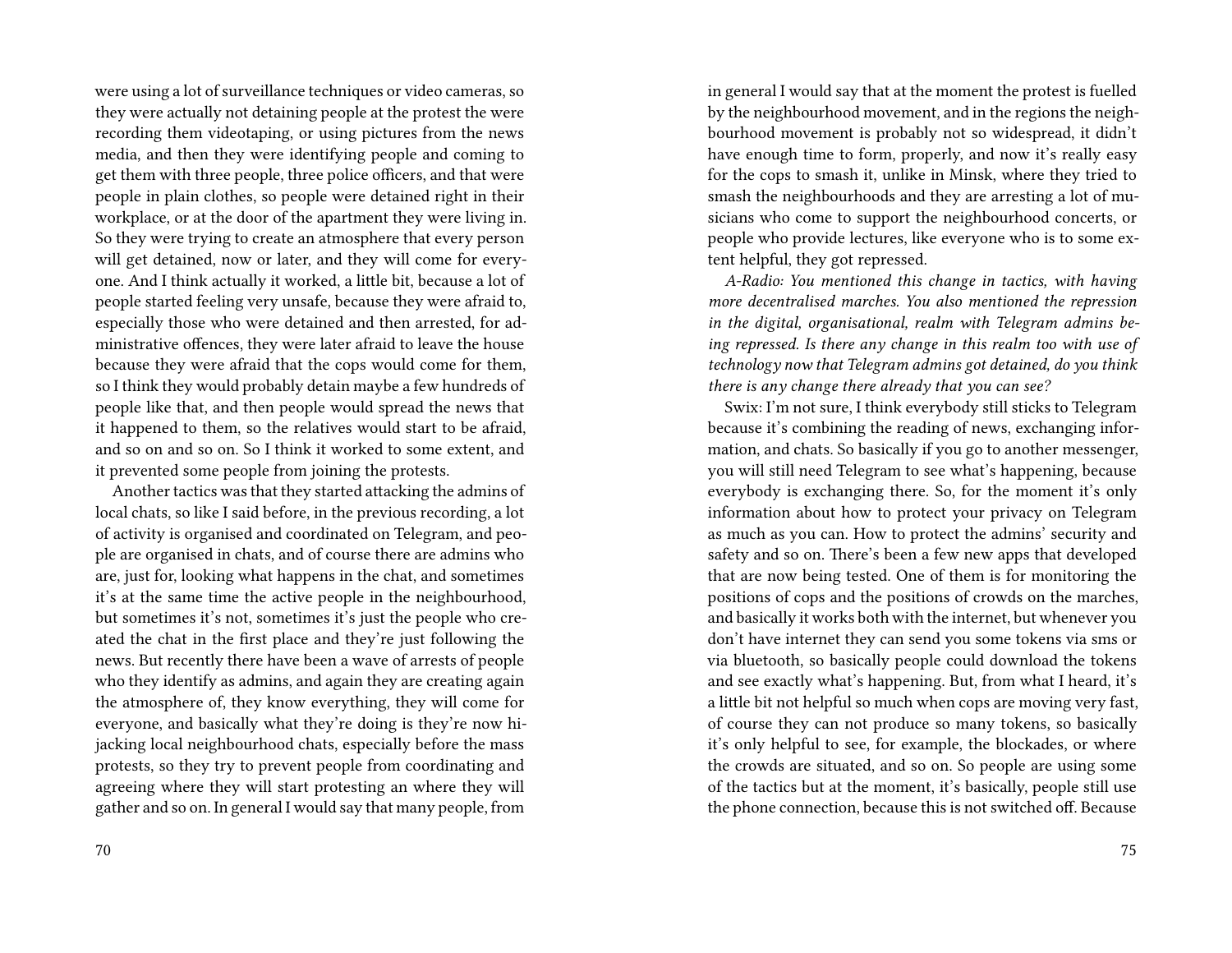to work very long hours, and they started also to question the numbers that the authorities revealed to the public. Because of course like the other time the authorities claimed that it's under control, and it's not so crazy as in other countries for example. But they leaked some of the real numbers, and it ended up that the pandemic is here as well. So I think, yeah..

*A-Radio: So this is numbers of cases, of Covid cases?*

Swix: Yeah, numbers of cases or numbers of deaths. Or like the information about what is happening inside the Covid hospitals, and so on.

*A-Radio: Ok. Thanks a lot for this condensed information. Last time at the beginning of the uprising you mentioned the importance of the protest also being spread out and not just being in the Minsk, like it's been in the years before. How is the situation in like the rural areas now? Did the protests die down there because of the reasons that you mentioned, or is there still some, also protests going on outside of Minsk?*

Swix: Unfortunately it's almost died out, because the repression in the smaller cities is harsher. Probably I talked about it before, that there is not so many people as in Minsk, they are not so much concentrated, and the local cops could easily identify the people who are active. So at the moment, there's hardly any city that has a Sunday rally, I mean the provincial cities, so basically many people probably even come to Minsk to protest, but there's always some information about a small solidarity protest happening here and there, or like a picture of people waving a flag or something like this. So people are there, but they are afraid to show their activities openly. And I think, basically it's a little bit of controversy, that they are hoping that Minsk is going to change the situation and Minsk is always, I mean Minsk residents are always saying that, hey, we need regional areas to take away some of the cops. The cops are now concentrated in Minsk because the regions are not protesting. And basically there is always a call for the regions to also rise up, if they can, but it looks like it's not really happening. And

I say protests I mean the mass rallies on Sundays, when they would get hundreds of thousands of people. So many people were seeing it as a way of therapy. So basically you come there, you see that there is a lot of people, you're happy to be together, you're happy to show your dissatisfaction, but no more. People were not really going to demand anything, and people were actually avoiding confrontation with the police, so whenever they see the police they would turn instead of trying to provoke the police, or to try to get through the chain of the police. And I think it was so successful because the first protests, the first protests, the first rallies, were actually not smashed, not dispersed by the police, and this is why many people considered it as a way of collective therapy, and as soon as it became more stressful, rather than happy, for them, a lot of people stopped going, and I think we can see now a decrease in the participation in the rally. Still a lot of people are going but the police tactics are now, it's to prevent people from gathering in one spot by all means. And I think it's been two Sundays in a row where people got really demoralised and demotivated, because they couldn't get together, and there were a lot of people detained, and only last week it was another experiment that they decided to make not a centralised rally but rather tens of decentralised rallies starting from the neighbourhoods. And I think it was a very nice experiment and people liked it, because instead of trying to be and meet together in one spot in the centre of the city, a lot of people would gather in their neighbourhoods and then they would go together in one river, in one flow of people, and just march in their neighbourhood, or march towards the central part of their quarter for example. And it happened in the whole of Minsk, so the cops, yeah, they didn't know how to react, and it was I think for the first time when people started, they were trying to not run away when they see the cops, and this was actually something that broke the mentality of the cops, because suddenly people stopped running

the very beginning, they saw the protests as a form of – when